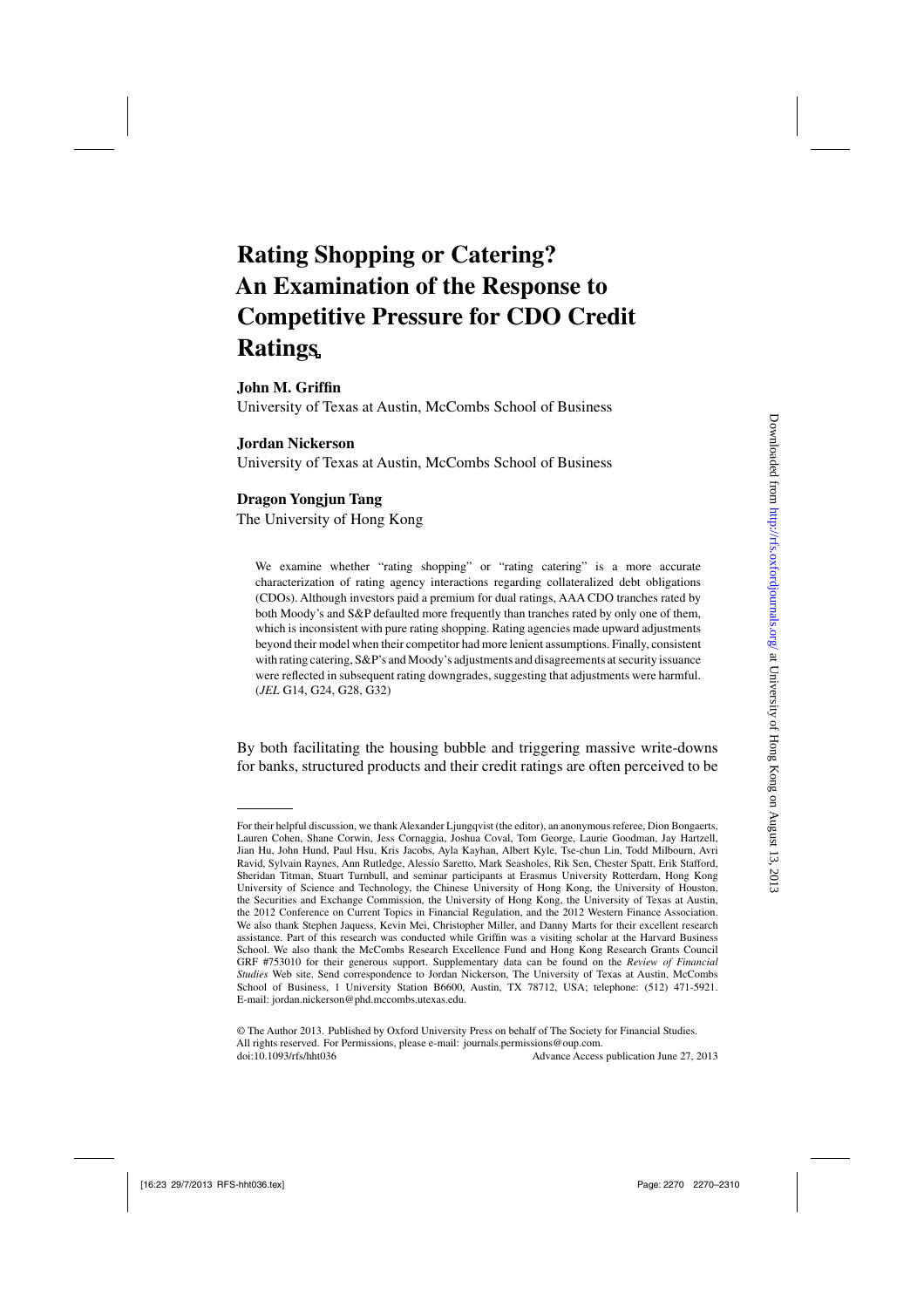among the most important drivers of the  $2007-2009$  credit crisis.<sup>1</sup> A striking feature of this episode is that major rating agencies unanimously gave AAA ratings to trillions of dollars of collateralized debt obligations (CDOs). Several theories have offered competing models and policy solutions regarding rating agency competition and rating inflation. Most of these models are customized to the universe of complex securities; yet, surprisingly little empirical work has examined the role of rating agency competition within structured finance ratings. In this paper, we use unique data to empirically evaluate "rating shopping" and "rating catering" as explanations for CDO credit rating agency behavior.

The first and often-cited view called "rating shopping" refers to a situation in which issuers solicit ratings from multiple agencies and then choose the most favorable ones (as mod[eled by](#page-38-0) [Skreta and Veldkamp 2009](#page-40-0)[;](#page-38-0) Faure-Grimaud, Peyrache, and Quesada [2009; Farhi, Lerner, and Tirole 2011](#page-38-0)). In this line of analysis, even though rating agencies adhere to their standards and issue unbiased ratings, rating inflation is a natural consequence of the rating shopping process and is not driven by the rating agencies. Hence, if rating solicitation is publicly disclosed (as called for by Dodd-Frank),<sup>2</sup> then rating shopping will be innocuous as investors can infer the true value of CDOs from the number of ratings initially solicited and those finally granted.

A second scenario is called "rating catering." Reputational concern, a commonly cited incentive, is not always sufficient for rating agencies to report truthfully, even in theory [\(Mathis, McAndrews, and Rochet 2009](#page-39-0)). The first part of rating catering still involves rating shopping by the issuers. However, rating agencies may not strictly adhere to their standards due to a focus on current and future revenues or market share. The incentive to attract business by inflating ratings is carefully modeled by [Bolton, Freixas, and Shapiro](#page-38-0) [\(2012](#page-38-0)) and [Sangiorgi and Spatt](#page-40-0) [\(2013\)](#page-40-0). They show that competition facilitates rating catering. Under pressure from investment banks, the rating agency with the more stringent standard will need to stretch their standards to match their more lenient competitor. Such explicit competition could lead to a "race to the bottom" (as shown more generally by [Golan, Parlour, and Rajan 2011](#page-39-0)).<sup>3</sup> In this view, rating agencies fight for market share and cater to issuers' demands.

The empirical literature finds mixed evidence on the consequences of rating agency competition. In the corporate bond domain, [Becker and Milbourn](#page-38-0) [\(2011](#page-38-0)) find that competition from Fitch lowers the overall rating quality of Moody's and S&Pthr[ough rating inflation and find no support for rating shopping.](#page-39-0) Kisgen and Strahan [\(2010](#page-39-0)) find some evidence consistent with catering in that a new

<sup>&</sup>lt;sup>1</sup> For example, [Coffee](#page-38-0) [\(2009](#page-39-0)) and [Partnoy](#page-39-0) (2009, [2010](#page-40-0)) argue that reliance on credit ratings and trust in credit rating agencies were main causes of the credit crisis beginning with dramatic devaluation of AAA-rated CDOs.

<sup>2</sup> www.sec.gov/spotlight/dodd-frank/creditratingagencies.shtml.

See also [Smith](#page-40-0) [\(2008\)](#page-40-0). Consistent with this view, [Cornaggia, Cornaggia, and Hund](#page-38-0) [\(2013](#page-38-0)) find that ratings inflation increases with the income that rating agencies receive across asset classes.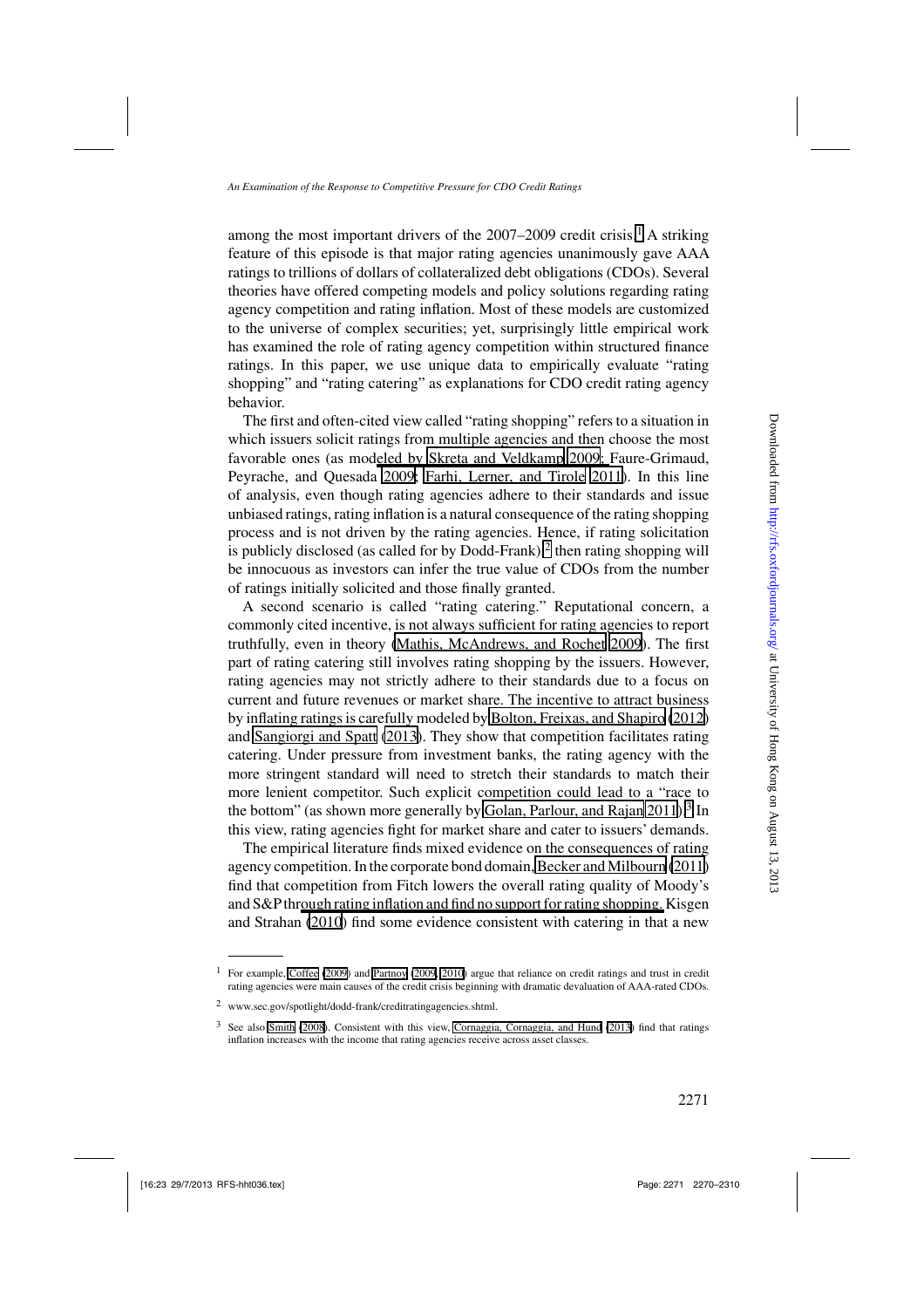rating agency (DBRS) issues more optimistic ratings prior to official regulatory acceptance.<sup>4</sup> [Cornaggia and Cornaggia](#page-38-0) [\(2013](#page-38-0)) find that issuer-paid ratings are less accurate and timely. In contrast, [Bongaerts, Cremers, and Goetzmann](#page-38-0) [\(2012\)](#page-38-0) find some evidence of rating agency shopping for corporate bonds near the investment-grade boundary. Analyzing asset-backed securities (ABS), [Benmelech and Dlugosz](#page-38-0) [\(2009b](#page-38-0)) find some support for rating shopping, as they show that ABS collateral with only one rating was downgraded more often.<sup>5</sup> The theor[etical literature emphasizes that both rating shopping \(](#page-40-0)Skreta and Veldkam[p 2009\) and rating inflation](#page-40-0) [\(Opp, Opp, and Harris 2013;](#page-39-0) Sangiorgi and Spatt [2013\)](#page-40-0) are more likely to occur in the CDO market due to its opacity and complexity. Nevertheless, no prior empirical study examines rating shopping and catering in the CDO domain. Moreover, our primary empirical approach is quite distinct from previous work as our measure of competitive pressure is direct and exogenous (predetermined by rating agencies' methodologies and criteria before coming to specific CDOs).

We start by examining the general CDO universe using comprehensive Bloomberg data, with a focus on the prevalence of multiple ratings. In contrast to the basic shopping premise that only the most desirable ratings will be retained, from 1997 to 2007, 84.7% of all AAA CDO capital with a rating from either Moody's or S&P also receives a rating from the other agency. For dual-rated tranches that were rated AAA by at least one of these two agencies, 96.3% of the capital received identical AAA ratings from Moody's and S&P.

We examine this large universe of 2,790 CDOs to see if the presence of multiple ratings matters. AAA yield spreads for CDOs rated by one rating agency were larger than those deals rated by both agencies, indicating that investors valued dual ratings. However, in contrast to the rating shopping view, we find that CDOs rated by S&P or Moody's exclusively actually performed better than deals both agencies rated together. Thus, although investors seemed to have valued dual certification, dual-ratedAAAtranches suffered larger losses than solo-rated deals.

To understand how multiple ratings might be harmful, we collect unique data for 716 CDOs with detailed model inputs from both Moody's and S&P. Surprisingly, there is considerable disagreement between Moody's and S&P on the key assumptions—probabilities of default differ on average by 30.3%

<sup>4</sup> [Fulghieri, Strobl, and Xia](#page-39-0) [\(2012\)](#page-39-0) [find](#page-38-0) [that](#page-38-0) [unsolicited](#page-38-0) [credit](#page-38-0) [ratings](#page-38-0) [can](#page-38-0) [be](#page-38-0) [beneficial,](#page-38-0) [and](#page-38-0) Bruno, Cornaggia, and Cornaggia [\(2012\)](#page-38-0) find that investor-paid ratings (from Egan-Jones) are superior. [Cohen](#page-38-0) [\(2011](#page-38-0)) provides some evidence of rating shopping in the CMBS market. [Xia](#page-40-0) [\(2012\)](#page-40-0) finds that competition from Egan-Jones improves S&P corporate bond ratings, especially for opaque firms. [Kraft](#page-39-0) [\(2011](#page-39-0)) finds mixed evidence as to whether Moody's caters their bond ratings. [John, Ravid, and Reisel](#page-39-0) [\(2010\)](#page-39-0) find rating biases from self-serving bond notching practices. [Goodman et al.](#page-39-0) [\(1997](#page-39-0)) also argue that the entrance of Fitch may have led to the softening of rating criteria. For corporate bonds, [Fong et al.](#page-39-0) [\(2011\)](#page-39-0) find that equity analysts and CDS markets can act as substitutes for the role of rating analysts. [Ljungqvist, Marston, and Wilhelm](#page-39-0) [\(2006](#page-39-0)) find that equity analyst recommendations do not influence the outcome of underwriter competition.

<sup>5</sup> They also caution that "it is not clear that rating shopping led to the rating collapse as the majority of the tranches in our sample are rated by 2 or 3 agencies." Their data end in January 2008 before many waves of downgrading.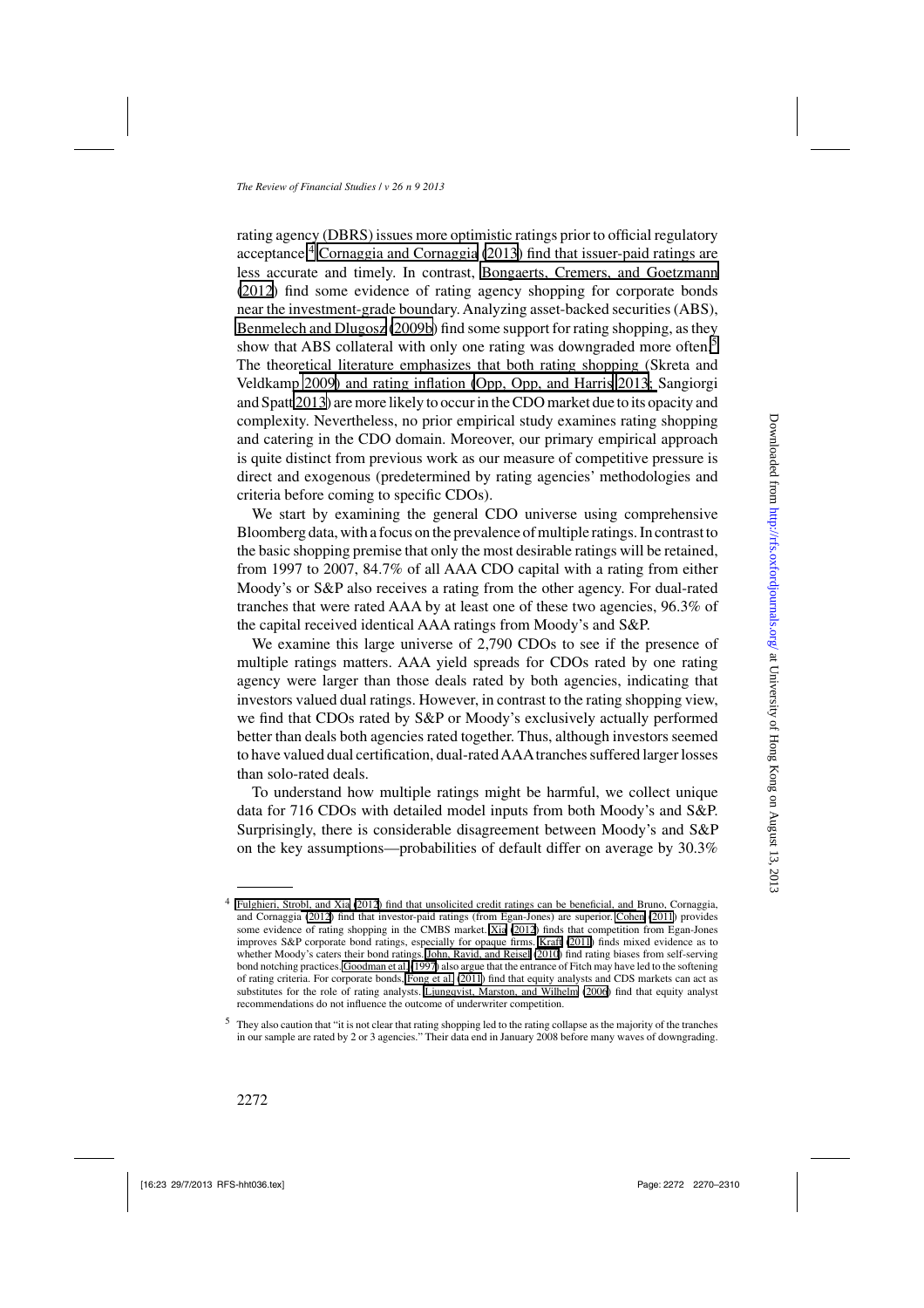on the same deal and default correlations differ by 57.2%. Gauged by a common model, the assumption differences translate into a 10.5% difference in AAA tranche size. We find some evidence that because of its slightly tougher modeling, S&P might have been under more pressure to cater on individual deals as compared with Moody's. Empirical results also suggest that underwriters may have targeted Moody's model more often than S&P's when structuring CDOs.

One way to reconcile different model inputs and outputs with the same ratings is to consider adjustments beyond modeling. Each agency has published methodological documents outlining their collateral evaluation process. Issuing adjustments in response to differences in assumptions relative to a competitor contradicts rating agency claims of independence. We find that when Moody's model produces 10% more AAA than S&P's, S&P issues a 7% adjustment above its model output. Conversely, when the AAA size given S&P's collateral assumptions is 10% larger than the AAA size given Moody's assumption, Moody's issues a 3.5% positive adjustment. It appears that both rating agencies consider the influence of a competitor's actions, indicating that ratings are not assigned independently. S&P seems to move toward Moody's evaluation more than Moody's moves relative to S&P. Whereas the results in this section present evidence for catering, our regression results are only reduced-form approximations of the interaction between rating agencies. We find symmetrical effects for S&P with the collateral risk results, which is also possible if S&P systematically adjusts their rating toward their competitor's collateral assessment due to non-modeled data.

To help further separate out these explanations, we examine the relation between adjustments and future performance. If adjustments are made for legitimate reasons, such as incorporating the use of non-modeled data, then adjustments should be positively related to future performance. If adjustments were made to simply match a competitor for business concerns, then these adjustments should be related to poor performance, and rating agencies would eventually undo their actions. We further find that adjustments made by both Moody's and S&P at issuance predict their future downgrading, indicating that adjustments were not helpful. Moreover, when S&Passessed a CDO's collateral to be riskier than Moody's, they later downgraded the CDO more than Moody's (and vice versa). Ultimately, it appears that although rating agencies originally agreed about ratings, they disagreed on subsequent ratings in a manner verifying the original disagreements about collateral risk. Our findings point to rating agencies catering for business concerns. Nevertheless, it is also important to recognize that rating catering is not entirely distinct from rating shopping. Indeed, [Sangiorgi and Spatt](#page-40-0) [\(2013\)](#page-40-0) show in a rational expectations model that if rating agencies may not report truthfully, then competition among rating agencies with selective disclosure increases the rating agency's incentive to issue upward adjustments beyond their model. Future research should further evaluate the intersection between rating shopping and catering in other contexts.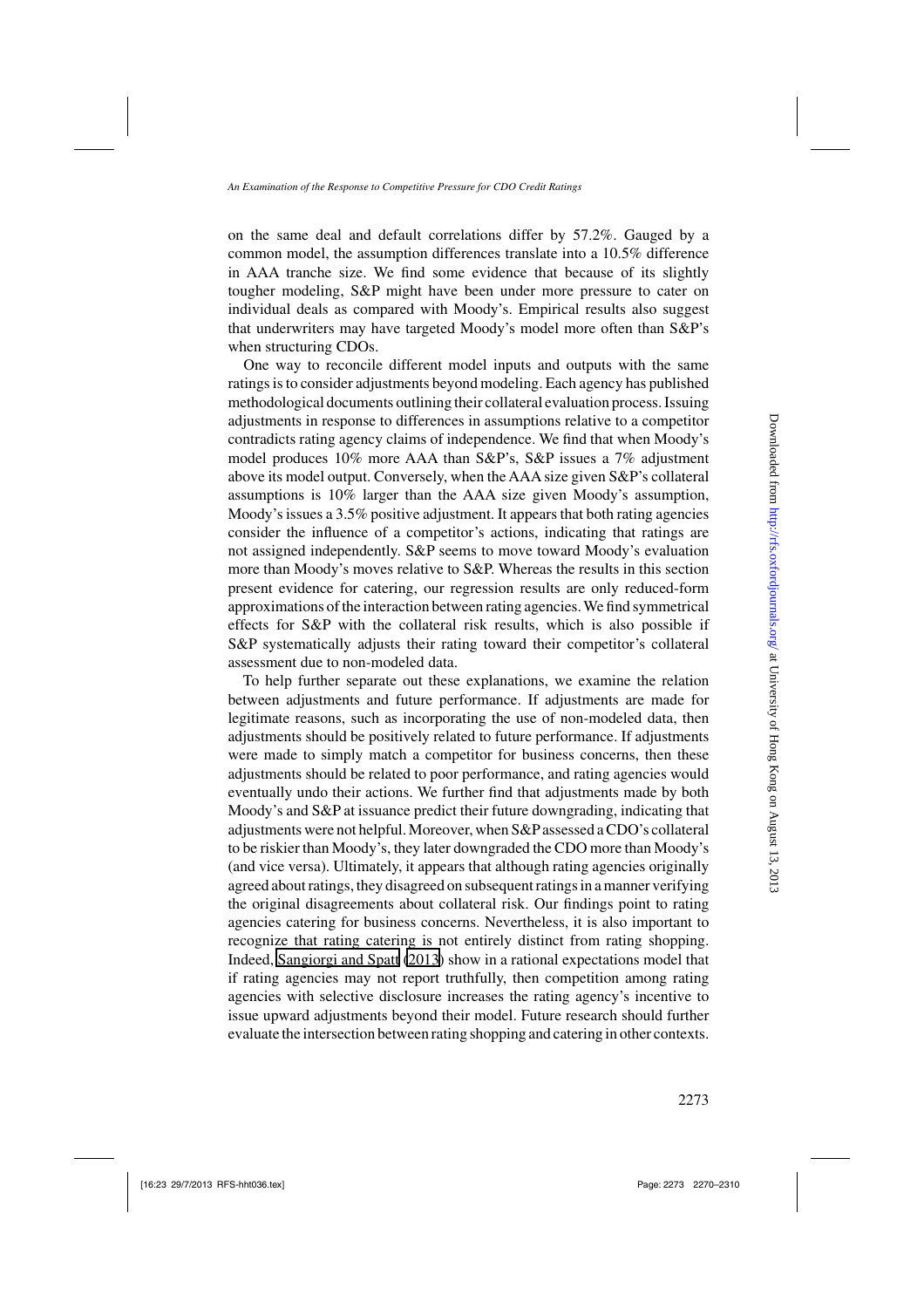The European Commission has published new standards implementing Regulation (EC) No.  $1060/2009^6$  to encourage competition, but our findings suggest that unless safeguards are put in place, increasing competition may actually lower rating quality. The Dodd-Frank Act proposes several areas for the U.S. Securities and Exchange Commission (SEC) to study and to potentially implement reforms. But after the December 2012 SEC report<sup>7</sup> it appears to some that little reform may actually take place [\(Foley 2013](#page-39-0)). One basic but tangible implication of our study is that credit rating agencies should clearly report all their key assumptions, underlying data used in their calculations, the full methodology they follow, fees received, and especially any non-modeling or discretionary choices for all ratings so that the determinants of ratings and adjustments can be examined more closely.

Our paper relates to a growing body of literature improving the understanding of prob[lems in structured finance valuation and ratings.](#page-38-0) Coval, Jurek, and Stafford [\(2009a\)](#page-38-0) show that the most senior tranches of CDOs were massively mispriced, and [Coval, Jurek, and Stafford](#page-38-0) [\(2009b\)](#page-38-0) demonstrate that CDO valuation models hinged on a high degree of confidence in the parameter inputs. Our paper shows that rating agencies could have known from their competitor's evaluations that there existed substantial parameter uncertainty in key inputs, such as collateral default correlations. [He, Qian, and Strahan](#page-39-0) [\(2011,](#page-39-0) [2012](#page-39-0)) find that while larger issuers received more favorable MBS ratings at issuance and experienced subsequent worse performance, deals from larger issuers also sold at higher yields, suggesting that investors were at least partially aware of the additional risk. For CDO ratings, [Griffin and Tang](#page-39-0) [\(2011\)](#page-39-0) show that the business group within S&P uses more favorable assumptions than the surveillance group, suggesting that conflicts of interest may play a role in the ratings process. [Ashcraft, Goldsmith-Pinkham, and Vickery](#page-38-0) [\(2010](#page-38-0)) show that RMBS standards deteriorated from 2005 to 2007. [Griffin and Tang](#page-39-0) [\(2012\)](#page-39-0) show that upward adjustments beyond S&P's main model increased for CDOs from 2004 to  $2007<sup>8</sup>$ . They are unable to satisfactorily explain adjustments with economic determinants. Our paper extends this literature by relating the adjustments of both major rating agencies to the actions of their competitor

<sup>6</sup> http://ec.europa.eu/internal\_market/securities/agencies/index\_en.htm.

<sup>7</sup> www.sec.gov/news/studies/2012/assigned-credit-ratings-study.pdf.

<sup>8</sup> They find that reasonable factors that might explain adjustments, like manager quality and excess spread, have no ability to explain adjustments. They find larger adjustments when the CRA model yields a low amount of AAA and tha[t positive adjustments from one CRA are negatively related to future rating performance.](#page-40-0) Stanton and Wallace [\(2012](#page-40-0)) find that CMBS subordination levels decreased through 2007, which they interpret as support for the regulatory-capital arbitrage model of [Opp, Opp, and Harris](#page-39-0) [\(2013](#page-39-0)). [Begley and Purnanandam](#page-38-0) [\(2012](#page-38-0)) show that equity [tranche sizes vary across deals with sensible features such as asymmetric information.](#page-38-0) Faltin-Traeger and Mayer [\(2011](#page-38-0)) show that mortgage-backed securities (MBS) collateral included in CDOs underperformed other MBS. Lax standards [\(Mian and Sufi 2009; Keys et al. 2010\)](#page-39-0) or misrepresentation [\(Griffin and Maturana](#page-39-0) [2013](#page-39-0); [Piskorski, Seru, and Witkin 2013\)](#page-40-0) in the mortgage origination process could have inflated the collateral quality of mortgage related CDOs as analyzed by [Barnett-Hart](#page-38-0) [\(2009](#page-38-0)).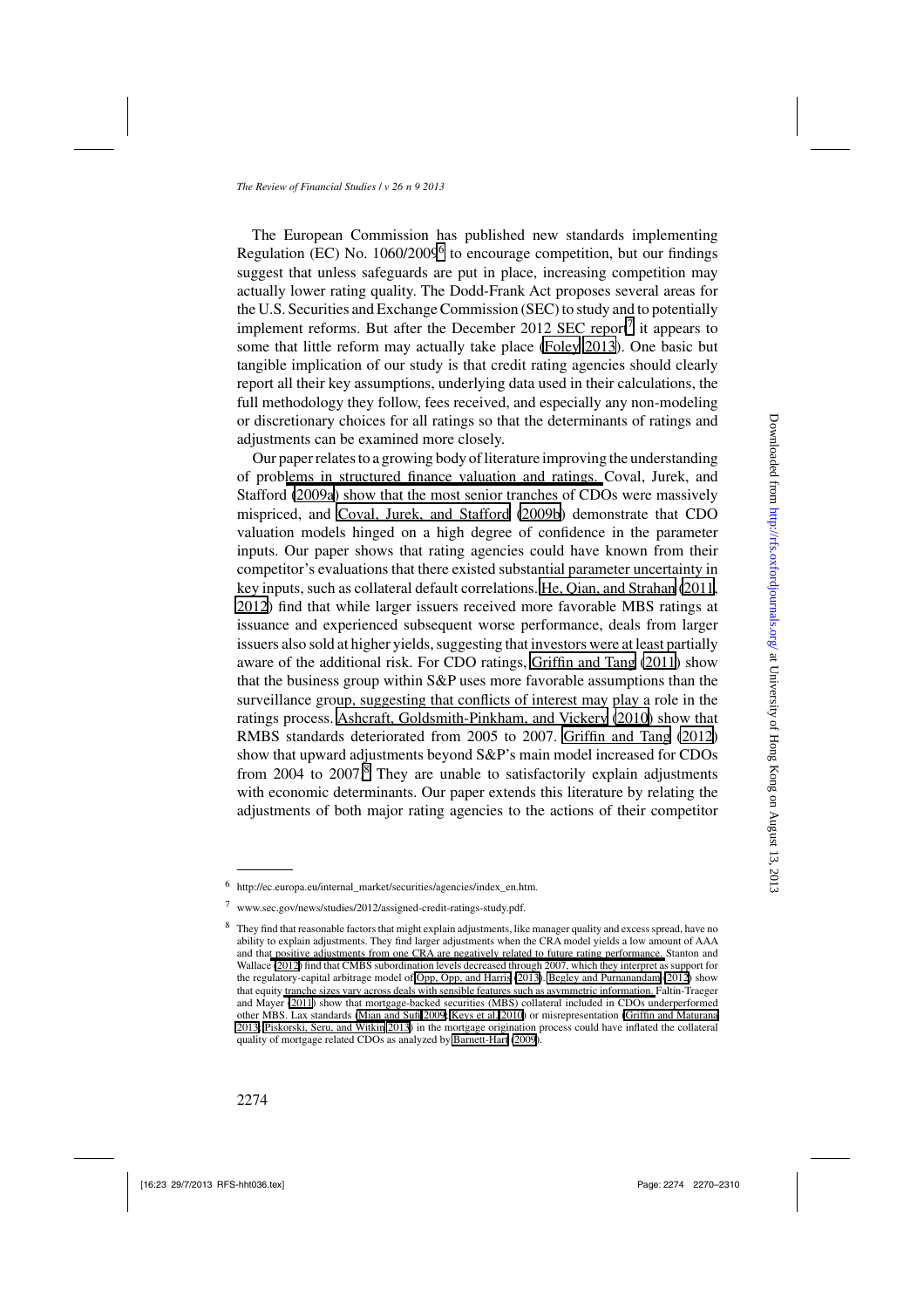and hence provides a partial explanation for why rating agencies may make adjustments.

The rest of this paper is organized as follows. Section 1 details the differences between Moody's and S&P's CDO modeling approaches and develops our hypotheses. Section [2](#page-8-0) describes the data. Section [3](#page-10-0) examines the effects of multiple credit ratings on yields and performance using comprehensive Bloomberg data. Section [4](#page-18-0) documents differences in the implied AAA size from Moody's and S&P and the differences in their modeling approaches. Section [5](#page-22-0) relates rating adjustments to disagreement over collateral risk. Section [6](#page-31-0) uses adjustments and collateral risk disagreements to predict future rating downgrading. Section [7](#page-37-0) concludes.

# **1. CDO Credit Ratings**

# **1.1 CDO rating approaches**

CDO notes are issued by special purpose vehicles (SPVs) with different seniority levels and payoff schedules secured by a collateral asset pool.<sup>9</sup> The size, rating, and value of each tranche are determined by modeling the hypothetical default probabilities and the default correlation across all collateral assets. Although the concepts are similar, there are some fundamental differences between the binomial expansion technique (BET) method used by Moody's and the Gaussian Copula Monte Carlo simulation approach of S&P.<sup>10</sup>

# **1.2 The rating process**

The underwriter typically proposes a deal structure along with legal documents when soliciting credit ratings for the notes from the major credit rating agencies (CRAs). The CDO structurers from the underwriting investment bank often keep in close communication with the rating analysts. If disagreement arises between a CRA and the underwriter, the underwriter may discuss these disagreements with the rating agency and seek to persuade the analyst that higher ratings are indeed justifiable. Although S&P would not directly discuss rating assumptions and results with Moody's, the investment banker may selectively discuss the preliminary rating indicators of one rating agency with the other.<sup>11</sup> If the underwriter was unable to obtain their desired ratings, they

<sup>9</sup> [Lucas, Goodman, and Fabozzi](#page-39-0)[\(2006](#page-39-0)[\),](#page-38-0) [Rutledge and Raynes](#page-40-0)[\(2010](#page-40-0)[\),](#page-38-0) [Longstaff and Rajan](#page-39-0)[\(2008](#page-39-0)[\),](#page-38-0) Benmelech and Dlugosz [\(2009a\)](#page-38-0), [Sanders](#page-40-0) [\(2009\)](#page-40-0), and [Coval, Jurek, and Stafford](#page-38-0) [\(2009b](#page-38-0)) detail CDO structure and mechanics.

<sup>&</sup>lt;sup>10</sup> Our understanding of the rating and modeling process is based on official documents from Moody's and S&P describing rating methodologies, numerous conversations with current and former employees of both rating agencies, and former investment bank employees who interacted with rating agencies. [Griffin and Tang](#page-39-0) [\(2011,](#page-39-0) [2012\)](#page-39-0) describe relevant components of the issuance and rating process. Internet Appendix IA 2.A provides a more detailed modeling description.

<sup>&</sup>lt;sup>11</sup> Eric Kolchinsky, former team managing director of Moody's, told the Financial Crisis Inquiry Commission [\(FCIC 2010\)](#page-38-0) that "It was well understood that if one rating agency said no, then the banker could easily take their business to another. During my tenure at the head of US ABS CDOs, I was able to say no to just one particularly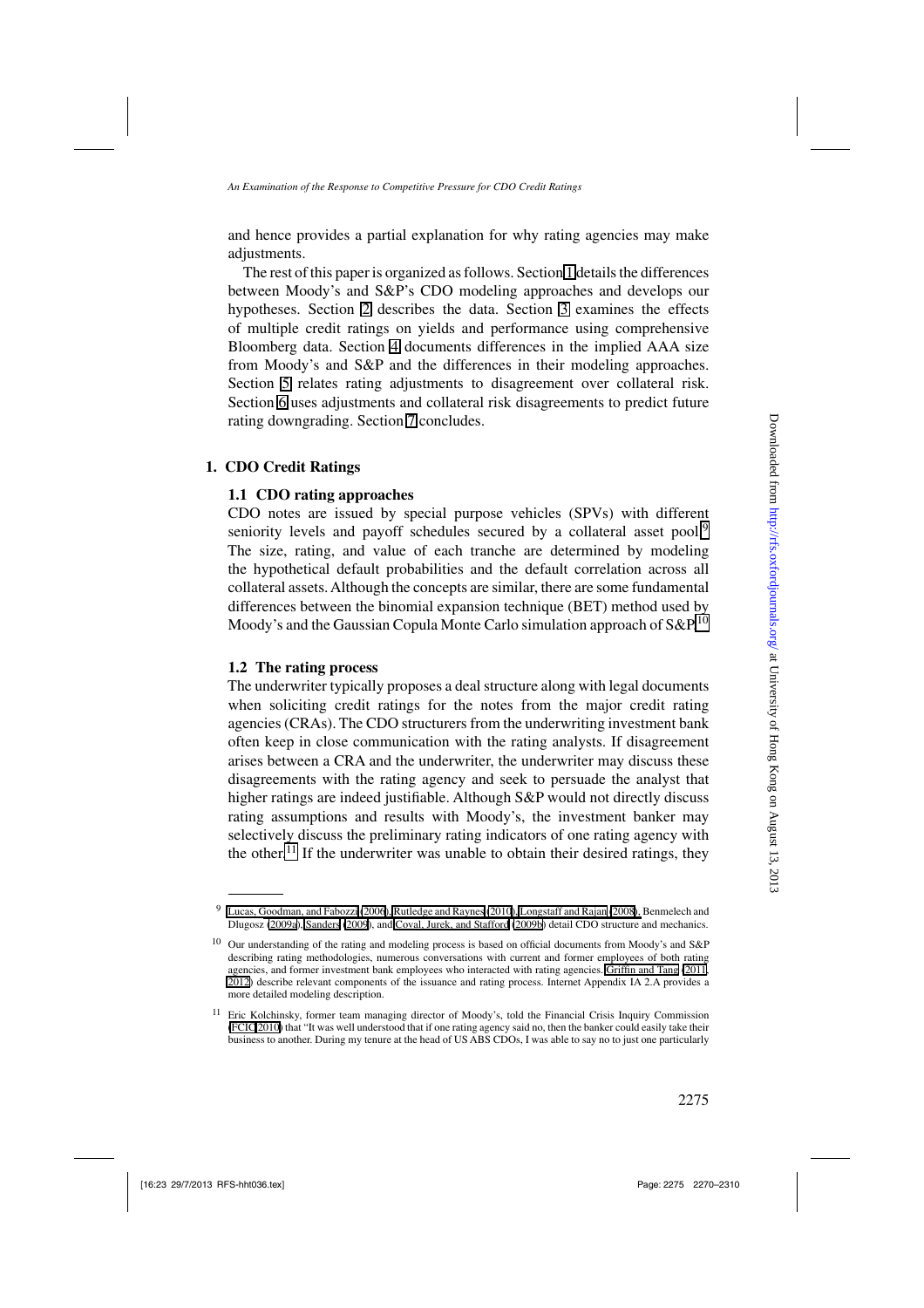could (before Dodd-Frank) pay a small contract-breaking fee to hide this rating information. The underwriter may still potentially use ratings from another rating agency, though CDO prospectuses often specify which rating agencies will issue ratings and their levels. After the deal is rated and the collateral pool is fully purchased, or "ramped," each credit rating agency's surveillance team monitors the performance of the CDO and updates the credit ratings when necessary. Most of our analysis uses data from the first available surveillance reports issued by both rating agencies, supplemented by presale and new issue reports.

# **1.3 Collateral credit quality disagreements**

Besides different modeling approaches, each rating agency has fixed, published criteria used when evaluating a deal's collateral default correlation and credit quality. Moody's and S&P's evaluation criteria vary, and hence these key correlation and asset quality assumptions can differ across rating agencies on the same deal. To meaningfully compare the magnitude of these disagreements, we evaluate a CDO using each set of assumptions but under the same rating model.

# **1.4 Hypotheses**

When issuers shop for ratings from multiple rating agencies and rating agencies maintain their standards, CDOs that receive ratings from two or more rating agencies should be of higher quality and therefore perform better than those receiving ratings from one rating agency. This reasoning has previously been discussed [by Benmelech and Dlugosz \(2009b\) and](#page-38-0) Bongaerts, Cremers, and Goetzmann [\(2012](#page-38-0)).

H1A: With credit rating agency shopping, securities with two or more ratings should perform better than those only able to receive one rating.

Alternatively, rating agencies may respond to competitive pressure by catering their services to maintain or gain market share. In such scenarios, the presence of more than one credit rating should not be an indicator of deal quality.

H1: With rating catering, dual ratings provide no certification value and should not be positively related to future performance.

Beyond model performance, we can examine actual rating practices. Discerning the motivation for an "adjustment" to a rating is difficult for a single rating agency in isolation but is possible with our rating agency comparison

questionable deal … the banker enlisted another rating agency and received the two AAA ratings he was looking for." Gary Witt, another former team managing director of Moody's, told FCIC that "Underwriters … are also more than willing to use the threat of dropping an agency from a transaction to try to obtain leverage on whatever issue is of concern to them."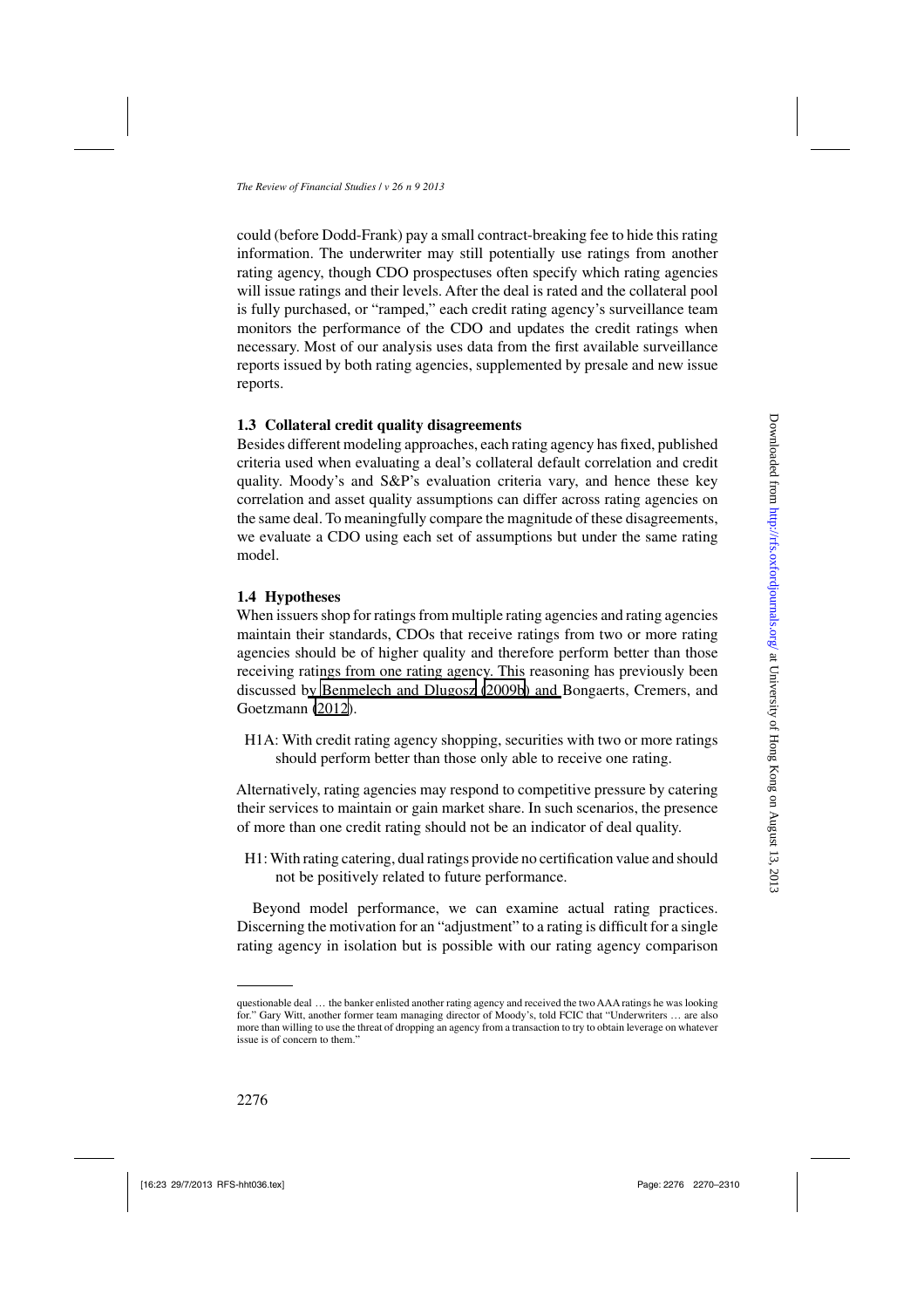between S&P and Moody's. Suppose for a hypothetical CDO, Moody's model warranted a higher amount of AAA than S&P solely because Moody's classified the underlying collateral as being of higher quality and/or having lower default correlations. In this case, S&P is disadvantaged by their stricter evaluation of collateral quality and correlations. The difference between S&P's model output under S&P's assumptions and S&P's model output under Moody's assumptions is an estimate for how the different collateral evaluations affect the AAA size. We call this difference the collateral risk disagreement (*CRD*), which we use to gauge the scale of an agencies disadvantage. For example, if the S&P AAA SDR (or scenario default rate, S&P's model output) with S&P's assumptions is 0.30 and the SDR is 0.20 under Moody's assumptions, then the collateral risk disagreement is 0.10, indicating that S&P viewed the collateral as riskier. In a similar manner, we can also examine *AAA Model Difference* between the two rating agencies, which is the model implied AAA size of the rating agency's competitor (i.e., Moody's) minus the model implied AAA size of the agency being examined (i.e., S&P).

Both rating agencies have formal guidelines as to how they should measure the underlying collateral quality and default correlation among assets. This process is not decided on a deal-by-deal basis. With rating agency catering, when one rating agency makes relatively more optimistic evaluations of the collateral risk, the other rating agency may face a choice of issuing a positive adjustment or losing business.

- H2: With only credit rating agency shopping and no catering, rating agencies' adjustments should be unrelated toAAAModel Difference and Collateral Risk Disagreement (CRD).
- H2A: With rating agency catering, S&P's adjustments should be positively related to its AAA Model Difference and Collateral Risk Disagreement (CRD) and vice versa for Moody's.

Rating agency competition is most relevant for new ratings. This is when the largest fees are paid and when underwriters are trying to place the CDO notes to investors. The ratings may become less inflated during busts when reputational concerns are higher [\(Bolton, Freixas, and Shapiro 2012\)](#page-38-0). If the credit crisis triggers a decrease in investor trust, rating agencies may need to be more truthful in their downgrading after the start of the crisis, reverting back to their initial evaluations. This means that if adjustments were made to gain business, we would expect CDOs with larger adjustments to experience greater downgrades.Alternatively, under the rating shopping theory, where agencies are truth-telling, any adjustments used to incorporate nonmodeling data in order to increase rating accuracy would not lead to greater downgrades.

H3: With rating shopping, adjustments should not be correlated with future downgrades.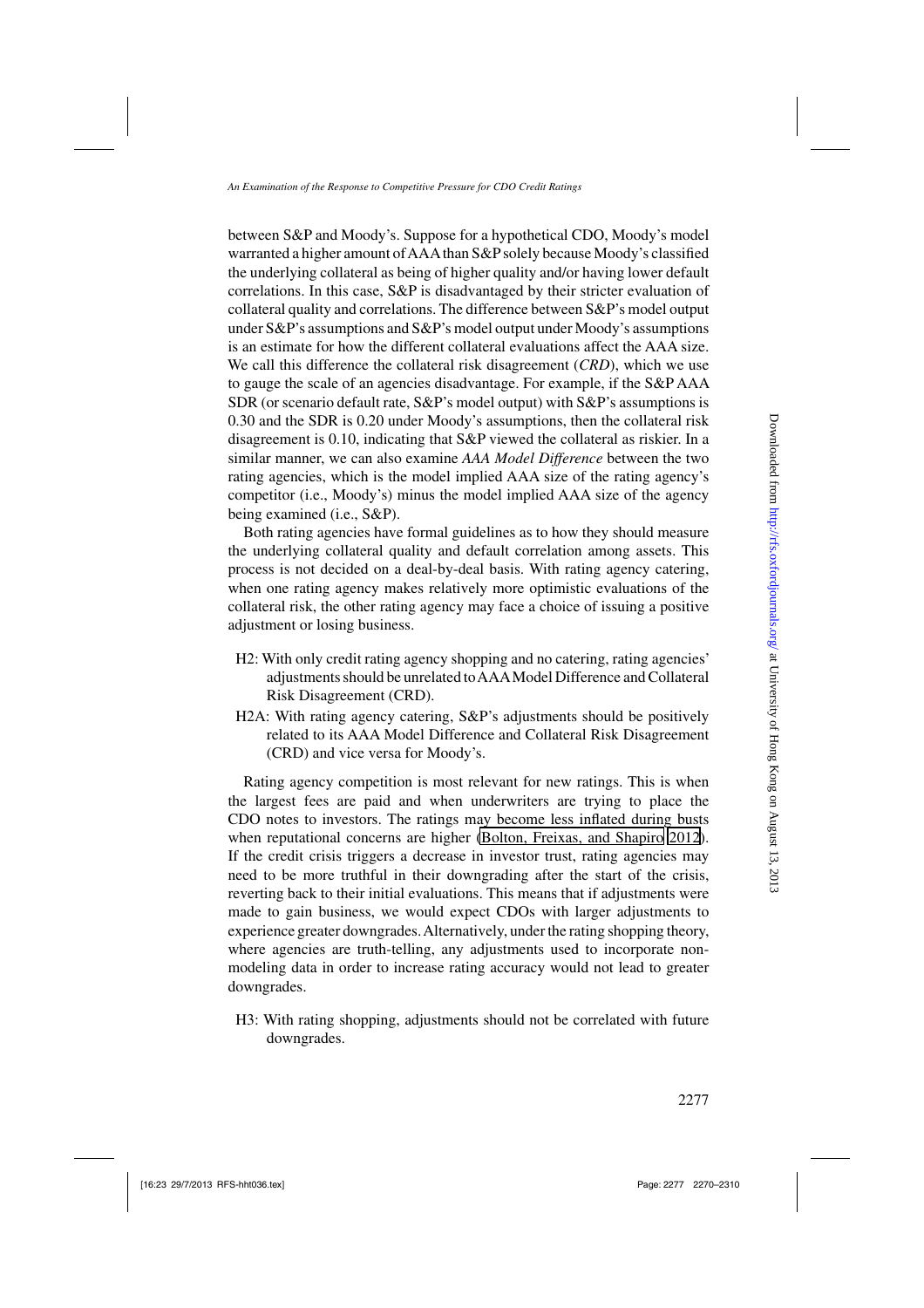<span id="page-8-0"></span>H3A: With rating catering, CDOs with larger positive adjustments will experience more rapid and severe downgrading.

Extending this intuition also leads to implications in terms of relative downgrading. If one rating agency had a much worse initial assessment of the collateral at issuance (positive *CRD*), but issued a positive adjustment due to catering, we expect that rating agency to downgrade the CDO more severely than its competitor. In other words, when rating agencies are forced to downgrade CDOs due to poor performance, S&P downgrades will be more severe relative to Moody's for those CDOs for which they initially had a much worse assessment of the CDO's collateral risk.

- H4: With only credit rating agency shopping and no catering, initial Collateral Risk Disagreement (CRD) should be unrelated to future relative downgrading.
- H4A: With rating catering, CDOs with worse initial collateral assessments by S&P relative to Moody's will have relatively greater subsequent downgrades by S&P as compared to Moody's.

## **2. Data and Descriptive Statistics**

#### **2.1 The full sample**

We first use a large universe of CDOs to examine the prevalence of dual ratings from Moody's and S&P. We retrieve ratings data for all CDOs listed on Bloomberg, with issuance dates from 1997 to 2007 with data collection details outlined in the Internet Appendix IA  $2.B.<sup>12</sup> AAA$  tranches are our focus because they account for the majority (75 to 80%) of capital issued. Table [1](#page-9-0) includes 5,525AAA-rated tranches from 2,790 CDOs with a total value of \$1.80 trillion. The Securities Industry and Financial Markets Association (SIFMA) has kept track of global CDO issuance since 2000. Over the period of 2000–2007, our sample represents a principal value of \$1,406.9 billion, which makes up 81.4% of the \$1,727.5 billion Global CDO Issuance reported by SIFMA over the same period.

Panel A of Table [1](#page-9-0) shows that 60.7% of those tranches have ratings from both Moody's and S&P, but not Fitch, and an additional 17.0% have ratings from Moody's, S&P, and Fitch. Thus, 77.7% of the tranches and 84.7% of the AAA capital have ratings from both Moody's and S&P. Another 8.2% of the AAA-rated CDO capital has a single rating from either Moody's or S&P, and 7.0% has ratings from either Moody's or S&P in conjunction with Fitch. Overall, Moody's and S&P play the dominant role in AAA CDO ratings.

Next, we analyze if there is disagreement across ratings. We consider all tranches rated by Moody's and S&P with at least one AAA rating by either

<sup>12</sup> This Bloomberg sample has many CDOs under duplicate tickers, which we identify and remove based on ticker names and tranche sizes/ratings.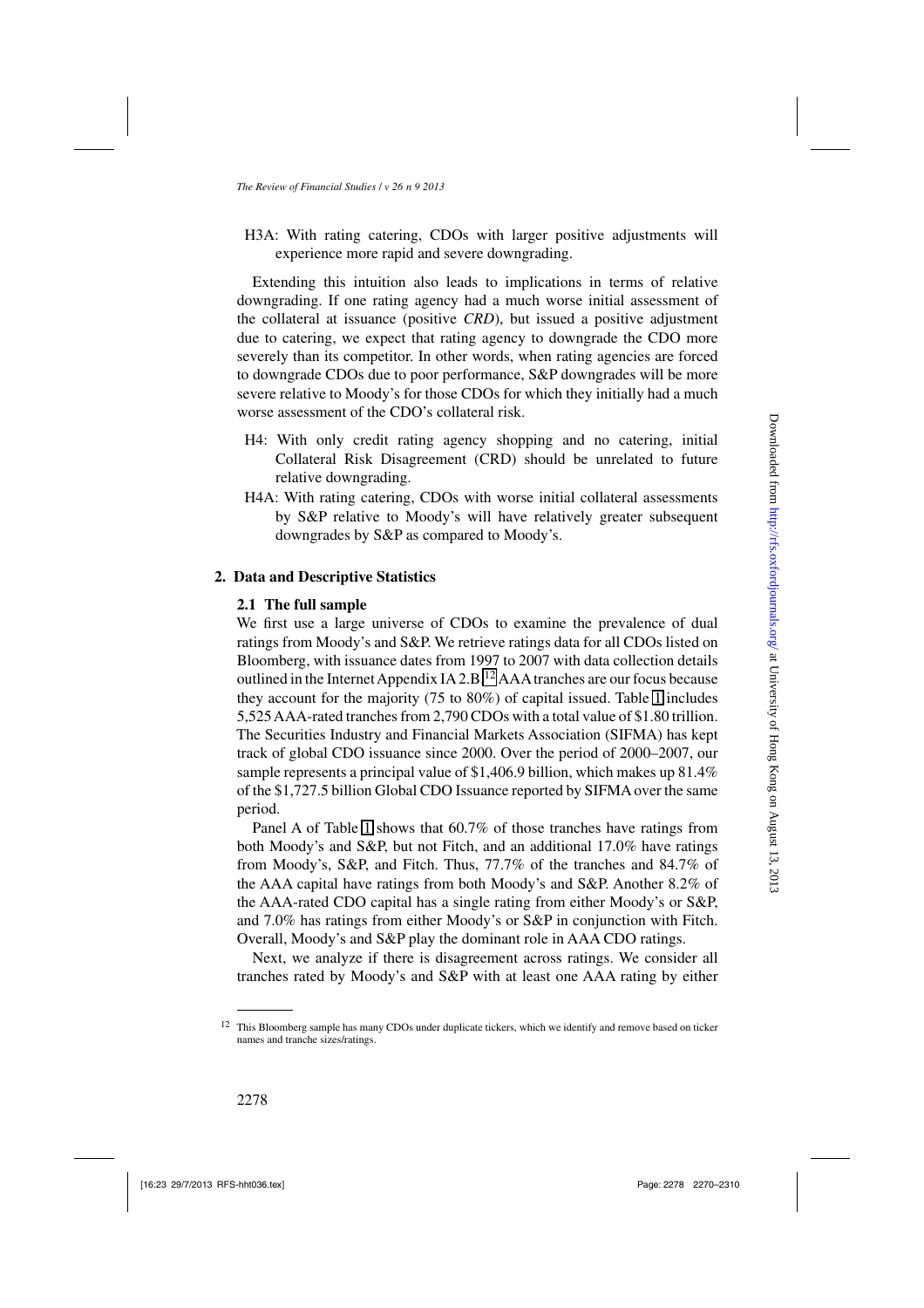<span id="page-9-0"></span>

| Table 1                                                       |  |
|---------------------------------------------------------------|--|
| Amount of Bloomberg CDO universe rated by the rating agencies |  |

|                                                  | Number | $%$ total | Capital (\$B) | % capital   |
|--------------------------------------------------|--------|-----------|---------------|-------------|
| Solo rating                                      | 611    | 11.1      | 150.4         | 8.3         |
| S&P                                              | 285    | 5.2       | 41.2          | 2.3         |
| Moody's                                          | 300    | 5.4       | 106.8         | 5.9         |
| Fitch                                            | 26     | 0.5       | 2.4           | 0.1         |
| Multiple ratings                                 | 4914   | 88.9      | 1654.5        | 91.7        |
| SP & Moody's                                     | 3352   | 60.7      | 857.3         | 47.5        |
| SP & Fitch                                       | 355    | 6.4       | 66.7          | 3.7         |
| Moody's & Fitch                                  | 265    | 4.8       | 59.6          | 3.3         |
| S&P, Moody's, and Fitch                          | 942    | 17.0      | 670.8         | 37.2        |
| Total                                            | 5,525  |           | 1,804.8       |             |
| Panel B: Degree of AAA tranche ratings agreement |        |           |               |             |
|                                                  | Number | $\%$      | Capital (\$B) | $%$ capital |
| Same rating                                      | 4,037  | 94.7      | 1,462.2       | 96.3        |
| S&P AAA only                                     | 192    | 4.5       | 13.2          | 0.9         |
| Moody's AAA only                                 | 34     | 0.8       | 42.9          | 2.8         |

This table reports the ratings coverage of S&P, Moody's, and Fitch for all CDOs from January 1997 to December 2007 listed in the Bloomberg Database. Panel A reports the coverage by the three rating agencies on all AAA tranches. Only tranches that received a AAA rating by at least one rating agency are included in the sample. The first two rows are mutually exclusive groups; in addition, all remaining rows are mutually exclusive groups. Panel B reports the percentage of AAA tranches that received the same rating by both S&P and Moody's. All tranches that received a AAA rating by at least one of these rating agencies were included in the analysis.

agency. Panel B of Table 1 shows that 96.3% of the AAA tranche capital has matching AAA ratings. In 0.9% of the cases, S&P rates the tranche AAA and Moody's rating is lower, whereas 2.8% of the time Moody's gives the AAA rating and S&P's rating is lower. Therefore, in the vast majority of cases, Moody's and S&P issue the same AAA ratings.

## **2.2 The smaller sample with detailed data**

We now turn to describing our specific detailed data set that is collected from the first available surveillance reports obtained from both S&P and Moody's. Only detailed data from S&P and Moody's are collected because Fitch is a much smaller player in the market and the data is extremely time intensive to collect. Surveillance reports typically (but not always) appear after the collateral assets for the CDOs have been fully purchased. We are only able to locate surveillance data on 1,452 CDOs for Moody's and 1,577 CDOs for S&P. The intersection of our list of reports generates 1,385 CDOs that were rated by both agencies over the life of the CDO. We lose 449 CDOs because of a lack of key data from Moody's reports,<sup>13</sup> reducing our sample to 936 CDOs. To maintain comparability between credit rating agencies, we compare surveillance data that are within 180 days of the other rating agency. This restriction excludes another

<sup>13</sup> For those 449 CDOs, Moody's does not report the diversity score but instead discloses an alternate measure of collateral correlation (Moody's Asset Correlation, or MAC), which does not fit within the framework of the BET model.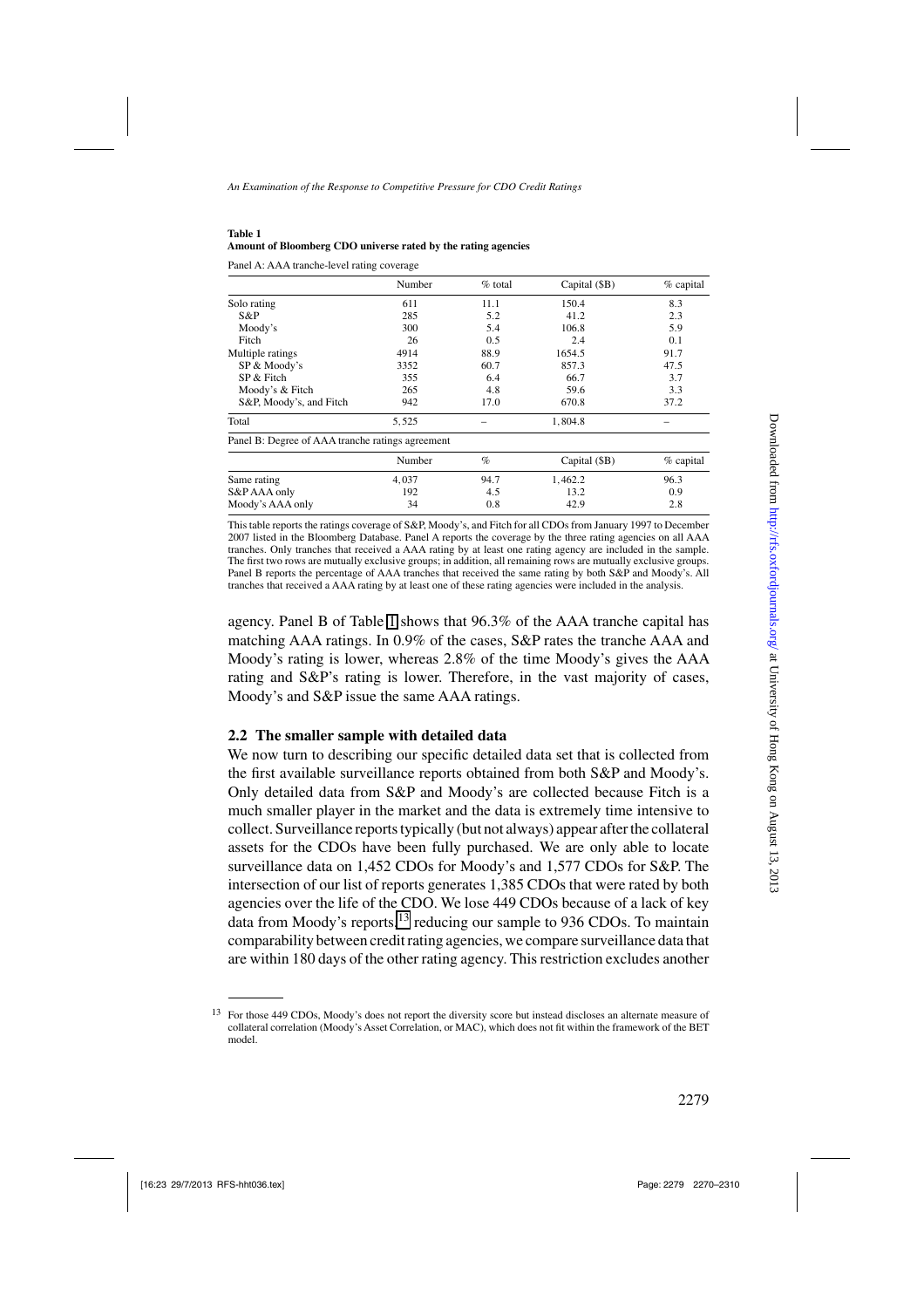<span id="page-10-0"></span>206 CDOs, leaving 730 CDOs with the necessary data for the overlapping sample. For S&P reports, we have the actual credit risk model output (SDR) for 649 reports. We estimate S&P's SDR for the remaining 81 with missing SDR information.<sup>14</sup> We also exclude 14 CDOs whose first surveillance reports are observed over 12 months after issuance. For those 14 issuances, we do not observe S&P's or Moody's original evaluation of each deal's collateral pool and therefore cannot estimate the initial AAA adjustment. Thus, our final sample consists of 716 CDOs. Because Moody's does not disclose its model output, we do not have a reference point to judge the success of our replication of Moody's model. However, our Moody's modeling replication strictly follows their extensive BET model documentation.<sup>15</sup>

# **3. The Perception and Informational Content of Multiple Ratings**

In this section we first examine the market perception of dual versus single ratings through AAA-rated CDO tranche yield spreads at issuance and then deliberate the ultimate value of multiple ratings as captured in future deal performance.

# **3.1 Did the market price in credit rating shopping or catering at issuance?**

Perceived risk at issuance by market participants is inferred from the weightedaverage coupon spread of all AAArated tranches, or yield spread when available, over a risk-free interest rate, such as the three-month Libor rate. If investors perceived rating shopping to be a possibility, then we expect tranches of CDOs with only one AAA rating to be considered as deals that were unsuccessfully shopped for multiple AAA ratings. These tranches would have a higher yield than CDOs with a rating from both Moody's and S&P. If investors perceived that rating agencies simply catered their ratings to meet their competitor, then one would expect no difference in yield between single versus dual-rated AAA tranches.

We compare the yield at issuance for CDOs rated by both S&P and Moody's with those rated by only one agency. Each CDO is placed into one of three mutually exclusive groups: *One Rater*, *Two - Disagree*, or *Two - Agree*. The first category contains all CDOs that were rated by either S&P or Moody's, but not both. Any CDO that is rated by both agencies, but where one agency gives a AAA rating to more tranches than its competitor is placed into the second

<sup>14</sup> We use a simple Monte Carlo simulation model and replicate S&P's SDRs quite closely—obtaining an adjusted  $R<sup>2</sup>$  of 0.954 for the overlapped sample with actual SDRs as shown in the Internet Appendix Table IA.2.

<sup>&</sup>lt;sup>15</sup> All the CDOs in our sample have a diversity score reported, which is used in Moody's BET model. A Moody's service representative confirmed that when diversity scores were reported, the BET model was used. If Moody's used an alternative model at issuance, any relation between BET outputs and future rating performance would indicate a reversion back to the BET model.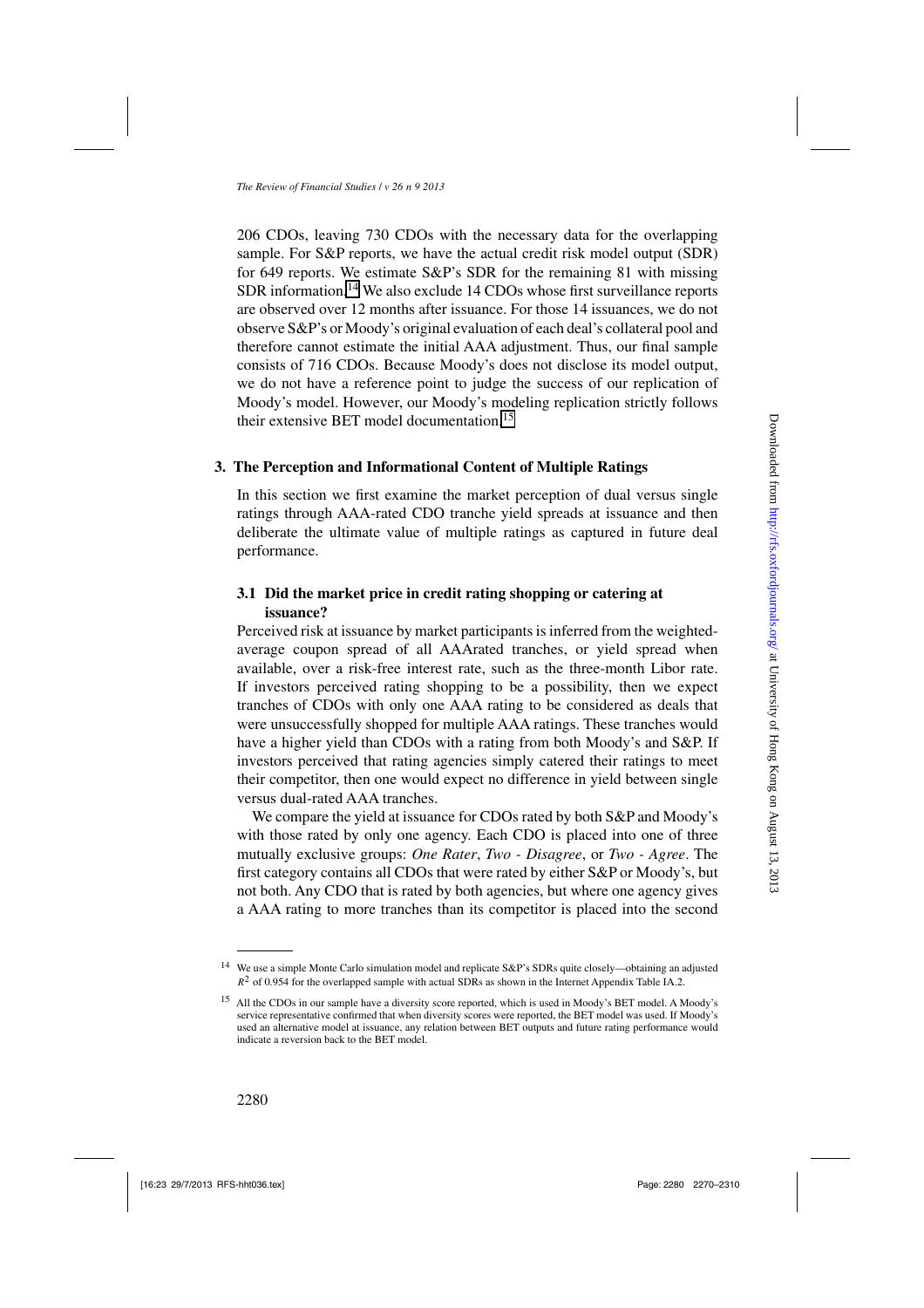|                   |            | All CDO <sub>s</sub> |           |           | Require pricing data |           |  |
|-------------------|------------|----------------------|-----------|-----------|----------------------|-----------|--|
|                   | Either     | S&P                  | Moody's   | Either    | S&P                  | Moody's   |  |
| One rater         | 0.052      | 0.088                | 0.029     | 0.040     | 0.056                | 0.042     |  |
|                   | (3.42)     | (3.04)               | (1.14)    | (2.23)    | (2.14)               | (1.33)    |  |
| Two - disagree    | 0.048      | 0.171                | 0.017     | 0.078     | 0.146                | 0.114     |  |
|                   | (1.65)     | (2.07)               | (0.53)    | (1.38)    | (1.61)               | (1.77)    |  |
| Have pricing data | $-0.030$   | $-0.046$             | $-0.030$  |           |                      |           |  |
|                   | $(-3.66)$  | $(-4.31)$            | $(-2.74)$ |           |                      |           |  |
| Fitch rated       | $-0.030$   | $-0.015$             | 0.002     | $-0.047$  | $-0.032$             | $-0.033$  |  |
|                   | $(-3.12)$  | $(-1.07)$            | (0.15)    | $(-3.29)$ | $(-2.05)$            | $(-1.98)$ |  |
| CDO <sup>2</sup>  | 0.134      | 0.133                | 0.096     | 0.136     | 0.141                | 0.108     |  |
|                   | (5.46)     | (3.02)               | (3.43)    | (3.39)    | (3.34)               | (2.41)    |  |
| <b>CBO</b>        | $-0.015$   | $-0.0004$            | $-0.041$  | $-0.020$  | 0.001                | $-0.055$  |  |
|                   | $(-0.88)$  | $(-0.02)$            | $(-2.54)$ | $(-0.98)$ | (0.05)               | $(-2.91)$ |  |
| <b>CLO</b>        | $-0.117$   | $-0.091$             | $-0.107$  | $-0.123$  | $-0.074$             | $-0.120$  |  |
|                   | $(-10.54)$ | $(-7.38)$            | $(-8.32)$ | $(-8.67)$ | $(-5.29)$            | $(-6.61)$ |  |
| Intercept         | 0.543      | 0.542                | 0.543     | 0.529     | 0.511                | 0.531     |  |
|                   | (43.03)    | (36.95)              | (40.51)   | (41.68)   | (37.30)              | (39.49)   |  |
| ABS year controls | y          | y                    | y         | y         | у                    | y         |  |
| Year controls     | y          | y                    | y         | y         | y                    | y         |  |
| No. obs.          | 2,466      | 2,232                | 2,177     | 1,085     | 925                  | 937       |  |
| $R^2$             | 0.224      | 0.168                | 0.148     | 0.256     | 0.262                | 0.230     |  |

#### <span id="page-11-0"></span>**Table 2 Multiple credit ratings and credit spreads**

This table reports the results of OLS regressions. The dependent variable is the weighted-average AAA credit spread (yield spread when available). Column headers indicate if the sample consists of CDOs rated by either S&P or Moody's (*Either*), S&P (S&P), or Moody's (*Moody's*). *One Rater* is a dummy variable that takes on a value of one when the deal is rated by either S&P or Moody's, but not both agencies, and is zero otherwise. *Two - Disagree* is a dummy variable that takes on a value of one when the CDO is rated by both S&P and Moody's and they disagree about ratings on some AAA tranches and is zero otherwise. *Have Pricing Data* is a dummy variable that takes on a value of one if tranche issue prices exist and is zero otherwise. *Fitch Rated* is a dummy variable that is set to one when Fitch rates at least one tranche in the CDO and is zero otherwise.  $CDO<sup>2</sup>$  is a dummy variable that takes on a value of one when the security is a CDO of CDOs and is zero otherwise. *CBO* is a dummy variable that takes on a value of one when the security is a collateralized bond obligation and is zero otherwise. *CLO* is a dummy variable that takes on a value of one when the security is a collateralized loan obligation and is zero otherwise. (*ABS*) *Year Controls* indicates specifications when year fixed effects (interacted with an ABS collateral dummy) were used for years 2003–2007. Odds ratios with White (1980) heteroscedasticity-adjusted t-statistics are reported in parentheses.

category. All remaining CDOs belong to the *Two - Agree* group, which serves as the base case.

Table 2 presents ordinary least squares (OLS) regression results of CDOAAA spreads on these three categorical variables. Within our sample, Bloomberg had tranche coupon rates for 2,466 CDOs and prices at issuance for 1,085 of those deals. We take two approaches to deal with the missing price data. In the first, we back out yields over Libor for the CDOs with pricing data, and for the remaining data, we use the credit spread above Libor (implicitly assuming that the price is at par).<sup>16</sup> For the second, we only use the smaller sample with pricing data. When all CDOs are considered in the first column, investors demand a credit spread 5.2 basis points higher ( $t$ -stat = 3.42) for CDOs only rated by

<sup>16</sup> CDOs are sold through private placements and prices are not always explicitly disclosed. We present the methodology followed to calculate the yield spread from the credit spread and selling price in Appendix IA 2.E.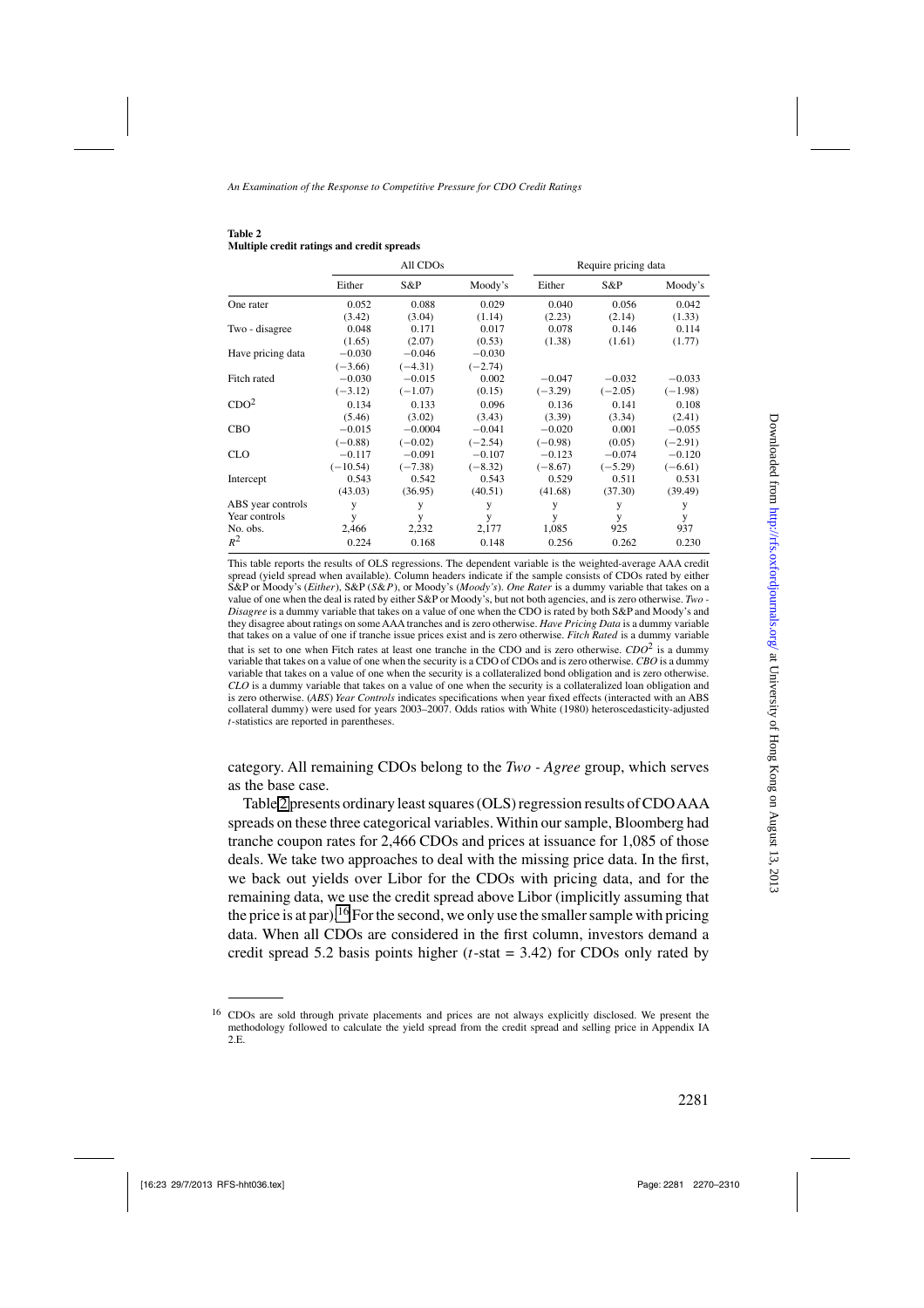one agency.<sup>17</sup> For deals rated by both agencies, but where they disagree on the portion receiving a AAA rating, there is weak statistical evidence that investors demand a larger spread.

In the second specification, we impose the restriction that S&P rate the deal. The *One Rater* category now contains those CDOs only rated by S&P. Investors demand an even higher spread of 8.8 basis points when S&Prates the deal alone. In the third specification we require that Moody's rates the CDO. The spread demanded by investors for deals rated by both agencies is not statistically different from those rated by Moody's alone. Collateral type and vintage year effects are included in all regressions, in addition to controls for deals rated by Fitch and those with pricing data, when applicable.

In the remaining specifications, we take a more conservative approach and only include CDOs whose pricing data are available, resulting in a smaller sample. The estimated premium decreases slightly to 4.0 basis points  $(t)$ -stat  $= 2.23$ ) for deals rated by only one agency and 5.6 basis points (t-stat = 2.14) if S&P rates the deal without Moody's. The effect for CDOs rated by only Moody's continues to be statistically insignificant. This is consistent with at least some investors perceiving rating shopping to be the likely scenario; investors ask for a higher yield for single-rated issues because they perceive that a second rating was requested but not granted. The four basis basis-point increase in credit spread amounts to an approximately \$1,531,600 higher CDO price, which is more than three times the \$500,000 new-issue rating fee that is apparently typical for this size of a deal.<sup>18</sup> This also provides a motive as to why issuers pay for what otherwise might seem like a redundant certification, two AAA ratings.

# **3.2 Does rating performance indicate shopping or catering?**

If the market is correct and shopping is rampant, a deal with dual rating agency certification should perform better than a deal that was only able to obtain a single rating as described in Hypothesis H1A. However, under rating catering, dual rating certification is not informative because rating agencies are pushing to gain business, as outlined in Hypothesis H1. To examine these issues, we look at two intuitive measures of future performance: (1) the number of notches the initially AAA-rated tranches of a CDO are downgraded as of June 30, 2010,

<sup>&</sup>lt;sup>17</sup> This result is consistent with [He, Qian, and Strahan's \(2012](#page-39-0)) findings for MBS. They find that the yields of non-AAA-rated MBS tranches with one rating (two ratings) are 7%–9% (4%–5%) higher than MBS with three ratings. Also, non-AAA-rated MBS tranches with rating disagreement have 11% higher yields than tranches with identical ratings.

<sup>18</sup> If we take our average AAA tranche size of \$547 million, for a seven-year duration CDO, the duration approximation gives  $7 \times 0.0004 \times $547,000,000 = $1,531,600$ . Rating fees are from "U.S. Structured Ratings Fee Schedule Collateralized Debt Obligations Amended 3/7/2007," prepared by S&P, S&P-PSI 0000036-50, for the U.S. Senate.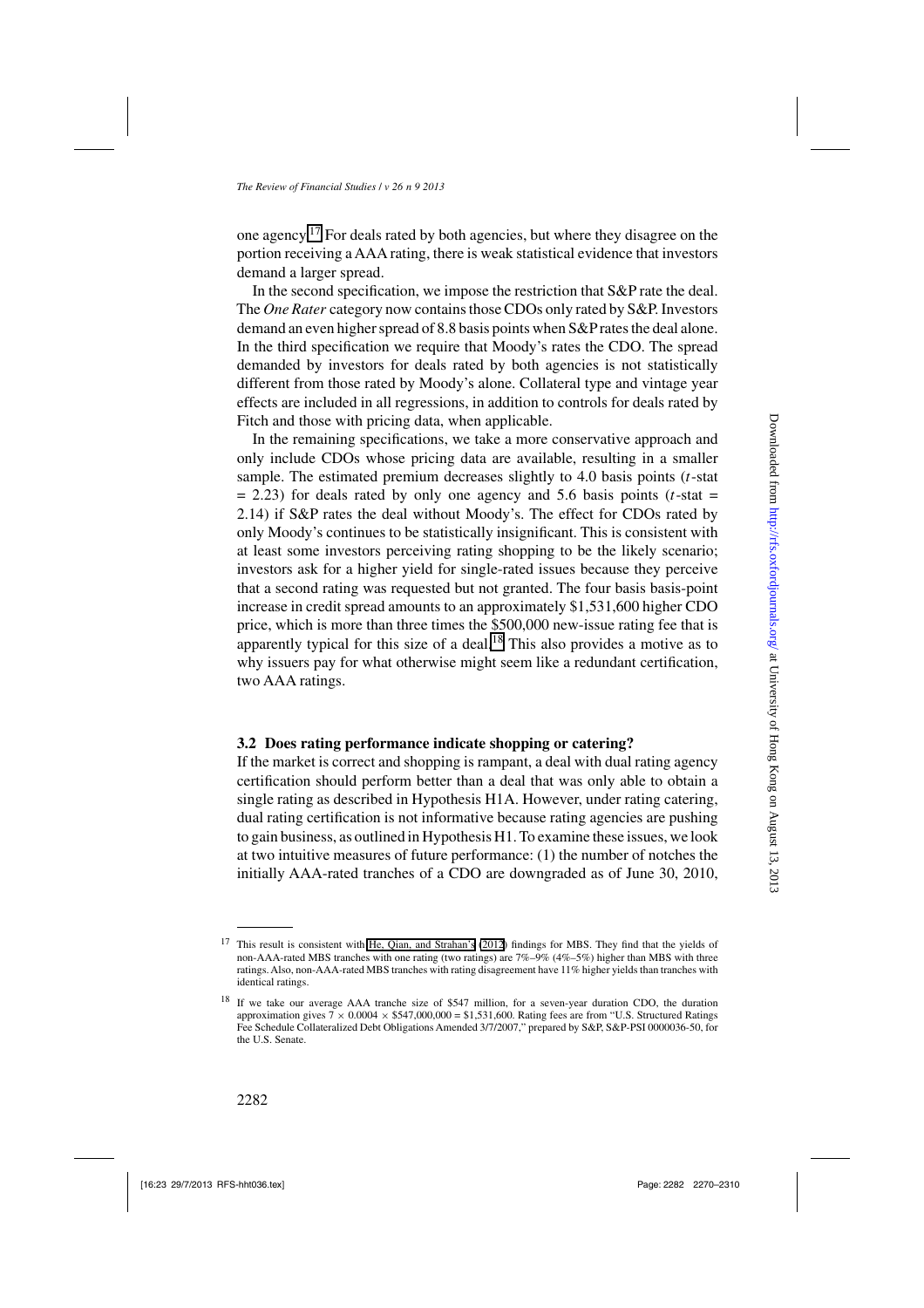and (2) the likelihood that a deal experiences an event of default (EOD), as defined in the CDO's prospectus.<sup>19</sup>

Measuring performance with ratings can be advantageous to the extent that credit ratings represent a forward-looking measure of expected performance. However, EODs are issued when a particular deal fails to meet any one of a set of conditions prespecified in its prospectus, ranging from a failed interest coverage ratio test to a failure to fully meet its interest payment obligations. Such events are not up for interpretations.<sup>20</sup>

Before performing a formal analysis, we examine the rating and downgrade performance graphically. Each CDO is placed into one of the three disjoint groups previously described, *One Rater*, *Two – Disagree*, and *Two - Agree*. The *One Rater* and *Two - Disagree* samples are smaller and may be skewed toward different types of CDOs. For this reason, and as a rough control for type differences, we standardize the collateral-type distribution of all three samples to have the same weights as the entire sample before calculating the mean within a group-year.

Panel A of Figure [1](#page-14-0) shows the average number of notches (with 90% confidence intervals) that the lowestAAAtranche of a CDO was downgraded by S&P by issuance year for the three groups. Because a rating by S&P is required to be included in the sample, the *One Rater* group contains only CDOs that were rated by S&P, and not Moody's. For 2005 onward, those CDOs only rated by S&P are downgraded by fewer notches than those rated by both S&P and Moody's, whether or not they agree on the AAA tranches. The reported confidence intervals suggest the difference is significant overall, which we will test more formally using a regression framework shortly.

Panel B shows the analogous graph when focusing on CDOs rated solely by Moody's compared to those that received dual ratings. As opposed to the previous panel, up until 2005, dual-rated CDOs in either group experienced fewer downgrades relative to those only rated by Moody's, although the magnitude and statistical confidence of the difference is rather small. Starting in 2006 this pattern dramatically changed, with deals rated by Moody's, and not S&P, outperforming their counterparts. Furthermore, the magnitude of the differences increased from roughly one notch in previous years to over five notches for 2006 and two notches for 2007.

Panel C of Figure [1](#page-14-0) illustrates the differences across all three mutually exclusive groups for a separate measure of CDO performance, the event of default notice. Similar to the previous two panels, although the performance of both dual-rated groups for CDOs originating up until 2005 perform in either

We also examine the likelihood that the AAA tranches of a CDO are downgraded to the lowest rating possible. We generally find similar results that are displayed in Internet Appendix Table IA 3.

<sup>20</sup> Nevertheless, it is possible that a deal has suffered irrevocable damage and has not yet received an EOD notice. It is also possible that the detailed searching process for the EOD notices, as outlined in Internet Appendix IA 2.B, did not locate such a notice.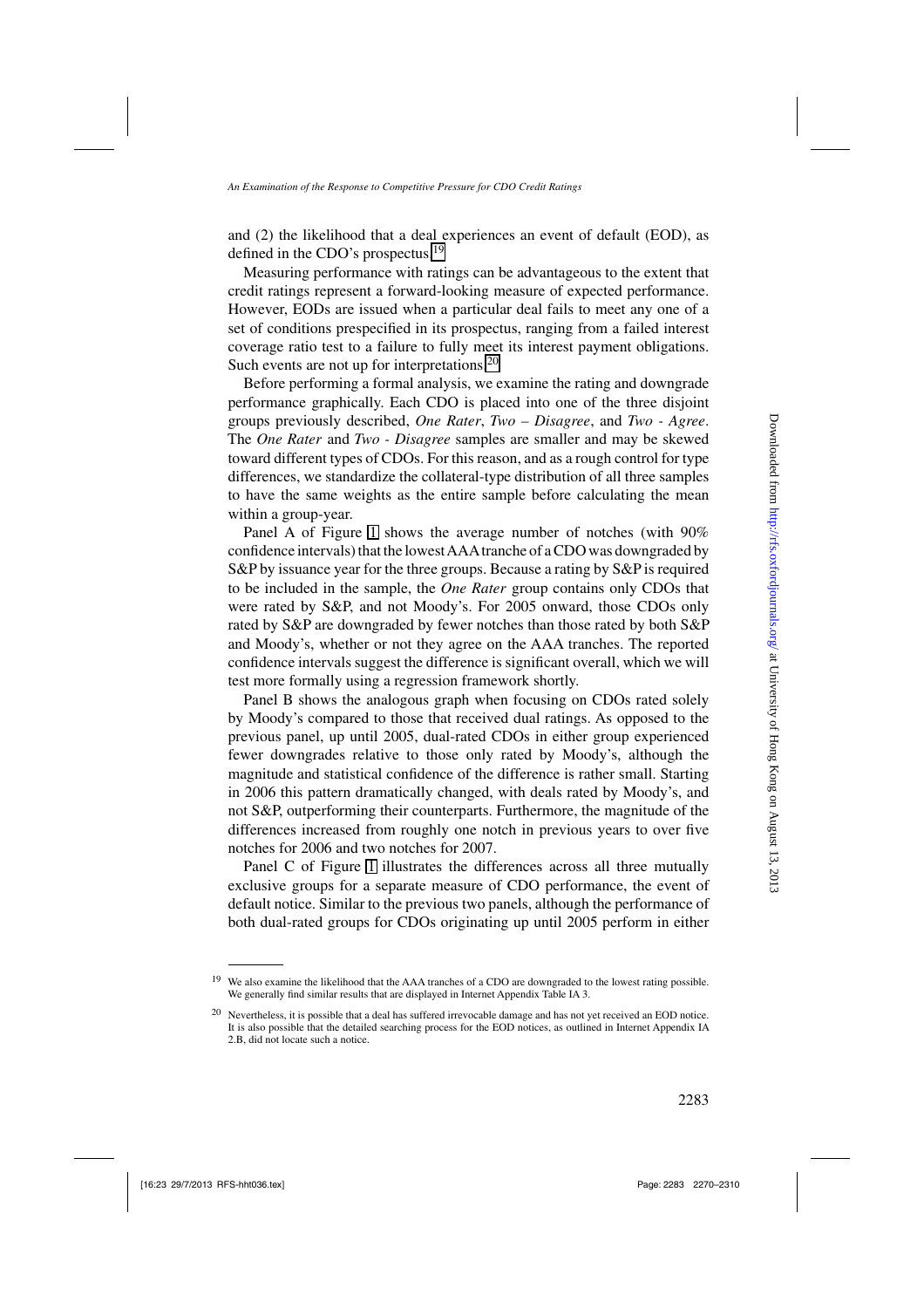<span id="page-14-0"></span>

#### **Figure 1**

#### **CDO performance and agency participation and agreement**

This figure illustrates the average number of notches tranches originally rated AAA are downgraded by S&P (Panel A) and Moody's (Panel B) and the percentage of CDOs experiencing an event of default notice (Panel C) by year of issuance. The number of notches downgraded is computed as of June 30, 2010. Two - Agree refers to CDOs who receive a rating by both Moody's and S&P, and they agree about ratings for all originally AAA tranches. Two - Disagree refers to CDOs who are rated by both S&P and Moody's, and they disagree about ratings on some AAA tranches. The collateral-type distribution for each column is standardized using weights from the overall sample before calculating the mean. Its 90% confidence interval is reported for each column.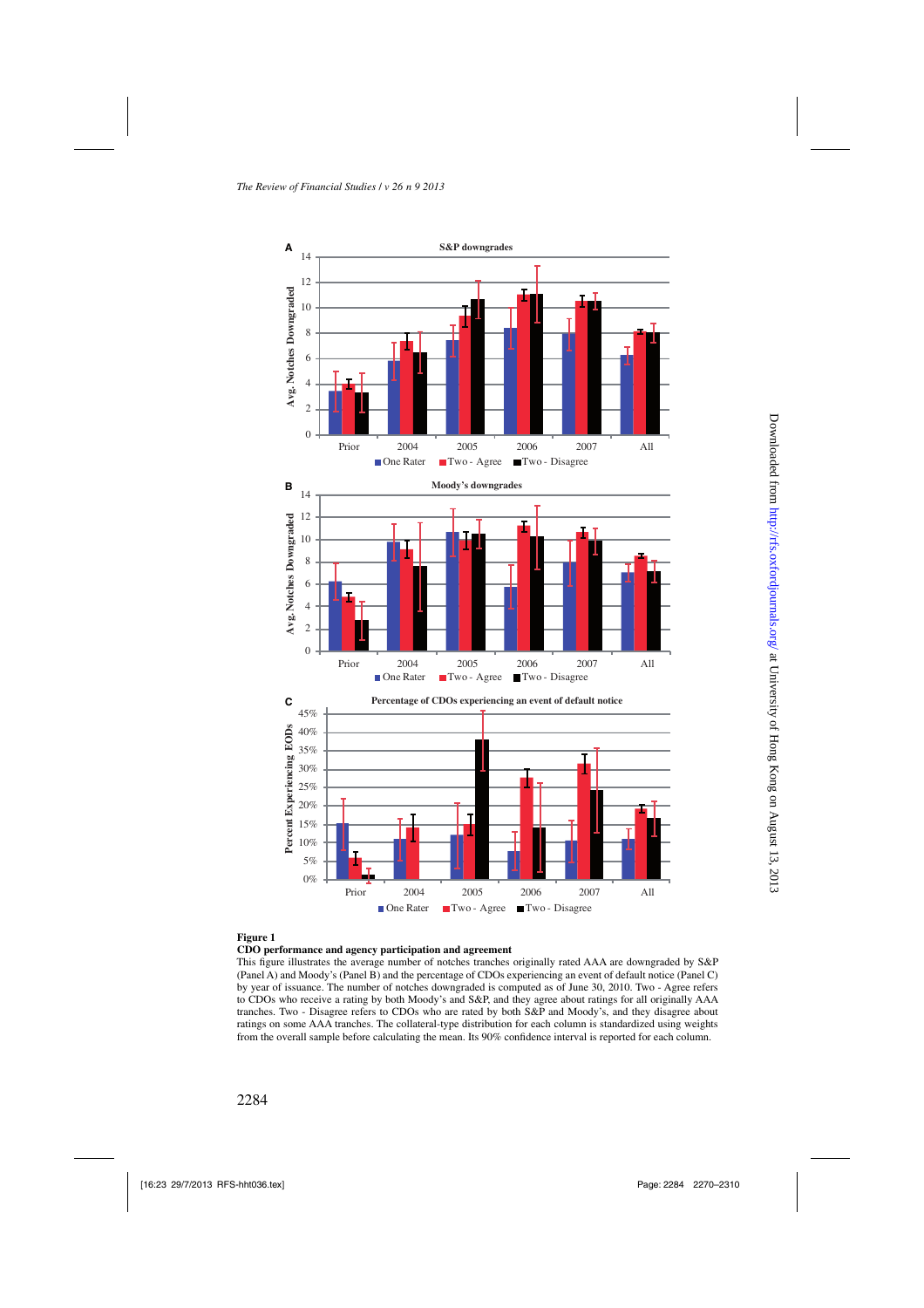a similar fashion or slightly better than those with a single rating, this pattern does not hold for the latter part of the sample. For CDOs in 2006–2007 (where the majority of CDO capital is issued), dual-rated deals in which ratings agree (*Two - Agree* group) largely underperform statistically and economically those with one rating.

To control for other determinants of rating performance Panel A of Table [3](#page-16-0) presents ordered or plain logit regression results with the above measures of CDO performance as dependent variables. In the first two columns, we examine all CDOs that were rated by S&Pwith S&Pdowngrade notches as the dependent variable. The relative likelihood of a CDO being downgraded when rated by S&P, and not Moody's, is roughly one-half of that when being rated by both agencies, a result that is highly statistically significant ( $z$ -stat = 3.26).

Although all regressions include controls for vintage year and collateral type, it is also possible that there is some form of omitted CDO risk that we cannot capture from the fixed effects. To control for the market's perception of relative risk at issuance, we also include specifications with the weighted-average credit spread on all AAA tranches at issuance.<sup>21</sup> Nevertheless, the relative likelihood of the *One Rater* variable (in the second column) is similar. When both agencies rate a CDO but do not agree on the portion of the CDO that receives a AAA rating, the likelihood of being downgraded by S&P in the future is statistically indistinguishable from the case in which both agencies agree on the AAA size of the CDO. The third and fourth columns perform similar regressions for those CDOs rated by Moody's with performance measured by the number of notches downgraded. There is no difference in future downgrading by Moody's for CDOs they rate alone, relative to those they also rate with S&P, after controlling for credit spread.

The fifth column shifts the focus to our second measure, event of default notice, as the dependent variable in an ordinary logit regression. Single-rated deals, either by S&P or Moody's, are significantly less likely to experience an EOD (odds ratio of 0.28). When credit spreads are included as a control variable in the sixth column, the odds ratio increases to 0.37 but remains significant.<sup>22</sup>

Our results differ from [Benmelech and Dlugosz](#page-38-0) [\(2009b](#page-38-0)), who find that structured finance collateral with dual ratings performed better than those with one rating. However, they examine the performance of underlying collateral that make up a set of 534 ABS CDOs instead of the performance of the actual CDO tranches as we do.<sup>23</sup> Therefore, we repeat our analysis for only those

<sup>21</sup> By requiring coupon spreads, we lose 324 observations, leaving a final sample of 2,466 CDOs.

<sup>&</sup>lt;sup>22</sup> Similar analysis is performed using OLS and ordered probit regressions to eliminate the possibility of a specific modeling framework driving our results. We find similar results in all specifications performed. These results are reported in the Internet Appendix Table IA.4.

<sup>&</sup>lt;sup>23</sup> In addition to our differences in methods, their ratings data stop in January 2008, when much severe MBS downgrading had yet to occur. Our ratings data extend to June 30, 2010. [Cordell, Huang, and Williams \(2011](#page-38-0)) find that ABS CDOs tranches rated by S&P underperform (in Table 18) but note that their results may be idiosyncratic because this only consists of 23 bonds. We have 640 AAA CDO tranches rated by S&P, but not Moody's.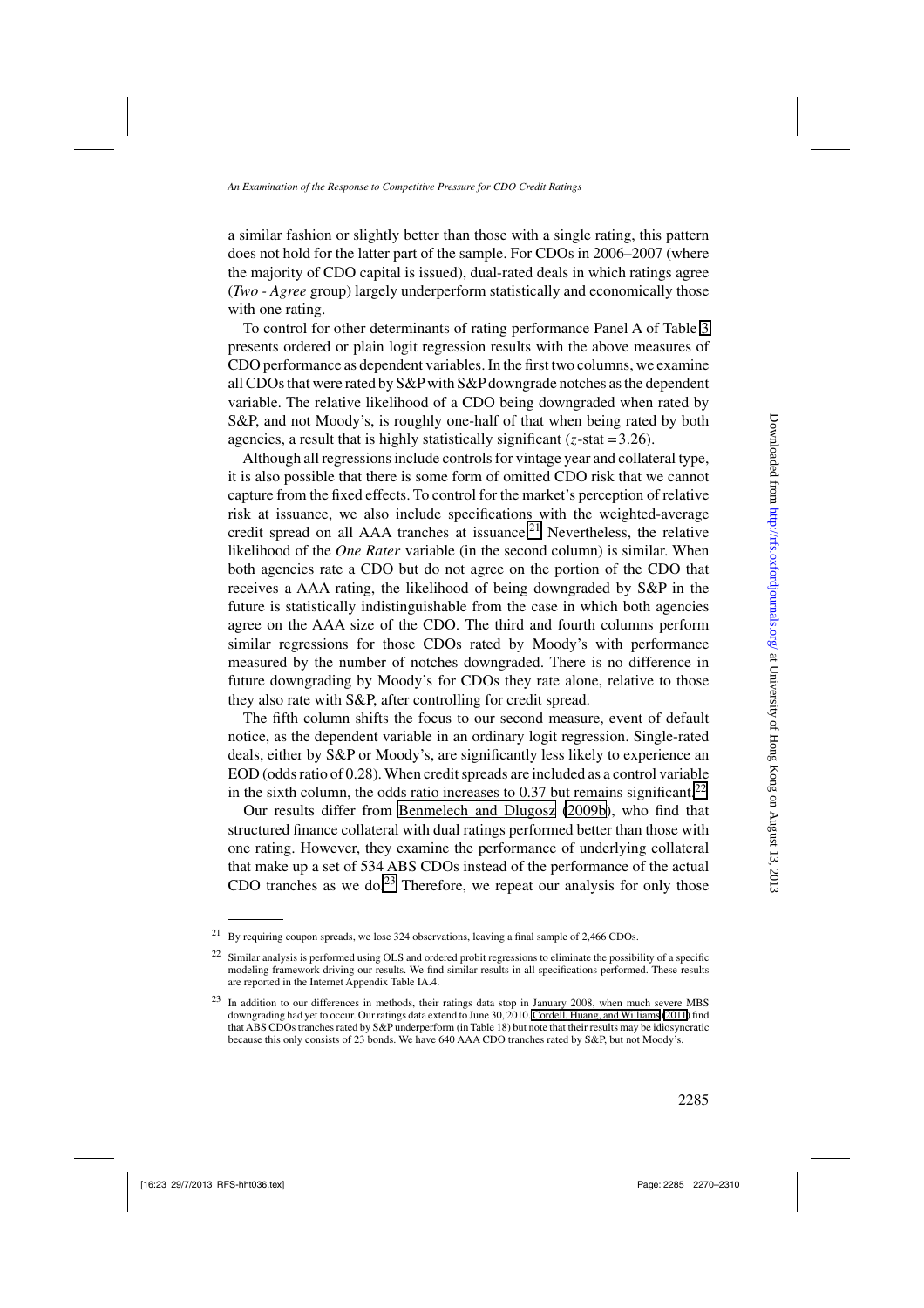### <span id="page-16-0"></span>**Table 3 Multiple credit ratings and downgrades**

Panel A: All CDOs

|                   |           | S&P downgrades | Moody's downgrades |                    |           | E.O.D.    |
|-------------------|-----------|----------------|--------------------|--------------------|-----------|-----------|
| One rater         | 0.523     | 0.498          | 0.688              | 0.860              | 0.282     | 0.366     |
|                   | $(-3.26)$ | $(-3.17)$      | $(-1.90)$          | $(-0.69)$          | $(-5.30)$ | $(-3.63)$ |
| Two - disagree    | 1.316     | 0.859          | 0.725              | 0.653              | 0.690     | 0.681     |
|                   | (1.38)    | $(-0.67)$      | $(-1.39)$          | $(-1.74)$          | $(-1.03)$ | $(-1.00)$ |
| Credit spread     |           | 1.234          |                    | 1.254              |           | 1.084     |
|                   |           | (3.14)         |                    | (3.86)             |           | (2.52)    |
| Spread w/ price   |           | 1.142          |                    | 1.170              |           | 0.911     |
|                   |           | (2.38)         |                    | (3.57)             |           | $(-1.93)$ |
| Fitch rated       | 0.937     | 0.944          | 0.776              | 0.773              | 0.788     | 0.733     |
|                   | $(-0.57)$ | $(-0.47)$      | $(-2.37)$          | $(-2.20)$          | $(-1.56)$ | $(-1.85)$ |
| CDO <sup>2</sup>  | 0.738     | 0.478          | 0.970              | 0.723              | 0.663     | 0.572     |
|                   | $(-1.24)$ | $(-2.46)$      | $(-0.14)$          | $(-1.25)$          | $(-1.75)$ | $(-2.16)$ |
| <b>CBO</b>        | 0.750     | 0.944          | 0.888              | 1.042              | 0.229     | 0.287     |
|                   | $(-1.07)$ | $(-0.21)$      | $(-0.58)$          | (0.18)             | $(-2.03)$ | $(-1.67)$ |
| <b>CLO</b>        | 0.376     | 0.428          | 0.266              | 0.311              | 0.066     | 0.054     |
|                   | $(-6.94)$ | $(-5.31)$      | $(-9.48)$          | $(-7.88)$          | $(-8.11)$ | $(-7.62)$ |
| ABS year controls | у         | y              | y                  | y                  | y         | y         |
| Year controls     | y         | y              | y                  | y                  | y         | y         |
| No. obs.          | 2,536     | 2,231          | 2,492              | 2,175              | 2,790     | 2,466     |
| $R^2$             | 0.170     | 0.190          | 0.175              | 0.189              | 0.402     | 0.430     |
| Panel B: ABS CDOs |           |                |                    |                    |           |           |
|                   |           | S&P downgrades |                    | Moody's downgrades |           | E.O.D.    |
| One rater         | 0.273     | 0.324          | 0.374              | 0.709              | 0.360     | 0.512     |
|                   | $(-4.31)$ | $(-3.34)$      | $(-1.80)$          | $(-0.50)$          | $(-3.27)$ | $(-1.93)$ |
| Two - disagree    | 0.811     | 0.897          | 0.571              | 0.656              | 0.704     | 0.737     |
|                   | $(-0.55)$ | $(-0.26)$      | $(-0.94)$          | $(-0.72)$          | $(-0.77)$ | $(-0.63)$ |
| Cradit enroad     |           | 0.077          |                    | 0.003              |           | 1.003     |

| Two - disagree  | 0.811     | 0.897     | 0.571     | 0.656     | 0.704     | 0.737     |
|-----------------|-----------|-----------|-----------|-----------|-----------|-----------|
|                 | $(-0.55)$ | $(-0.26)$ | $(-0.94)$ | $(-0.72)$ | $(-0.77)$ | $(-0.63)$ |
| Credit spread   |           | 0.977     |           | 0.993     |           | 1.093     |
|                 |           | $(-0.83)$ |           | $(-0.20)$ |           | (1.85)    |
| Spread w/ price |           | 0.821     |           | 0.908     |           | 0.892     |
|                 |           | $(-3.58)$ |           | $(-1.63)$ |           | $(-1.42)$ |
| Fitch rated     | 0.512     | 0.464     | 0.368     | 0.325     | 0.579     | 0.527     |
|                 | $(-3.81)$ | $(-3.96)$ | $(-6.01)$ | $(-6.10)$ | $(-3.12)$ | $(-3.31)$ |
| Year controls   | v         | v         | v         |           | y         | v         |
| No. obs.        | 737       | 657       | 688       | 603       | 766       | 686       |
| $R^2$           | 0.096     | 0.104     | 0.089     | 0.091     | 0.141     | 0.151     |
|                 |           |           |           |           |           |           |

This table reports the results of plain and ordered logit regressions. The dependent variables are listed in the column headers. "S&*P Downgrades"* is the number of notches that the lowest tranche originally rated AAA was downgraded by S&P as of June 30, 2010. "*Moody*'*s Downgrades"* is the number of notches that the lowest tranche originally rated AAA was downgraded by Moody's as of June 30, 2010."E.O.D." is a binary variable that takes on a value of one if the deal has issued an event of default notice and is zero otherwise. *One Rater* is a dummy variable that takes on a value of one when the deal is rated by either S&P or Moody's, but not both agencies, and is zero otherwise. Similarly, *Two - Disagree* is a dummy variable that takes on a value of one when the CDO is rated by both S&P and Moody's and they disagree about ratings on some AAA tranches and is zero otherwise. *Credit Spread* (*Spread w/ Price*) is the weighted-average AAA credit (yield) spread scaled by 10 basis points. *Fitch Rated* is a dummy variable that is set to one when Fitch rates at least one tranche in the CDO and is zero otherwise. *CDO*<sup>2</sup> is a dummy variable that takes on a value of one when the security is a CDO of CDOs and is zero otherwise. *CBO* is a dummy variable that takes on a value of one when the security is a collateralized bond obligation and is zero otherwise*. CLO* is a dummy variable that takes on a value of one when the security is a collateralized loan obligation and is zero otherwise. (*ABS*) *Year Controls* indicates specifications when year fixed effects (interacted with an ABS collateral dummy) were used for years 2003–2007. Odds ratios with White  $(1980)$  heteroscedasticity-adjusted *t*-statistics are reported in parentheses.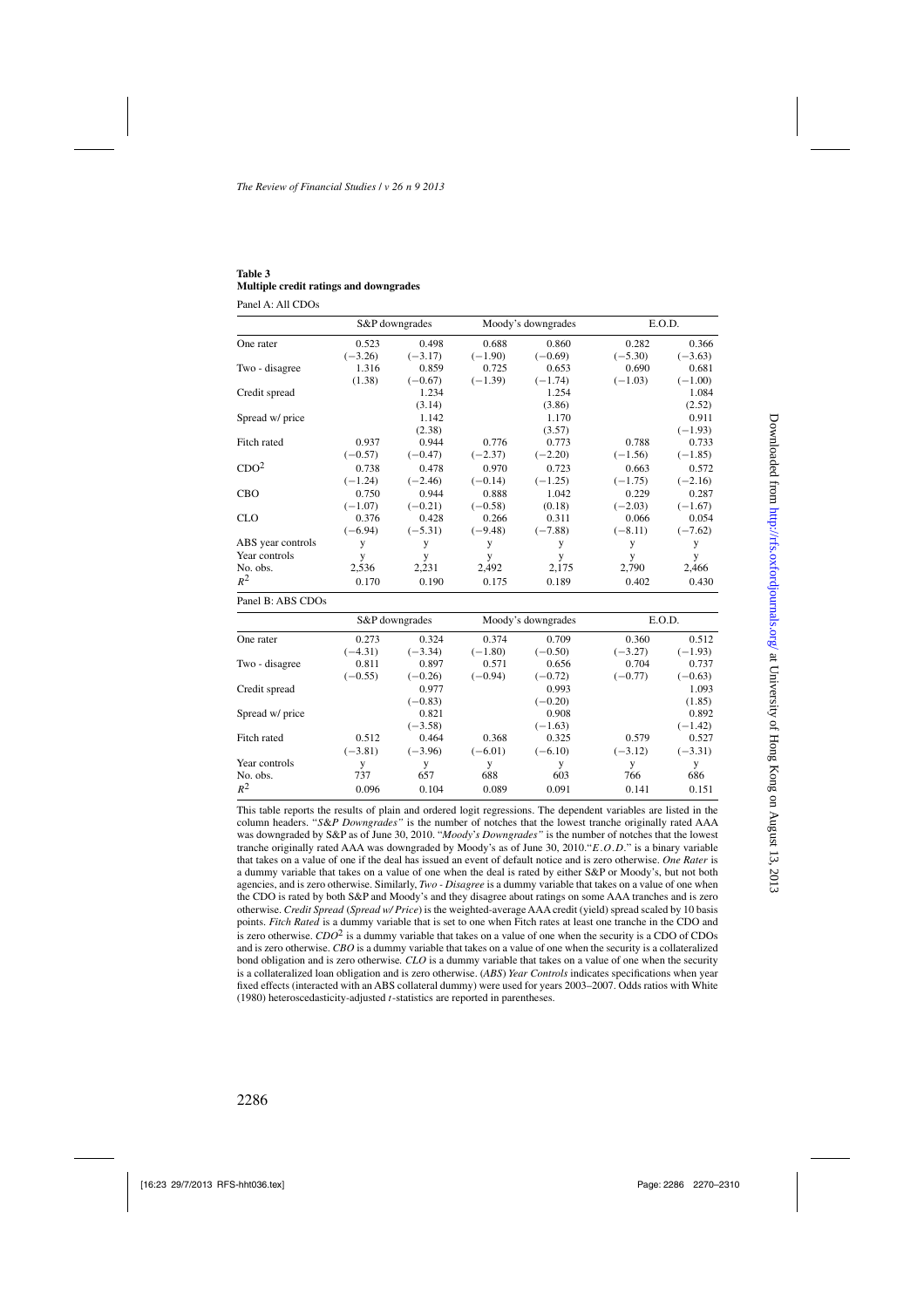|                         |           | Logit     |           |           | Probit    |           |  |
|-------------------------|-----------|-----------|-----------|-----------|-----------|-----------|--|
|                         | (1)       | (2)       | (3)       | (4)       | (5)       | (6)       |  |
| One rater               | 0.127     |           |           | $-1.008$  |           |           |  |
|                         | $(-3.16)$ |           |           | $(-3.13)$ |           |           |  |
| Three raters            | 0.716     |           |           | $-0.186$  |           |           |  |
|                         | $(-1.89)$ |           |           | $(-1.87)$ |           |           |  |
| Only S&P                |           | 0.032     | 0.083     |           | $-2.018$  | $-1.478$  |  |
|                         |           | $(-3.68)$ | $(-2.58)$ |           | $(-4.06)$ | $(-2.88)$ |  |
| Only Moody's            |           | 0.457     | 1.114     |           | $-0.376$  | 0.114     |  |
|                         |           | $(-1.02)$ | (0.13)    |           | $(-1.08)$ | (0.29)    |  |
| S&P and Moody's         |           |           | 3.024     |           |           | 0.615     |  |
|                         |           |           | (3.52)    |           |           | (3.37)    |  |
| Moody's and Fitch       |           |           | 1.502     |           |           | 0.254     |  |
|                         |           |           | (0.65)    |           |           | (0.77)    |  |
| S&P, Moody's, and Fitch |           |           | 1.900     |           |           | 0.354     |  |
|                         |           |           | (1.85)    |           |           | (1.78)    |  |
| Credit spread           | 1.106     | 1.119     | 1.115     | 0.058     | 0.068     | 0.065     |  |
|                         | (2.99)    | (3.33)    | (3.21)    | (3.00)    | (3.51)    | (3.38)    |  |
| Spread w/ price         | 0.917     | 0.927     | 0.936     | $-0.043$  | $-0.034$  | $-0.030$  |  |
|                         | $(-1.68)$ | $(-1.54)$ | $(-1.35)$ | $(-1.56)$ | $(-1.32)$ | $(-1.15)$ |  |
| CBO                     | 0.306     | 0.335     | 0.293     | $-0.377$  | $-0.318$  | $-0.415$  |  |
|                         | $(-1.56)$ | $(-1.43)$ | $(-1.60)$ | $(-1.12)$ | $(-0.92)$ | $(-1.20)$ |  |
| <b>CLO</b>              | 0.059     | 0.063     | 0.055     | $-1.300$  | $-1.253$  | $-1.342$  |  |
|                         | $(-7.38)$ | $(-7.19)$ | $(-7.59)$ | $(-8.24)$ | $(-7.93)$ | $(-8.52)$ |  |
| CDO <sup>2</sup>        | 0.626     | 0.683     | 0.602     | $-0.261$  | $-0.212$  | $-0.287$  |  |
|                         | $(-1.81)$ | $(-1.45)$ | $(-1.91)$ | $(-1.65)$ | $(-1.33)$ | $(-1.79)$ |  |
| ABS year controls       | y         | y         | y         | y         | y         | y         |  |
| Year controls           | y         | y         | y         | V         | y         | y         |  |
| No. obs.                | 2,466     | 2,466     | 2,466     | 2,466     | 2,466     | 2,466     |  |
| $R^2$                   | 0.426     | 0.426     | 0.435     | 0.424     | 0.426     | 0.434     |  |

<span id="page-17-0"></span>

| Table 4                                              |  |  |
|------------------------------------------------------|--|--|
| Multiple credit ratings and event of default notices |  |  |

This table shows logit and probit regression results. The dependent variable is a binary variable that takes on a value of one if the deal has issued an event of default notice and is zero otherwise. *One Rater* is a dummy variable that takes on a value of one when the deal is rated by one agency and is zero otherwise. *Three Raters* is a dummy variable that takes on a value of one when the CDO is rated by three agencies and is zero otherwise. *Credit Spread* (*Spread w/ Price*) is the weighted-average AAA credit (yield) spread scaled by 10 basis points. *CBO*, *CLO*, and *CDO*<sup>2</sup> are dummy variables denoting the underlying collateral type of the CDO. (*ABS*) *Year Controls* indicates specifications when year fixed effects (interacted with an ABS collateral dummy) were used for years 2003–2007. Reported are odds ratios for specifications (1)–(3) and regression coefficients for specifications  $(4)$ – $(6)$  with White (1980) heteroscedasticity-adjusted t-statistics in parentheses.

CDOs whose underlying collateral are comprised of ABS securities. Panel B of Table [3](#page-16-0) reports the results of this analysis. Overall, we find the same relationships in this ABS CDO sample.

Because event of default notices are a hard measure of CDO performance not determined by rating agencies, Table 4 presents the results of logit and probit regressions, where we focus solely on these EOD notices. In addition, for comparisons across rating agencies and for comparability with Benmelech and Dlugosz (2009b), we adopt their framework for Table 4. The first specification finds that, after controlling for initial credit spreads, vintage and collateral-type effects, the odds of experiencing an event of default when possessing a sole rating is roughly one-eighth of those for deals that have two ratings.

Specification 3 looks at all the possible combinations of the three agencies that could issue ratings for a deal. The results indicate that the presence of dual ratings for a CDO by the top two agencies, S&P and Moody's, is associated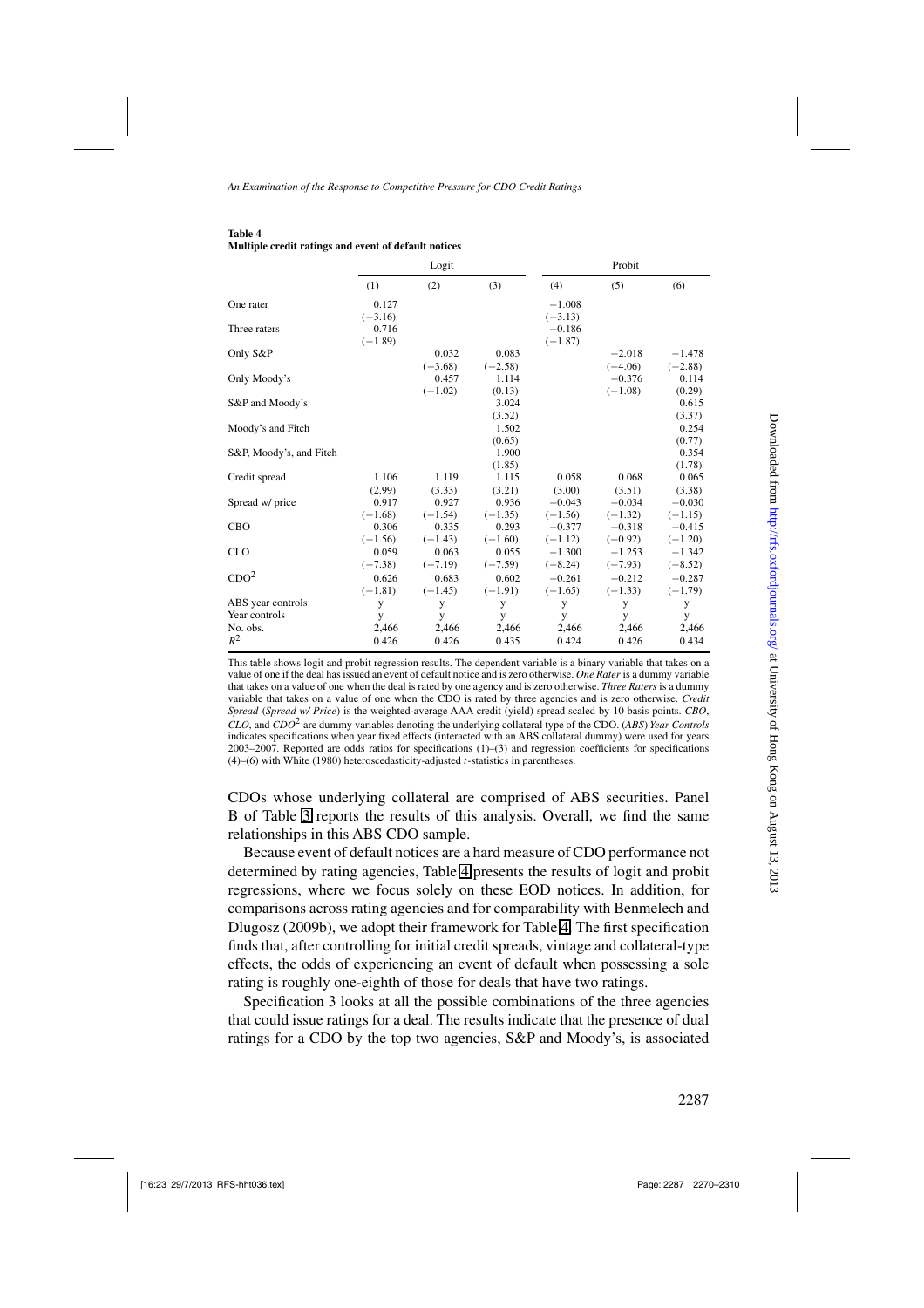<span id="page-18-0"></span>with a higher chance of default. Furthermore, those securities only rated by  $S\&P$ perform better than the base case of being rated by S&P and Fitch. Ordered probit results with coefficient estimates in specifications 4–6 are consistent with the ordered logit.

The results in this section indicate that, at CDO issuance, investors perceived dual-rated deals to be safer (Table [2\)](#page-11-0), but subsequent CDO performance (Tables [3](#page-16-0) and [4\)](#page-17-0) suggests that they were incorrect. Overall, we do not find evidence supporting a dual certification value as called for by rating shopping (H1A). Two possible and related explanations for these findings are that issuers pushed marginal deals to receive dual ratings and/or CDOs with dual ratings were targeted toward less sophisticated investors. If the rating agencies provide ratings which are independent and have not been inflated, the procurement of multiple AAA ratings should be a signal of an extraordinary security. The fact that dual-rated deals were extremely common, yet underperformed, suggests a rating environment where dual certification was of less value than single certification. A caveat of the above findings is that our comparison category for *One Rater* is only 11.1% of the deals (as shown in Panel B of Table [1\)](#page-9-0), which motivates our focus on the dual-rated deals. We now shift our attention to the evaluations performed by both S&P and Moody's for a subset of CDOs for which we have unique data on rating inputs and outputs.

## **4. Rating Assumption Differences**

In this section, we first examine Moody's and S&P's key model assumptions and the degree to which they differ from deal to deal and then combine those differences into a single summary measure, "collateral risk disagreement" (*CRD*).

## **4.1 Collateral asset default correlation and credit quality**

We first illustrate how the rating agencies account for the credit risk of the underlying collateral, used as model inputs. CDO collateral pools consist of many assets. The credit quality of the CDO's collateral asset pool is characterized by the average default probability. Those default probabilities are derived from the assets' credit ratings in conjunction with historical default data. All else equal, a lower default probability allows a CDO to have larger AAA-rated tranches.

Panel A of Figure [2](#page-19-0) presents a scatter plot of Moody's (y-axis) and S&P's  $(x-axis)$  probability of default estimates by CDO type. The 45 $\degree$  line is where the CDOs would fall if the two CRAs agreed perfectly on collateral credit quality. There are considerable deviations from the 45◦ line. S&P assumed higher default probabilities for CLOs relative to Moody's, whose range of assumed default probabilities was tighter. The average absolute difference in collateral default probabilities is 0.046, which represents a 30.3% deviation from the average collateral default probability.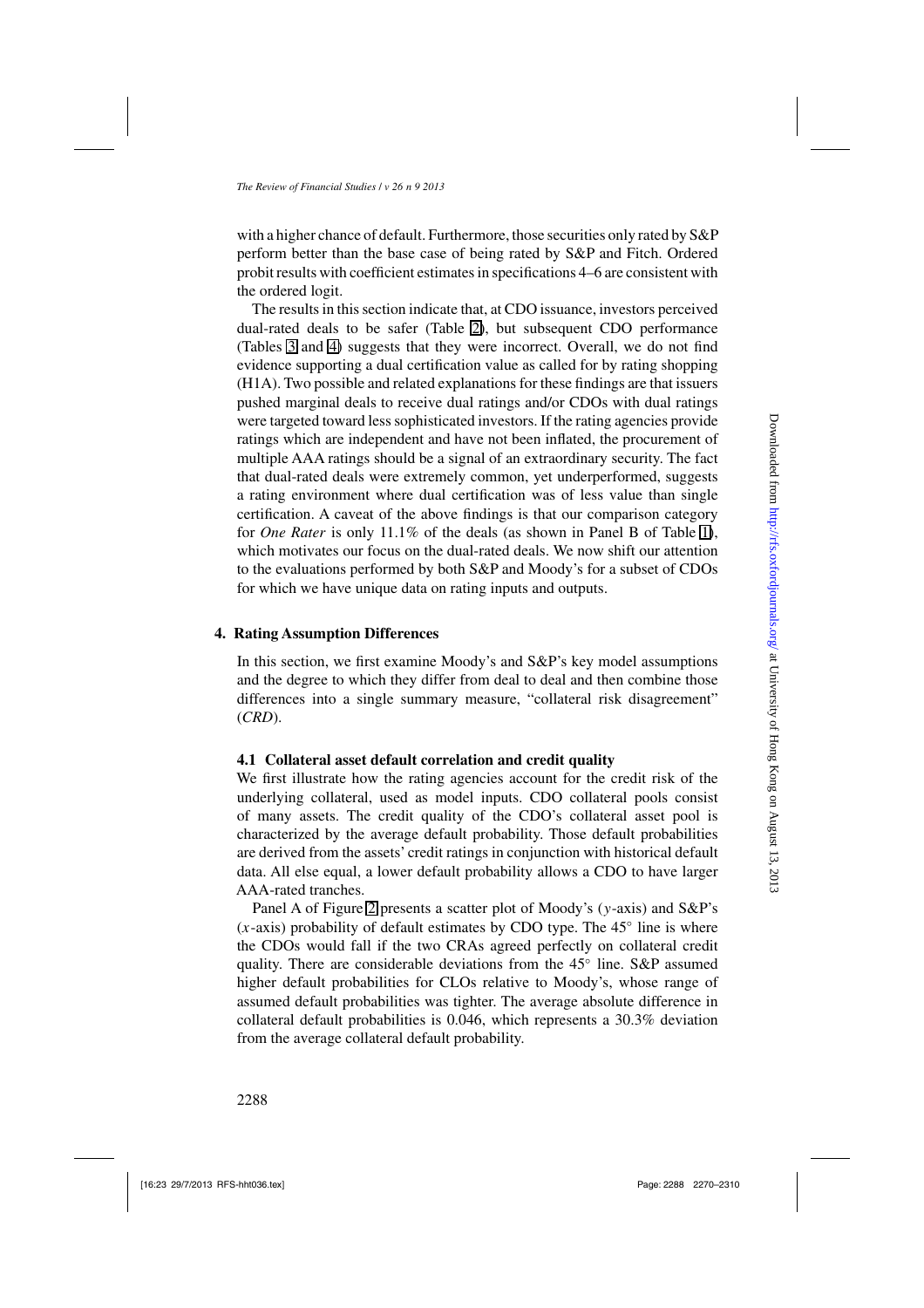<span id="page-19-0"></span>

#### **Figure 2**

#### **Collateral probability of default**

This figure reports the scatter plot of average probability of default (Panel A) and average pairwise correlation (Panel B) for the underlying asset pool over the life of the security assumed by S&P and Moody's. The probability of default, denoted as "Default Measure," for S&P is calculated by multiplying the annualized average probability of default by the weighted average maturity (WAM) of the CDO. The probability of default for Moody's is based on a table of discrete values, acquired from Moody's, which maps weighted-average rating factor (WARF) and WAM to a probability of default. For CDOs that do not lie on one of these discrete values, it is estimated with a two-way interpolation between the nearest WAMs and WARFs. The WAM reported by S&P is used for both calculations. This figure reports the histogram (Panel A) and scatter plot by type of collateral (Panel B) of the average pairwise correlation between underlying assets'defaults assumed by S&P and Moody's. The correlations assumed by S&P and Moody's are estimated from surveillance reports issued by their respective rating agencies using the formulas in Internet Appendix IA 2.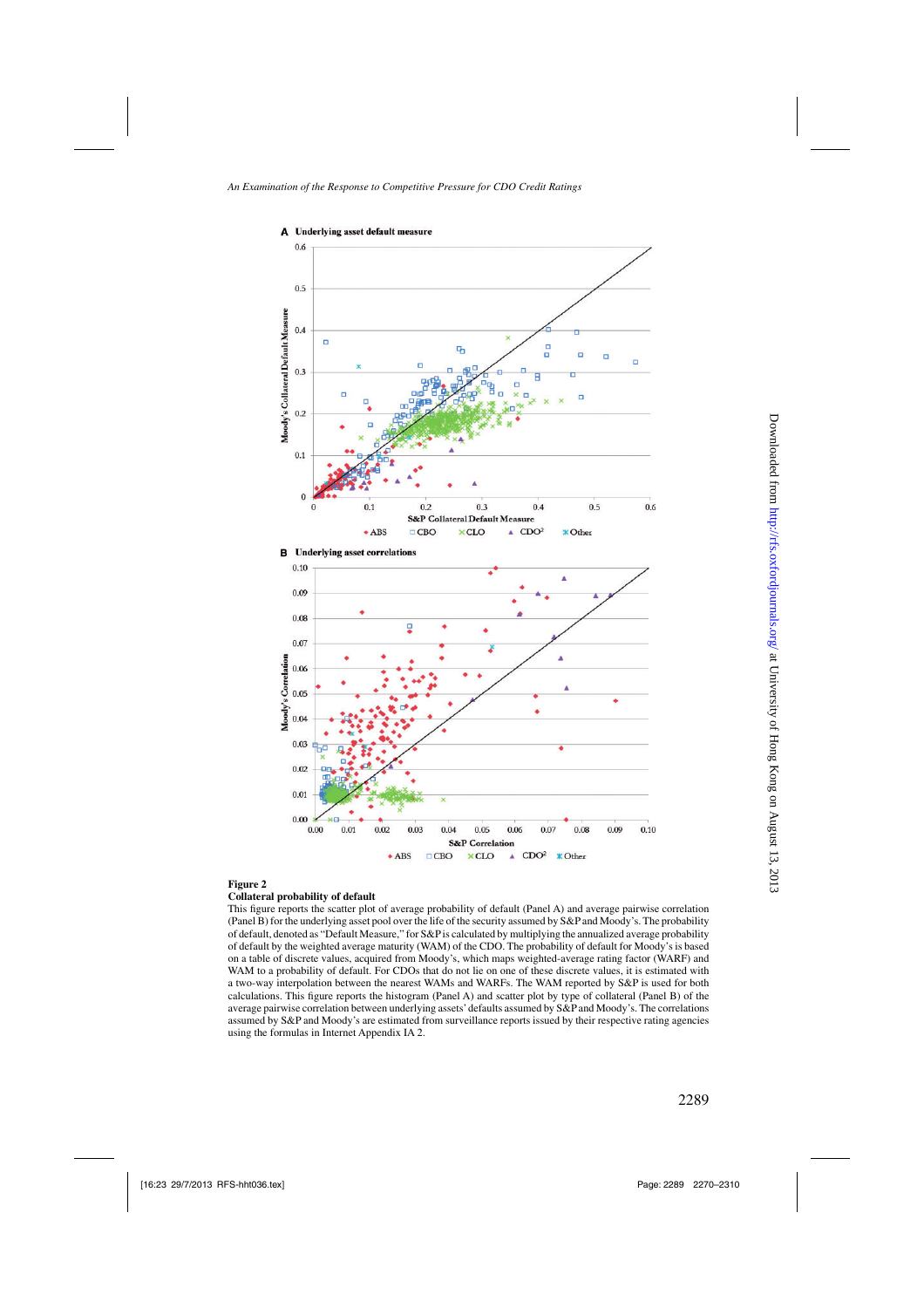Next, we perform a similar comparison for the estimated default correlations among collateral assets. Moody's and S&P use different terminologies for default correlations which makes them difficult to compare directly.<sup>24</sup> We convert both measures into conventional default correlations bounded by  $[-1, 1]$ .<sup>25</sup> Panel B of Figure [2](#page-19-0) plots Moody's assumed default correlations against those of S&P for the overlapping sample of CDOs. Moody's and S&P's assumed CDO default correlations are positively related, but they still have considerable disagreement as shown by the large deviations from the 45◦ line. The average absolute difference divided by the average of the two correlation measures is  $57.2\%$ <sup>26</sup>

## **4.2 Collateral risk disagreement**

The disagreements on credit quality and default correlation may allow for considerable cross-sectional variations in AAA sizes as long as the effects are not offsetting. We have two goals: (1) we want to measure the combined effect of assumption differences regarding both default correlations and underlying collateral default probability, and (2) we want to measure these assumption differences in terms of their effect on AAA sizes.

To compare Moody's and S&P's inputs and models in a meaningful way, we need to transform these inputs by the same function. Hence, we plug evaluations from both rating agencies into our version of S&P's model to obtain the effect on the AAA tranche size.<sup>27</sup>

Figure [3](#page-21-0) shows the scatter plot of these implied AAA size differences under both Moody's and S&P's assumptions gauged by our highly accurate replication of S&P's model. Many observations do not fall on the 45◦ line, meaning that the two rating agencies have disagreements regarding the underlying CDO's overall credit risk and hence the underlying AAA tranche size.

It is conceptually possible that Moody's and S&P's model differences further offset assumption differences such that both Moody's and S&P's models call for the same AAA sizes. To examine this possibility, in Figure [4](#page-22-0) we evaluate the amount of AAA according to our replication of Moody's model with Moody's assumptions and compare it to the amount of AAA according to S&P's model with S&P's assumptions. In addition, because S&P's credit risk model does not

<sup>&</sup>lt;sup>24</sup> Moody's uses Diversity Score (DS) to measure how many independent assets are needed to represent the collateral pool. S&P reports a correlation measure (CM), which is the ratio of the standard deviation of the portfolio default rate computed with correlation to that computed without correlation.

<sup>&</sup>lt;sup>25</sup> [Griffin and Nickerson](#page-39-0) [\(2012\)](#page-39-0) discuss the economic interpretation and the appropriate level of default correlations.

<sup>&</sup>lt;sup>26</sup> A third factor for CDO valuation is maturity. Partly due to S&P's use of seven-year maturity for MBS and Moody's reporting of the legal maturity, which is much longer, Moody's assumed maturity is on average 3.6 years longer than S&P's assumption. Nonetheless, whereas Moody's reports the legal maturity on these deals, in their modeling process they use a weighted average life that frequently ranges from 6 to 7.5 years and hence is quite similar to S&P's.

<sup>&</sup>lt;sup>27</sup> Following [Griffin and Tang](#page-39-0) [\(2012\)](#page-39-0), we use 1-SDR as the allowable AAA because this is the largest amount strictly feasible from their credit risk model, which is the only one from S&P publicly available. We will control for the cash flow channel in the regression analysis.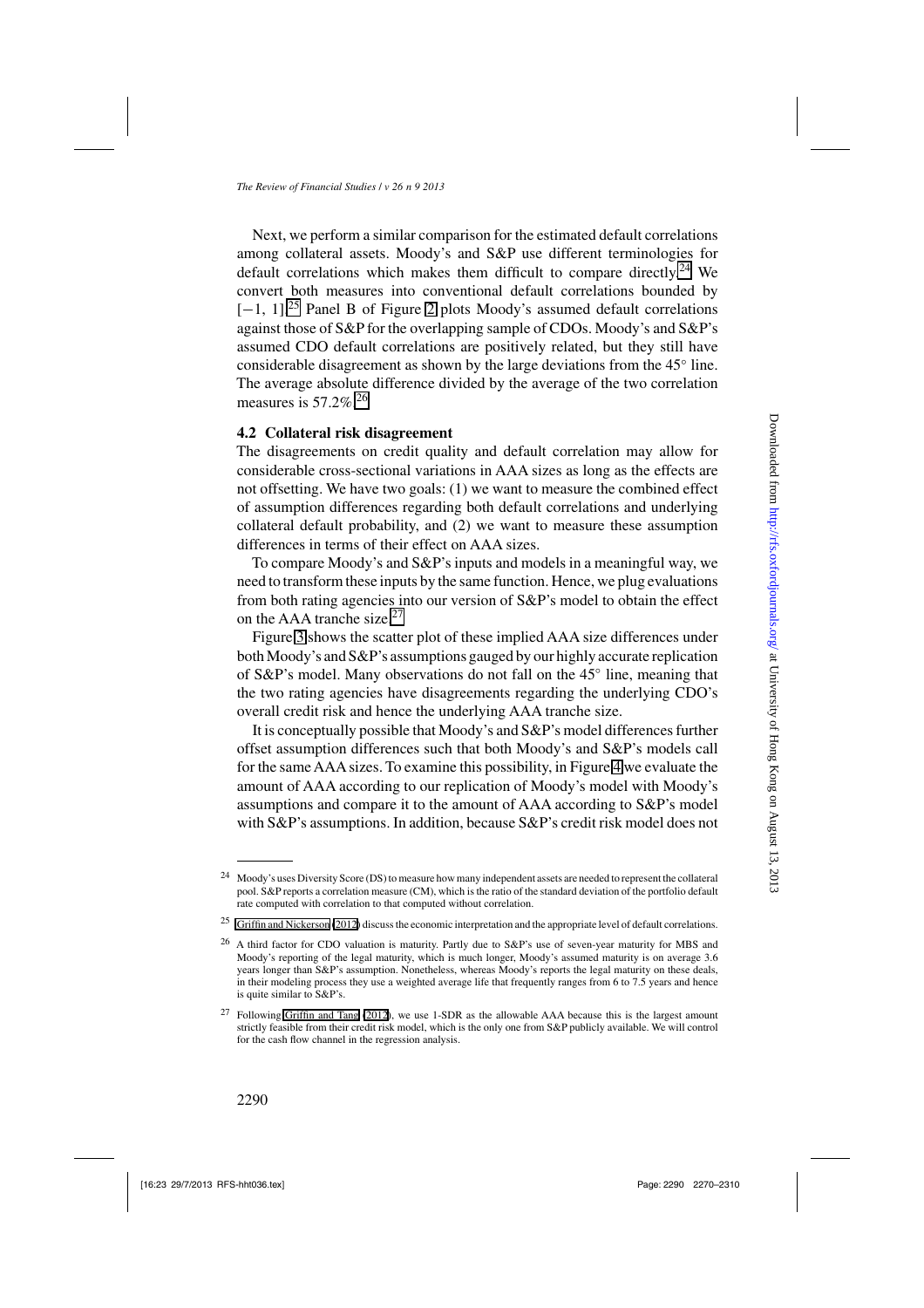<span id="page-21-0"></span>

**Figure 3 Implied AAA under S&P's assumptions (***x***-axis) and implied AAA under Moody's assumptions (***y***-axis), both under S&P's model**

This figure graphs the size of the AAA tranche implied from the S&P model under the set of S&P assumptions and the size of the AAA tranche implied from the S&P model under the set of Moody's assumptions. The WAM reported by S&P is used for both calculations.

consider cash flow modeling, we adjust the model for cash flow considerations using the cash flow consideration of Moody's. Figure [4](#page-22-0) shows that there is a large difference between the amount of AAA permissible under Moody's model compared with S&P's. This raises the question as to how most CDOs received the same ratings.

We define collateral risk disagreement (*CRD*) as the difference between S&P's and Moody's assessment of overall collateral risk under the same model (either S&P's or Moody's model). In Figure [5](#page-23-0) we plot the distribution of *CRD* under S&P's model. About four-ninths of the CDOs have an implied AAA tranche size more than 5% different between S&P and Moody's. The average absolute *CRD* is 6.0%. To put this in perspective, junior CDO tranches may be 2%–5% of the CDO, so for CDOs "rated at the edge" this difference could be substantial. Relative to a deal's overall collateral risk, the average disagreement as a percentage of SDR for AAA ratings is 10.5%. Additionally, *CRD* is skewed toward the right side of zero. In 63% of the sample, Moody's has more lenient CDO credit risk assumptions. We explore the cross-sectional implications of the overall model output differences as well as risk disagreements in the next section.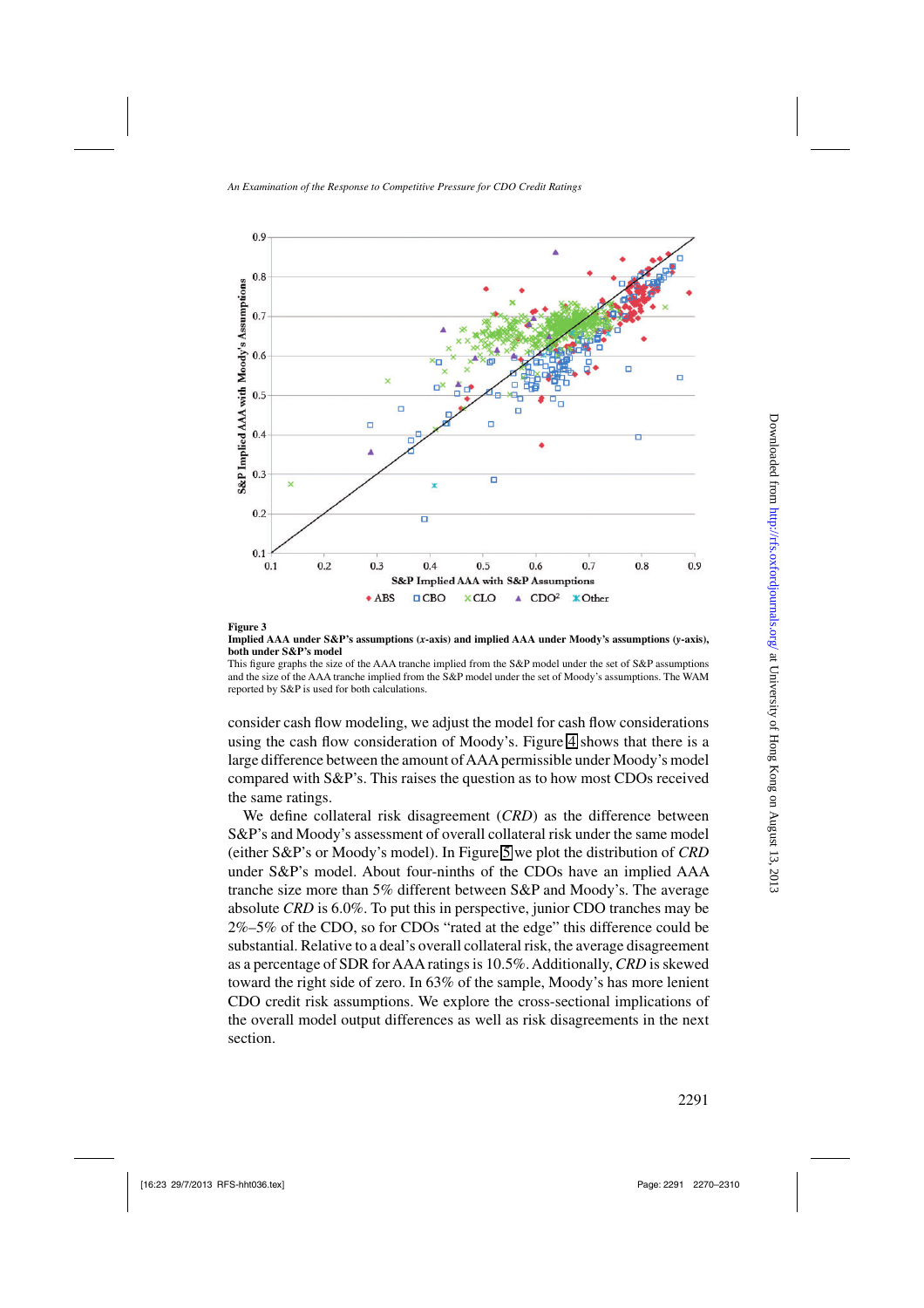<span id="page-22-0"></span>

#### **Figure 4**

#### **S&P model AAA with S&P's assumptions (***x***-axis) and Moody's model AAA with Moody's assumptions (***y***-axis)**

This figure graphs the size of the AAA tranche implied from S&P's model and collateral assumptions and the size of the AAA tranche implied from Moody's model and collateral assumptions. S&P's model has been augmented with an estimate of deal-specific cash flow protection. To construct this cash flow component, each deal was evaluated under Moody's model. The deal was then rerated under Moody's model after replacing all cash flow features with the lowest levels observed among any CDO in the dataset. We use the difference between these two AAA amounts as a proxy for the cash flow protection of a CDO, which we add to the amount of AAA under S&P's model.

# **5. Model-implied AAA, Collateral Risk Disagreement, and AAA Size Adjustments**

The previous section shows that model inputs and model prescribed AAA sizes between Moody's and S&P are substantially different. Then how can it be that the actual ratings are often identical? To understand this puzzle, we examine the relationship between adjustments beyond rating model outputs and both the difference in model-implied AAA sizes and collateral risk disagreement (Hypotheses H2 and H2A). For each rating agency, the actual AAA size (e.g., 80%) minus the amount of AAA implied from the rating agency's own model output (say, 70%) is defined as its AAA adjustment (10%). We require that both S&P and Moody's rate a deal for it to be included in our sample, but we do not require that they give identical ratings.

# **5.1 Are adjustments issued in response to differences in model-implied AAA sizes?**

One way to reconcile different model outputs with identical ratings is via adjustments. However, adjustments could be justified with qualitative, nonmodeling reasons, such as the quality of the CDO manager or additional credit support, and not in response to modeling shortcomings relative to a competing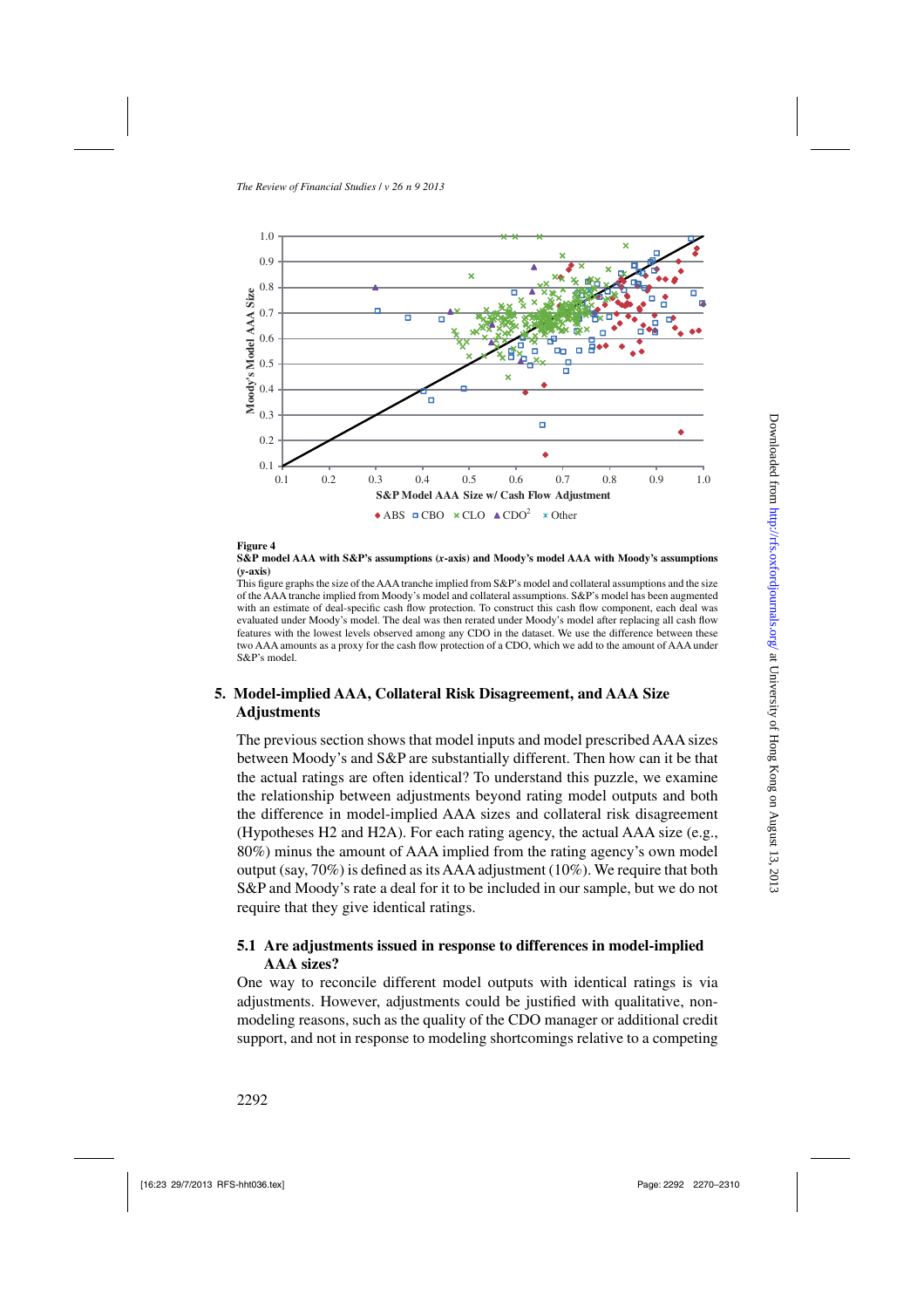<span id="page-23-0"></span>

#### **Figure 5 Collateral risk disagreement**

This figure reports the histogram of the overall difference in underlying assumptions about collateral quality and correlation as represented by the SDR from the S&P model under S&P's assumptions minus the SDR from the S&P model under Moody's assumptions (Collateral Risk Disagreement). The WAM reported by S&P is used for both calculations.

agency. AAA adjustments from S&P and Moody's are reported in Panel A of Internet Appendix Table IA.5. S&P's average AAA adjustment after being augmented with deal-specific cash flow protection is 1.4% greater than Moody's (*p*-value of 0.0006). This is consistent with our findings of S&P, on average, having less optimistic assessments of collateral risk and hence, on average, needing to make larger adjustments.<sup>28</sup>

We begin by defining *AAA Model Difference* for the agency being considered (i.e., S&P) to be the model-impliedAAAsize of their competitor (i.e., Moody's) minus the model-implied AAA size of the agency being examined (i.e., S&P). We note that the need to issue adjustments for competitive reasons differs across CDOs. This competitive pressure is at its greatest point when the amount of AAA that an agency's model can justify does not meet the AAA

<sup>&</sup>lt;sup>28</sup> It is unclear whether adjustments would be larger for single or dual-rated deals as catering could occur in both cases. In Panel B of Internet Appendix Table IA.5, we contrast the adjustments made by S&P for deals they rate alone against those they rate together with Moody's. We do not find evidence of adjustments differing between single and dual-rated deals.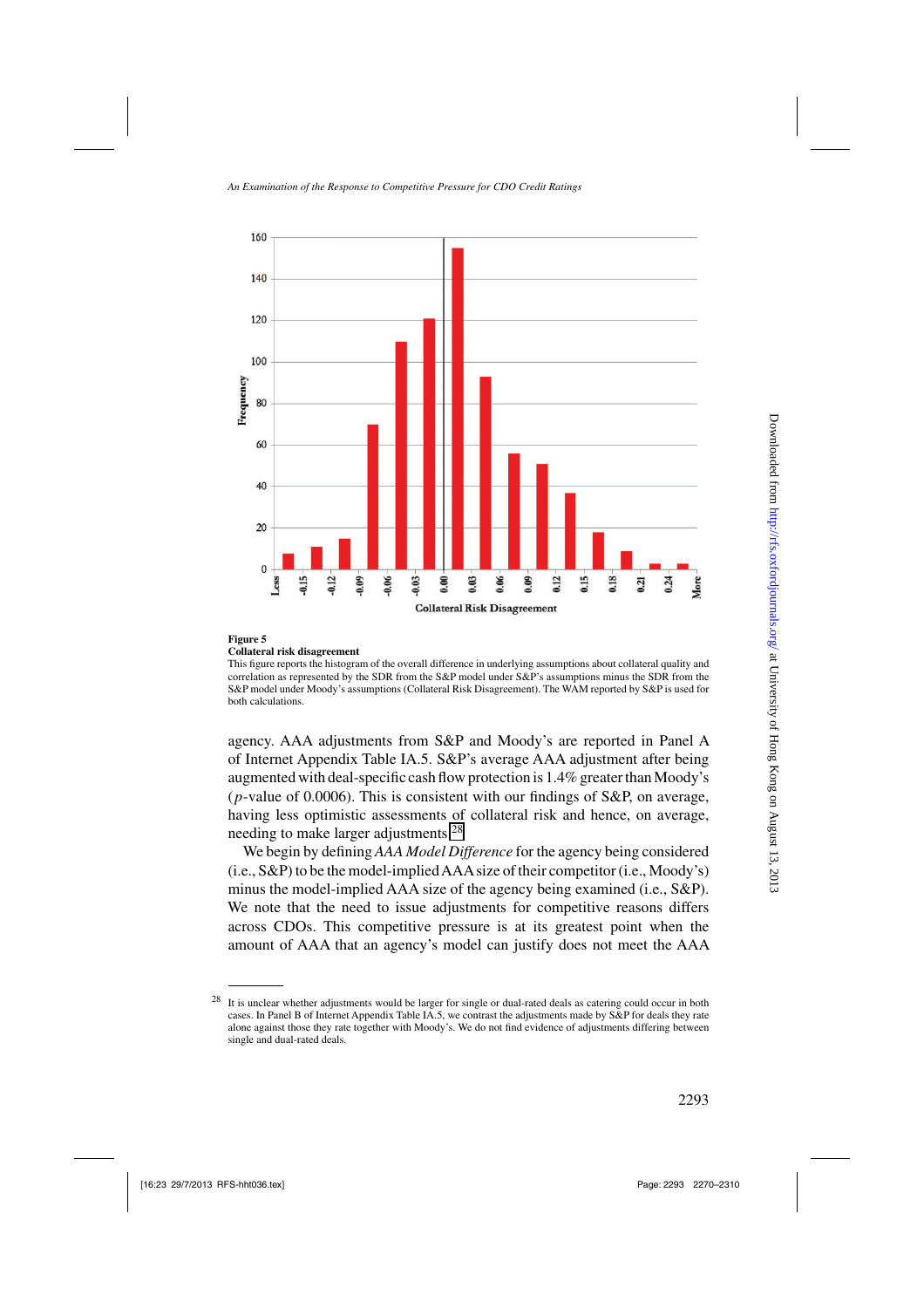size that a competing agency is willing to grant. However, the actual amount of AAA granted by the competitor would also be endogenous in the presence of rating catering. Therefore, we instead use a proxy that is likely correlated with competitive pressure but uses only ex-ante information. This measure is further characterized by two variables: *AAA Model Diff. – Positive* is set equal to *AAA Model Difference* when the value is positive, indicating the AAA size implied by the competing agency's (Moody's) model is larger than the model AAA size of the agency being considered (S&P); *AAA Model Diff. – Negative* is constructed in a converse fashion, taking on a nonzero value when the modelimplied AAA size exceeds the model-implied AAA of the competing agency. Therefore, when *AAA Model Difference – Positive* takes on a nonzero value, indicating S&P's model cannot justify as large of aAAAsize as Moody's model, S&P is more likely to face competitive pressure.

Table [5](#page-25-0) presents OLS regression results of each agency's adjustments on the differences in model-implied AAA sizes. In the first three specifications, the dependent variable is S&P's AAA size adjustment, while the segmented measure of AAA model difference is the key independent variable. Column 1 does not include any control variables. The coefficient of  $1.098$  ( $t$ -stat = 7.90) for *AAA Model Diff. – Positive* implies that when S&P's model would give a AAA tranche size 10% less than Moody's, they give an adjustment beyond their model of 10.98%. The magnitude of this finding decreases slightly to 0.92 (*t*-statistic  $= 5.47$ ) after controlling for collateral vintage and CDO type (Column 2). If the *AAA Model Difference* is appropriately split into positive and negative values due to rating pressure, the catering hypothesis calls for the *AAA Model Difference – Positive* to be related to adjustments. The coefficient for *AAA Model Difference – Negative* is also statistically significant with a coefficient of 0.342 ( $t$ -stat =4.18), yet the null of symmetric coefficients is rejected at conventional levels with a p-value of 0.0025. The relation between adjustments and *AAA Model Difference – Negative* will be discussed in more [detail](#page-39-0) [shortly.](#page-39-0)

Griffin and Tang [\(2012](#page-39-0)) found that the most important component in explaining adjustments was that CDOs with a "model-implied small amount of AAA (a high SDR)" received larger adjustments. In Column 3, we indeed find a significant relationship between adjustments and SDR. We also add a control for the perceived risk of the deal using the weighted-average credit spread of the AAA tranches. However, the results remain qualitatively similar. The magnitude of the coefficient for *AAA Model Diff – Positive* does decrease slightly to 0.702. The p-value for the test of equality between *AAA Model Diff – Positive* and *AAA Model Diff – Negative* increases to 0.083.

Columns 4 through 6 present analogous results with Moody's adjustment as the dependent variable. The coefficient for the two partitions of *AAA Model Difference* as well as their difference is smaller relative to the first three columns. After controlling for collateral risk in the final specification, when the amount of AAA justified by Moody's model is 10% less than S&P's, they issue an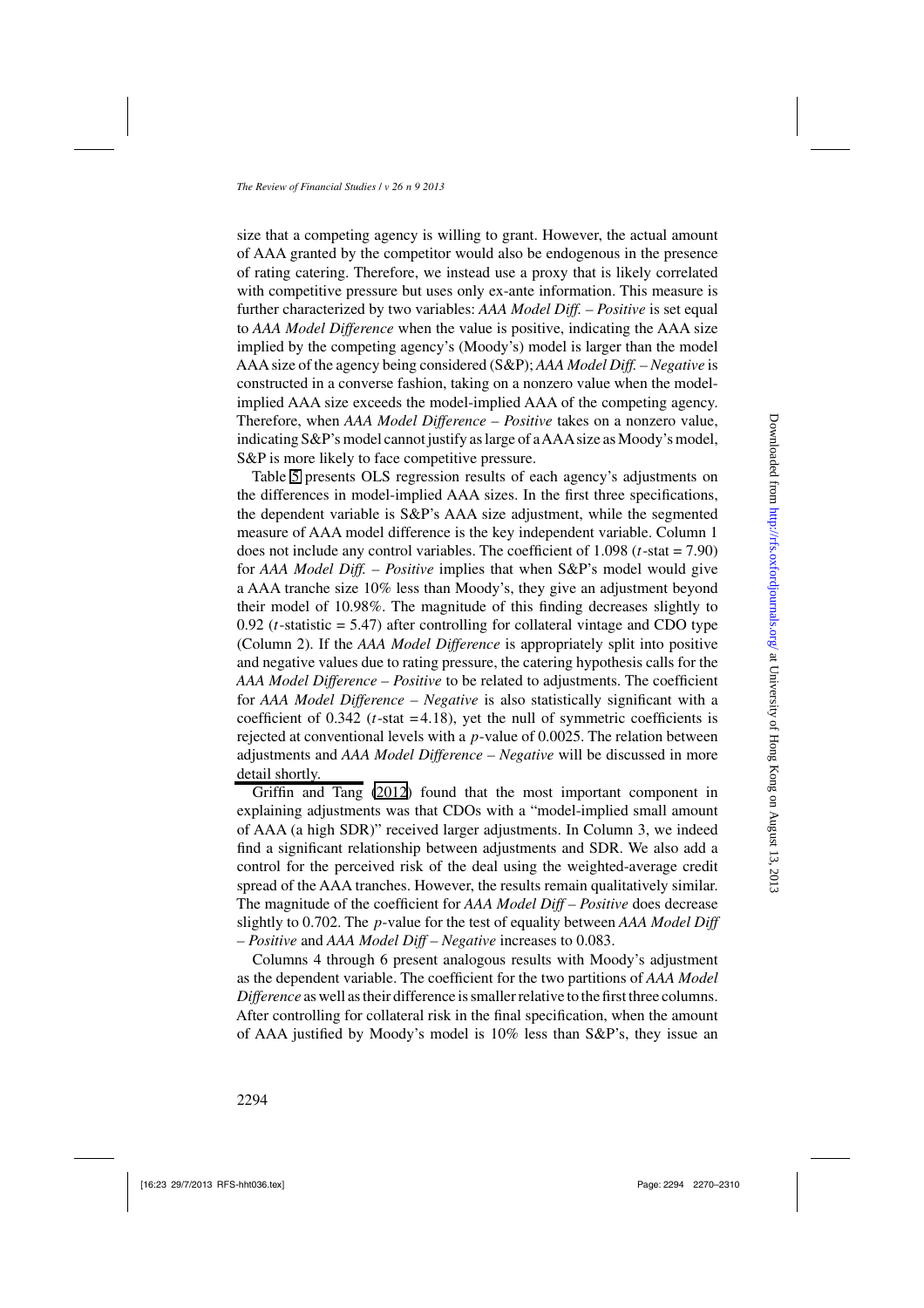|                           | S&P AAA adjustment |           |           | Moody's AAA adjustment |           |           |
|---------------------------|--------------------|-----------|-----------|------------------------|-----------|-----------|
|                           | (1)                | (2)       | (3)       | (4)                    | (5)       | (6)       |
| AAA model diff - positive | 1.098              | 0.920     | 0.702     | 0.261                  | 0.393     | 0.347     |
|                           | (7.90)             | (6.37)    | (5.47)    | (3.45)                 | (4.89)    | (4.14)    |
| AAA model diff - negative | 0.407              | 0.342     | 0.396     | 0.077                  | 0.114     | 0.105     |
|                           | (4.19)             | (4.18)    | (4.81)    | (0.68)                 | (0.89)    | (0.79)    |
|                           | 0.0007             | 0.0025    | 0.0832    | 0.2546                 | 0.1036    | 0.1802    |
| <b>SDR</b>                |                    |           | 0.312     |                        |           | 0.096     |
|                           |                    |           | (5.12)    |                        |           | (1.34)    |
| Credit spread             |                    |           | $-0.001$  |                        |           | $-0.001$  |
|                           |                    |           | $(-0.36)$ |                        |           | $(-0.34)$ |
| CBO                       |                    | $-0.007$  | $-0.051$  |                        | 0.030     | 0.012     |
|                           |                    | $(-0.37)$ | $(-2.46)$ |                        | (1.70)    | (0.55)    |
| <b>CLO</b>                |                    | 0.023     | $-0.035$  |                        | 0.044     | 0.030     |
|                           |                    | (2.11)    | $(-1.94)$ |                        | (4.57)    | (1.81)    |
| CDO <sup>2</sup>          |                    | 0.073     | 0.008     |                        | 0.006     | 0.002     |
|                           |                    | (1.97)    | (0.25)    |                        | (0.16)    | (0.06)    |
| Synthetic                 |                    | 0.395     | 0.344     |                        | 0.020     | 0.036     |
|                           |                    | (7.63)    | (5.72)    |                        | (0.40)    | (0.63)    |
| Fitch rated               |                    |           | $-0.020$  |                        |           | $-0.012$  |
|                           |                    |           | $(-1.42)$ |                        |           | $(-0.91)$ |
| Insured                   |                    |           | 0.069     |                        |           | 0.068     |
|                           |                    |           | (2.26)    |                        |           | (2.60)    |
| Log(Manager)              |                    |           | $-0.005$  |                        |           | $-0.005$  |
|                           |                    |           | $(-1.39)$ |                        |           | $(-1.44)$ |
| Log(Underwriter)          |                    |           | 0.002     |                        |           | $-0.003$  |
|                           |                    |           | (0.61)    |                        |           | $(-0.90)$ |
| Intercept                 | 0.046              | 0.006     | $-0.042$  | 0.005                  | $-0.044$  | $-0.040$  |
|                           | (6.38)             | (0.43)    | $(-1.37)$ | (0.77)                 | $(-3.35)$ | $(-1.61)$ |
| Year controls             | $\mathbf n$        | y         | y         | $\bf n$                | y         | у         |
| No. obs.                  | 486                | 486       | 485       | 486                    | 486       | 481       |
| $R^2$                     | 0.286              | 0.446     | 0.500     | 0.046                  | 0.158     | 0.183     |

<span id="page-25-0"></span>**Table 5 Regressing AAA adjustment on differences in model AAA sizes and deal characteristics**

This table reports the results of OLS regressions. The dependent variable is the S&P AAA Adjustment (specifications 1–3) and Moody's AAAAdjustment (specifications 4–6). *AAA Model Diff - Positive* (*Negative*) is set equal to the difference in model-implied AAA sizes when the difference is greater than (less than) zero and is zero otherwise. Additional rows following pairs of explanatory variables with an italicized value report the p-value from a t-test of coefficient equivalence. *SDR* is the AAA SDR reported in S&P's surveillance report*. Credit Spread* is the weighted-averageAAAcredit spread (yield spread when available) scaled by 10 basis points. *CBO* is a dummy variable that takes on a value of one when the security is a collateralized bond obligation and is zero otherwise. "*CLO*" is a dummy variable that takes on a value of one when the security is a collateralized loan obligation and is zero otherwise. *CDO*<sup>2</sup> is a dummy variable that takes on a value of one when the security is a CDO of CDOs and is zero otherwise. *Other* is a dummy variable that takes on a value of one when the security is not any of the preceding types, or a ABS CDO, and is zero otherwise. *Fitch Rated* is a dummy variable that takes on a value of one when Fitch also rated the AAA tranches and is zero otherwise. *Insured* is a dummy variable that takes on a value of one when at least one of the AAA tranches was wrapped and is zero otherwise. *Log*(*Manager*) is the log of the number of previous deals the collateral manager has been involved with. *Log*(*Underwriter*) is the log of the number of previous deals the lead underwriter has previously underwritten.*Year Controls* indicates specifications when year fixed effects were used for years 2003–2007. White (1980) heteroscedasticity-adjusted t-statistics are in the parentheses.

adjustment of 3.5%. The positive AAA model difference coefficient is highly significant, whereas the negative model difference yields a smaller coefficient of 0.105 and a t-statistic of 0.79. Nevertheless, the  $p$ -value for the test of equal coefficients is 0.18, failing to reject the null of equal coefficients.

If rating agencies issue adjustments when there is a competitive pressure to do so, *AAA Model Diff – Positive* should be related to adjustments. At first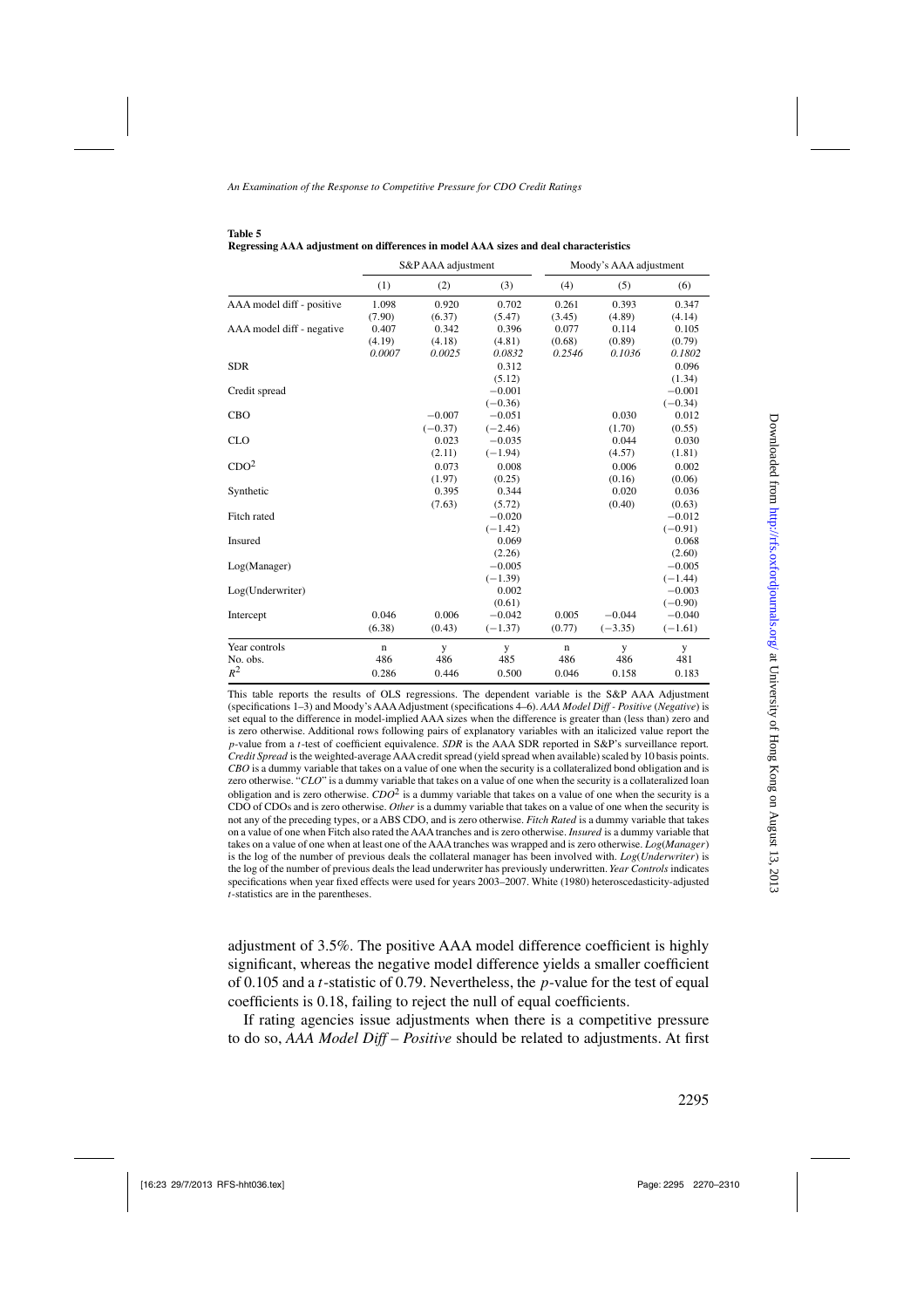glance, it is hard to imagine a reason why a rating agency would issue negative adjustments. However, an underwriter must ultimately structure a CDO's tranche sizes. If their goal is to maximize the portion of the CDO with dualAAA ratings, they may "target" the rating agency which is generally more lenient and set the size of the most senior tranche to the largest possible level while still being rated AAA.

The following example illustrates our point. Suppose that the issuer targets the AAA support level close to Moody's model, perhaps because Moody's is more lenient on average. Yet, there is still considerable variation across deals. If Moody's model yields a AAA size of 79%, the underwriter sets the size of the most senior tranches so that they make up 80% of the deal. For this particular deal S&P's model yields a AAA size of 85%. Therefore, we will observe S&P issuing a -5% adjustment, while *AAA Model Diff* will be -6% from S&P's viewpoint. In addition, the magnitudes of the negative adjustment and *AAA Model Diff – Negative* will be positively related. Therefore, if underwriters are more likely to target tranche sizes closer to one rating agency (Moody's), we would expect that the competing agency's (S&P's) adjustments would be positively related to *AAA Model Diff – Negative* and for that rating agency's (Moody's) adjustments to be unrelated to *AAA Model Diff – Negative.*

If underwriters do consistently target a particular rating agency's model, actual AAA sizes should fall closer to the AAA size implied by that agency's model than to their competitor's model.After using our adjustment for cash flow considerations to S&P's model, we formally test for this in Internet Appendix Table IA.7. We find that in the overall sample, the average distance between Moody's model and realized AAA sizes is 6.53%, whereas the average distance to S&P's model (with the Moody's cash flow adjustment) is 8.42%, with their difference having a  $p$ -value <0.0001, indicating that final AAA tranche sizes are closer to Moody's model. In addition, when the final AAA size falls inbetween the sizes dictated by the two models, the realized amount is closer to Moody's by  $3.02\%$  (*p*-value = 0.0006) when Moody's model gives less AAA and is also closer to Moody's by  $1.67\%$  (p-value = 0.086) when Moody's model gives more AAA. Thus, underwriters appear to be targeting Moody's model more often, providing a possible reason why S&P's adjustments (as compared with Moody's) should be more correlated with *AAA Model Diff – Negative.* Additionally, the coefficients are larger on *AAA Model Diff – Positive* in the S&P regressions than in the Moody's regressions (Table [5\)](#page-25-0), which suggest S&P's adjustment moves more in response to Moody's model than Moody's adjusts relative to S&P's model – consistent with the targeting explanation.

Whereas the relation between model differences and adjustments is consistent with the catering theory, a potential alternative explanation for the relationship between adjustments and *AAA Model Difference* is non-modeled considerations by one agency being related to the degree to which their model or collateral evaluation disagrees with those of a competitor. If so, the credit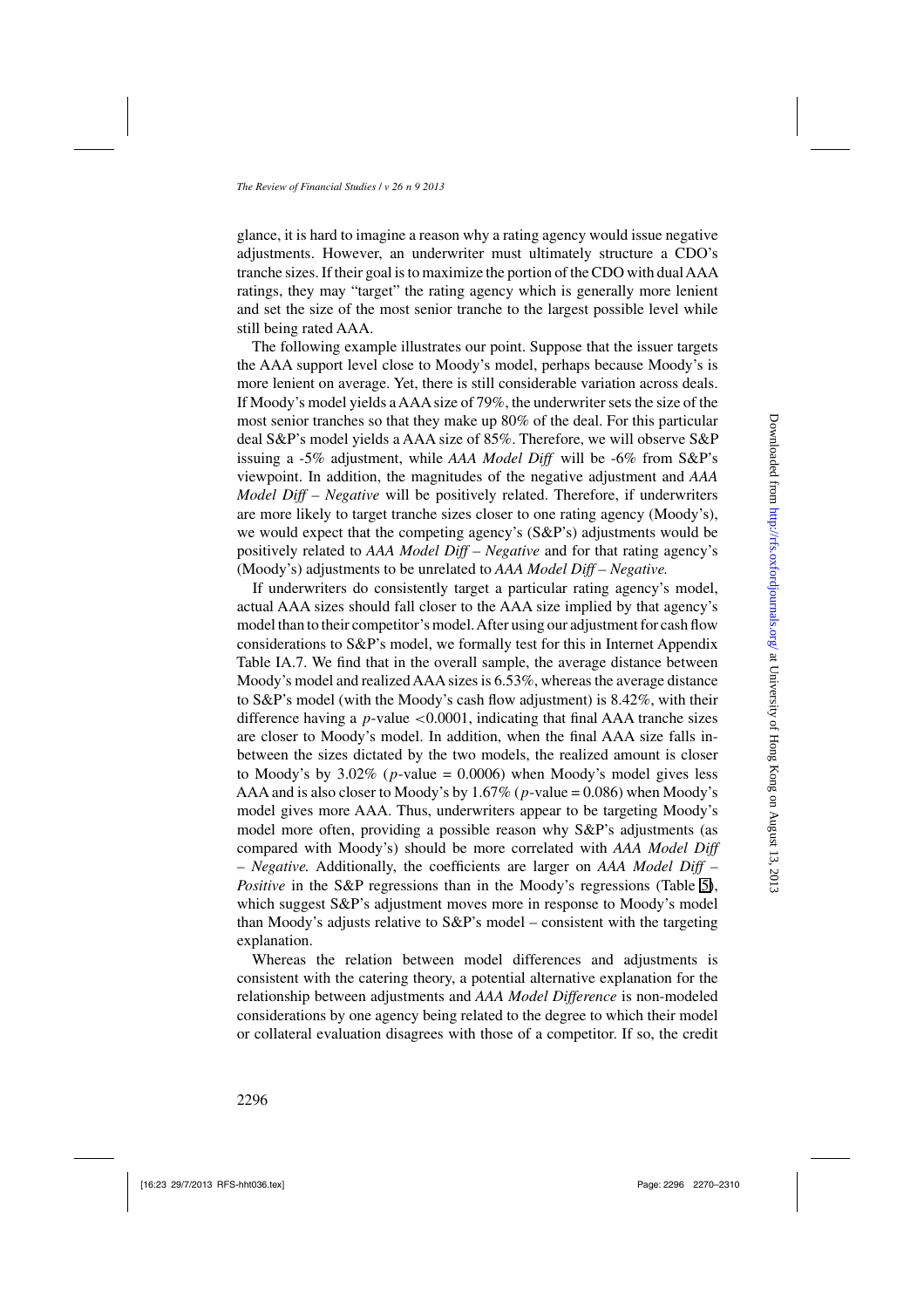ratings they assign should not be interpreted as an independent assessment of a CDO's risk.

## **5.2 Are different assessments of collateral risk related to adjustments?**

As an alternative to using disagreement in model-implied AAA from CRA models, we can focus on the part caused solely by collateral risk disagreement. An advantage of this approach is that our explanatory variable of interest may be subject less to estimation error.<sup>29</sup> We graphically present the relation between *CRD* and AAA size adjustment in Figure [6.](#page-28-0) Panel A shows a positive association between S&P's AAA adjustment and the collateral risk disagreement between S&P and Moody's. Panel B displays the analogous relationship between Moody's out-of-modelAAAadjustment and disagreement in collateral riskiness. Here *CRD* is the difference between the AAA allowable under Moody's model when using Moody's assumptions and when using S&P's assumptions. There does not appear to be a discernible univariate relationship between*CRD* and Moody's adjustments. Next, we run multivariate regressions to separate the effect of collateral risk disagreement from other factors potentially affecting adjustments.

In a similar fashion to the analysis in the previous section, we split our measure of collateral risk disagreement into two different independent variables, conditioning on the sign of *CRD*, under the assumption that the rating agency is more likely to be under competitive pressure when it has a tougher assessment of collateral risk (*CRD* – *Positive*).Apossible disadvantage of using *CRD* is that adjustments are made based on the total output of credit ratings models and not just the collateral risk component. Conditioning on the sign of *CRD* may be a less accurate way to classify if rating agencies should be under pressure to issue an adjustment and could lead to less asymmetry between positive and negative CRD.

Panel A of Table [6](#page-29-0) presents regression results using S&P's AAA size adjustment as the dependent variable and the segmented measure of collateral risk disagreement between S&P's assumptions and Moody's assumptions as the key independent variables. In the first column, when all controls are omitted, the coefficient of 0.967 for *CRD – Positive* (t−stat = 12.11) indicates that when S&P's collateral evaluation leads to a AAA size 10% less than Moody's evaluation, they issue an adjustment of 9.7%. The coefficient for *CRD – Negative* is similar, with a *p*-value of 0.726 for the test of their difference. These results remain unchanged when controlling for CDO characteristics (Column 2). Moody's and S&P's models may also differ in the way they model the collateral risk of a particular deal. In Column 3, we include *Collateral Modeling*

<sup>&</sup>lt;sup>29</sup> Note that we verify that our replication of S&P's collateral risk model is quite accurate, which is used to construct our measure of collateral risk disagreement. We follow all available documentation for the cash flow modeling built into Moody's model, but we cannot assess its accuracy in the same manner. This is because Moody's is careful not to disclose its model output (as told to a coauthor by a higher-level Moody's employee).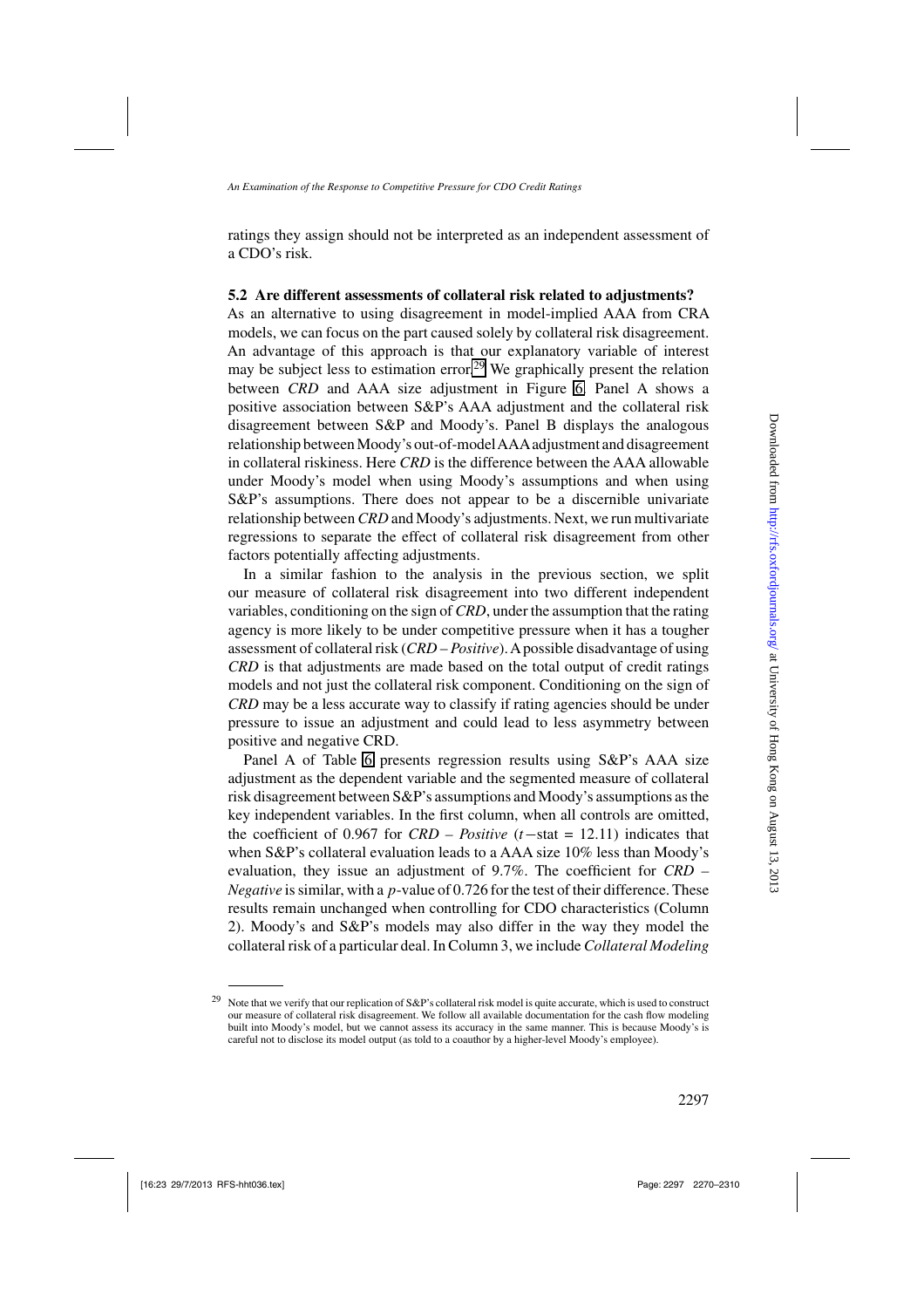<span id="page-28-0"></span>

#### **Figure 6**

**Collateral risk disagreement (***x***-axis) and S&P AAA adjustment (***y***-axis)**

Panel A graphs the difference in SDRs from the S&P model under the different rating agency assumptions (Collateral Risk Disagreement) and the adjustment to the AAA size dictated by S&P reported SDRAAA. The WAM reported by S&P is used to calculate the difference in SDRs. SDRAAA is the SDR for the AAA scenario obtained directly from S&P's first surveillance report. Panel B graphs the difference in Moody's model implied AAA under Moody's assumptions and S&P's assumptions and Moody's adjustment to the AAA tranche size.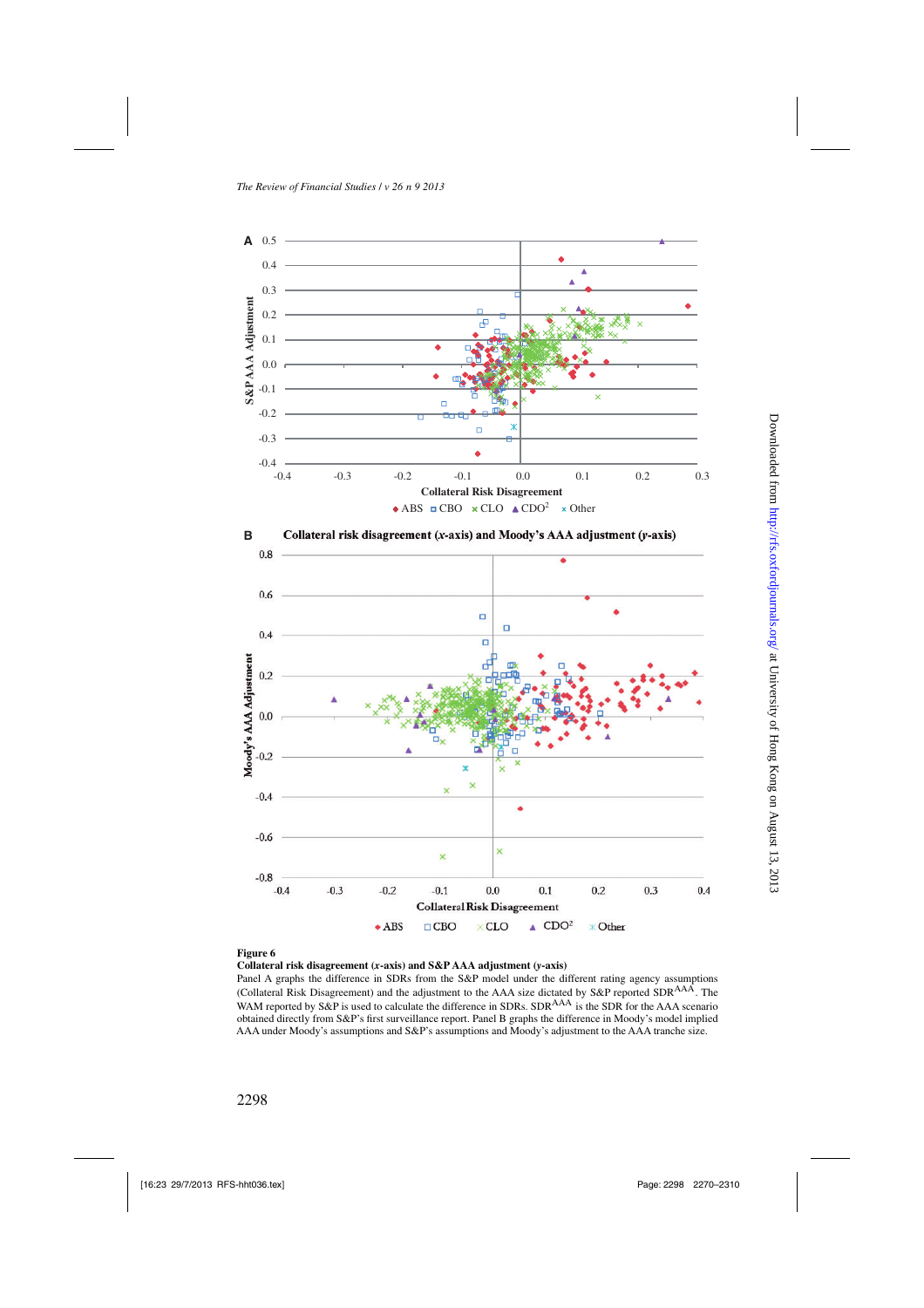<span id="page-29-0"></span>*Difference*, the difference between Moody's and S&P with respect to a deal's collateral default distribution, holding collateral risk assumptions constant. This specification indicates that S&P's adjustments bear some relation to differences in the agencies' collateral modeling approaches.

We control for model-implied collateral risk and perceived CDO risk in Column 4. S&P's collateral risk measure, SDR, is again a strong predictor of S&P's AAA adjustments. In addition, its inclusion lowers the coefficient estimate of*CRD – Positive*. The final specification of PanelAof Table 6 includes collateral risk, modeling differences, credit risk, and CDO characteristics and shows that both segments of *CRD* remain positive and significant. A t-test cannot reject the null of equality between the positive and negative *CRD* variables.

Panel B of Table 6 uses Moody's estimated adjustment as the dependent variable. Here, *CRD* is defined as AAA size with Moody's assumptions minus AAA size with S&P's assumptions, both under our version of Moody's model. The coefficient of*CRD – Positive* is positive and strongly statistically significant

| Table 6                                                                          |  |  |  |
|----------------------------------------------------------------------------------|--|--|--|
| Regressing AAA adjustment on differences in assumptions and deal characteristics |  |  |  |

Panel A: S&P AAA Adjustment

|                                | (1)         | (2)       | (3)         | (4)       | (5)       |
|--------------------------------|-------------|-----------|-------------|-----------|-----------|
| CRD - positive                 | 0.967       | 0.888     | 1.029       | 0.699     | 0.788     |
|                                | (12.11)     | (8.14)    | (12.70)     | (6.07)    | (6.48)    |
| CRD - negative                 | 0.887       | 0.783     | 1.002       | 0.942     | 1.007     |
|                                | (4.83)      | (3.22)    | (5.58)      | (3.77)    | (4.14)    |
|                                | 0.7260      | 0.7192    | 0.9029      | 0.4381    | 0.4777    |
| <b>SDR</b>                     |             |           |             | 0.308     | 0.288     |
|                                |             |           |             | (4.75)    | (4.36)    |
| Credit spread                  |             |           |             | 0.000     | 0.001     |
|                                |             |           |             | (0.00)    | (0.17)    |
| Collateral modeling difference |             |           | $-0.435$    |           | $-0.365$  |
|                                |             |           | $(-2.89)$   |           | $(-3.23)$ |
| CBO                            |             | 0.004     |             | $-0.029$  | $-0.012$  |
|                                |             | (0.18)    |             | $(-1.37)$ | $(-0.57)$ |
| <b>CLO</b>                     |             | 0.017     |             | $-0.036$  | $-0.020$  |
|                                |             | (1.45)    |             | $(-1.96)$ | $(-1.04)$ |
| CDO <sup>2</sup>               |             | 0.093     |             | 0.022     | 0.011     |
|                                |             | (2.57)    |             | (0.63)    | (0.32)    |
| Synthetic                      |             | 0.270     |             | 0.226     | 0.208     |
|                                |             | (5.06)    |             | (3.35)    | (3.25)    |
| Fitch rated                    |             | $-0.004$  |             | $-0.007$  | $-0.008$  |
|                                |             | $(-0.31)$ |             | $(-0.52)$ | $(-0.63)$ |
| Insured                        |             | 0.060     |             | 0.059     | 0.058     |
|                                |             | (1.96)    |             | (1.97)    | (1.91)    |
| Log(Manager)                   |             | $-0.008$  |             | $-0.004$  | $-0.004$  |
|                                |             | $(-2.05)$ |             | $(-1.09)$ | $(-1.10)$ |
| Log(Underwriter)               |             | 0.002     |             | 0.002     | 0.002     |
|                                |             | (0.50)    |             | (0.71)    | (0.59)    |
| Intercept                      | 0.004       | $-0.003$  | $-0.006$    | $-0.068$  | $-0.085$  |
|                                | (0.75)      | $(-0.15)$ | $(-0.85)$   | $(-2.06)$ | $(-2.54)$ |
| Year controls                  | $\mathbf n$ | у         | $\mathbf n$ | y         | у         |
| No. obs.                       | 492         | 492       | 492         | 490       | 490       |
| $R^2$                          | 0.399       | 0.456     | 0.417       | 0.491     | 0.498     |

(*continued*)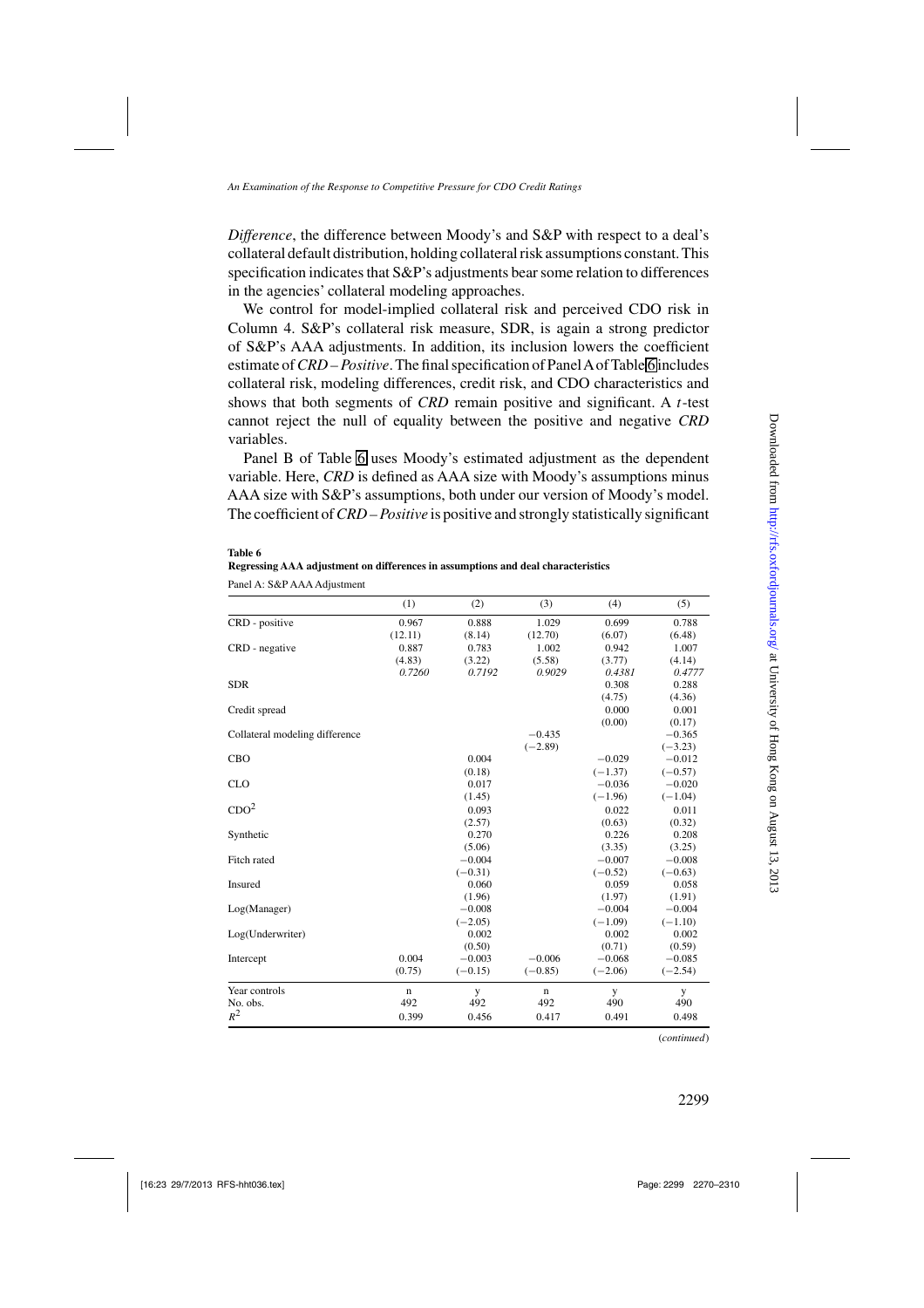| Table 6          |
|------------------|
| <b>Continued</b> |

| Panel B: Moody's AAA adjustment |
|---------------------------------|
|---------------------------------|

|                                | (1)         | (2)       | (3)         | (4)       | (5)       |
|--------------------------------|-------------|-----------|-------------|-----------|-----------|
| CRD - positive                 | 0.267       | 0.533     | 0.386       | 0.543     | 0.580     |
|                                | (2.25)      | (3.96)    | (3.29)      | (3.30)    | (3.58)    |
| CRD - negative                 | $-0.090$    | 0.018     | $-0.097$    | 0.007     | $-0.008$  |
|                                | $(-1.51)$   | (0.26)    | $(-1.61)$   | (0.10)    | $(-0.11)$ |
|                                | 0.0193      | 0.0022    | 0.0014      | 0.0096    | 0.0040    |
| <b>SDR</b>                     |             |           |             | 0.091     | 0.071     |
|                                |             |           |             | (1.04)    | (0.85)    |
| Credit spread                  |             |           |             | 0.000     | 0.001     |
|                                |             |           |             | (0.13)    | (0.19)    |
| Collateral modeling difference |             |           | 0.554       |           | 0.324     |
|                                |             |           | (4.70)      |           | (3.46)    |
| CBO                            |             | 0.020     |             | 0.003     | $-0.004$  |
|                                |             | (1.08)    |             | (0.16)    | $(-0.18)$ |
| <b>CLO</b>                     |             | 0.045     |             | 0.034     | 0.027     |
|                                |             | (3.90)    |             | (1.67)    | (1.37)    |
| CDO <sup>2</sup>               |             | 0.002     |             | $-0.006$  | 0.005     |
|                                |             | (0.07)    |             | $(-0.19)$ | (0.16)    |
| Synthetic                      |             | 0.083     |             | 0.076     | 0.089     |
|                                |             | (1.68)    |             | (1.14)    | (1.36)    |
| Fitch rated                    |             | $-0.009$  |             | $-0.008$  | $-0.004$  |
|                                |             | $(-0.68)$ |             | $(-0.60)$ | $(-0.25)$ |
| Insured                        |             | 0.075     |             | 0.078     | 0.078     |
|                                |             | (2.44)    |             | (2.63)    | (2.69)    |
| Log(Manager)                   |             | $-0.007$  |             | $-0.005$  | $-0.006$  |
|                                |             | $(-1.82)$ |             | $(-1.44)$ | $(-1.67)$ |
| Log(Underwriter)               |             | $-0.005$  |             | $-0.005$  | $-0.004$  |
|                                |             | $(-1.59)$ |             | $(-1.44)$ | $(-1.39)$ |
| Intercept                      | 0.014       | $-0.003$  | 0.022       | $-0.029$  | $-0.013$  |
|                                | (2.58)      | $(-0.19)$ | (3.77)      | $(-1.16)$ | $(-0.57)$ |
| Year controls                  | $\mathbf n$ | у         | $\mathbf n$ | y         | y         |
| No. obs.                       | 552         | 552       | 552         | 540       | 540       |
| $R^2$                          | 0.017       | 0.119     | 0.060       | 0.139     | 0.149     |

This table reports the results of OLS regressions. The dependent variable is the S&P AAA Adjustment (Panel A) and Moody's AAA Adjustment (Panel B). *CRD - Positive* (*Negative*) is set equal to CRD when the value is greater than (less than) zero and is zero otherwise. *CRD*, or Collateral Risk Disagreement, is the SDR using S&P's assumptions minus the SDR using Moody's assumptions, under our version of S&P's model.Additional rows following pairs of explanatory variables with an italicized value report the  $p$ -value from a t-test of coefficient equivalence. *SDR* is the AAA SDR reported in S&P's surveillance report*. Credit Spread* is the weighted-average AAA credit spread (yield spread when available) scaled by 10 basis points. *Collateral Modeling Difference* is the collateral risk using Moody's assumptions under the Moody's model minus the collateral risk under the S&P model. *Collateral Modeling Difference* is the AAA size allowable using a deal's cash flow structuring under the Moody's model minus the AAA size allowable using a generic cash flow structure under the Moody's model. All other independent variables are defined in Table [5.](#page-25-0) White (1980) heteroscedasticity-adjusted t-statistics are in the parentheses.

in all specifications considered, whereas *CRD – Negative* is slightly negative and insignificant in all specifications. Moody's issues a positive adjustment when the amount of AAA implied by its model is less than the final amount of AAA that S&P issues. For a 10% difference in AAA size under the rating agencies' respective assumptions, the adjustment by Moody's ranges from 2.7% when no controls are included up to 5.8% when controlling for modeling differences, collateral risk, and CDO characteristics in the final specification.

Overall, Table [6](#page-29-0) shows that there is a positive relationship between collateral risk disagreement andAAAadjustment for both agencies when*CRD* is positive,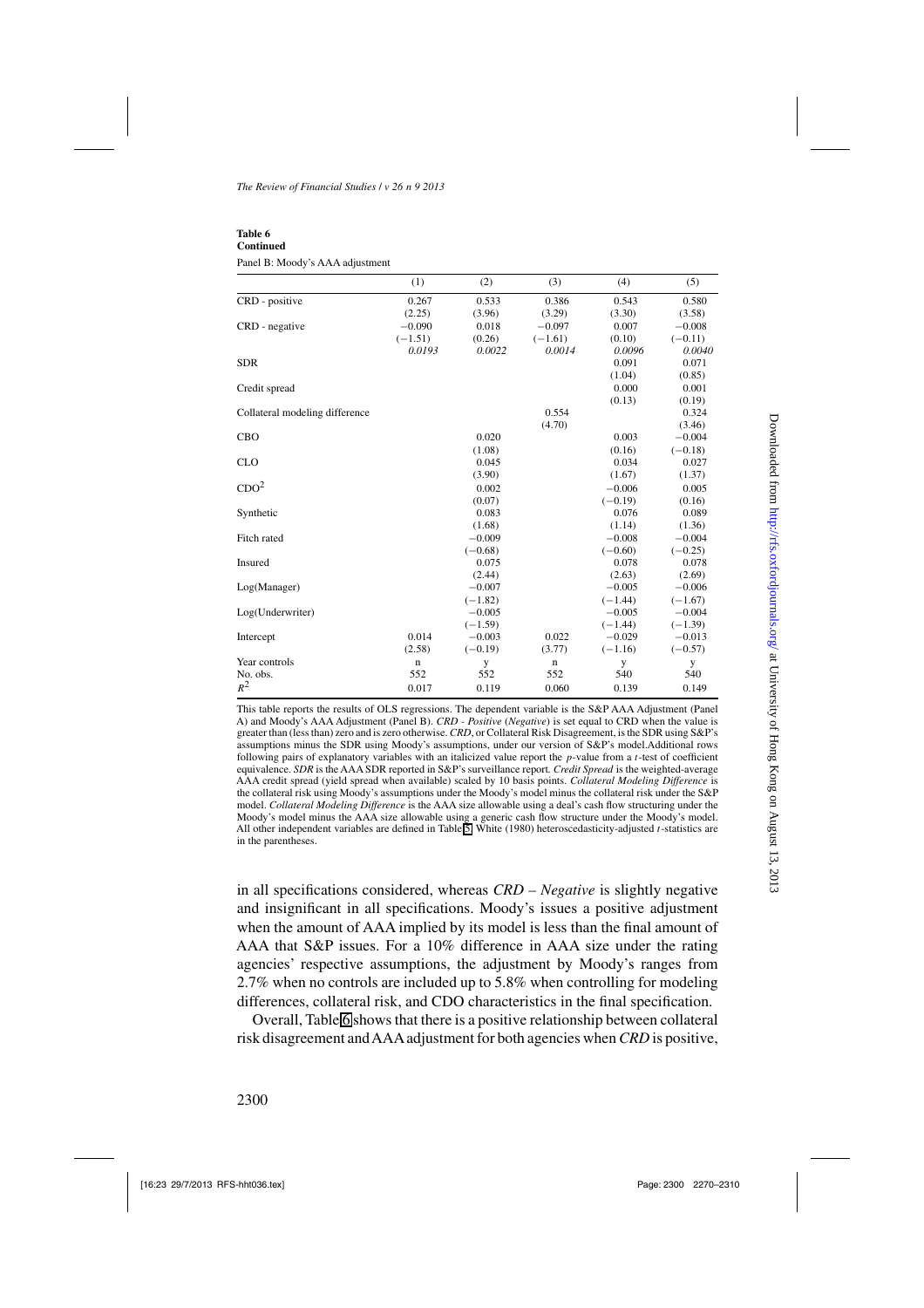<span id="page-31-0"></span>but only Moody's adjustments in Panel B exhibit an asymmetrical relationship. *CRD*'s effect is symmetrical for S&P's adjustments. If rating agencies do factor in non-modeled data in their decisions, which we cannot observe, the symmetric results for S&P's adjustments would imply that S&P's non-modeled data act to bring their ratings toward the framework Moody's uses to evaluate risk in the underlying collateral pool. If neither agency's model is more frequently targeted, the catering hypothesis predicts an asymmetric relation between cases in which competitive pressure does and does not exist. However, the evidence of ratings being closer to Moody's model indicates that Moody's may be targeted more often. Thus, the significant coefficient on *CRD – Negative* for S&P (but not Moody's) could be because S&P considers non-modeled data related to Moody's model in their rating decisions<sup>30</sup> or because Moody's model is targeted more frequently.

One way to further disentangle these explanations is related to future performance. If rating agencies make adjustments based on non-modeled data for useful reasons, then adjustments may be related to better future rating performance. However, if adjustments are made to simply match a competitor, then they may be related to poor future rating performance as called for by Hypothesis H3A. We will test these predictions in Section [6.2.](#page-33-0)

# **6. Is Collateral Risk Disagreement Recognized by Investors or Borne Out in Future Ratings?**

In this section we ask and answer two remaining questions: (1) Did CDO yield spreads at issuance indicate investor awareness of CRA adjustments? (2) How is subsequent rating performance related to the efficacy of adjustments and collateral risk disagreement?

# **6.1 Did investors recognize the presence of adjustments and collateral risk disagreement at issuance?**

If investors can detect adjustments, they should demand higher yield spreads for CDOs with larger inflationary adjustments. In practice, it is possibly too difficult for most investors to detect the adjustments made by rating agencies, but they may be able to recognize disagreements between rating agency assessments of underlying collateral risk. Using detailed data from our smaller sample, we examine if investors take adjustments and collateral risk disagreement into consideration by revisiting the credit spreads they demand at issuance.

Table [7](#page-32-0) presents the results when the weighted-average AAA credit spreads are regressed on various factors possibly taken into consideration

<sup>&</sup>lt;sup>30</sup> A non-modeled adjustment might be justifiably made for qualitative reasons that are difficult to incorporate into modeling. Yet, here the adjustment is correlated with the competitor's collateral assessment, which is something that the rating agency could incorporate quantitatively. It is not clear why a rating agency would adjust ratings with non-modeled data related to their competitor's collateral assessment without making systematic adjustments to their own model or rating methodology if they believed their model was incomplete.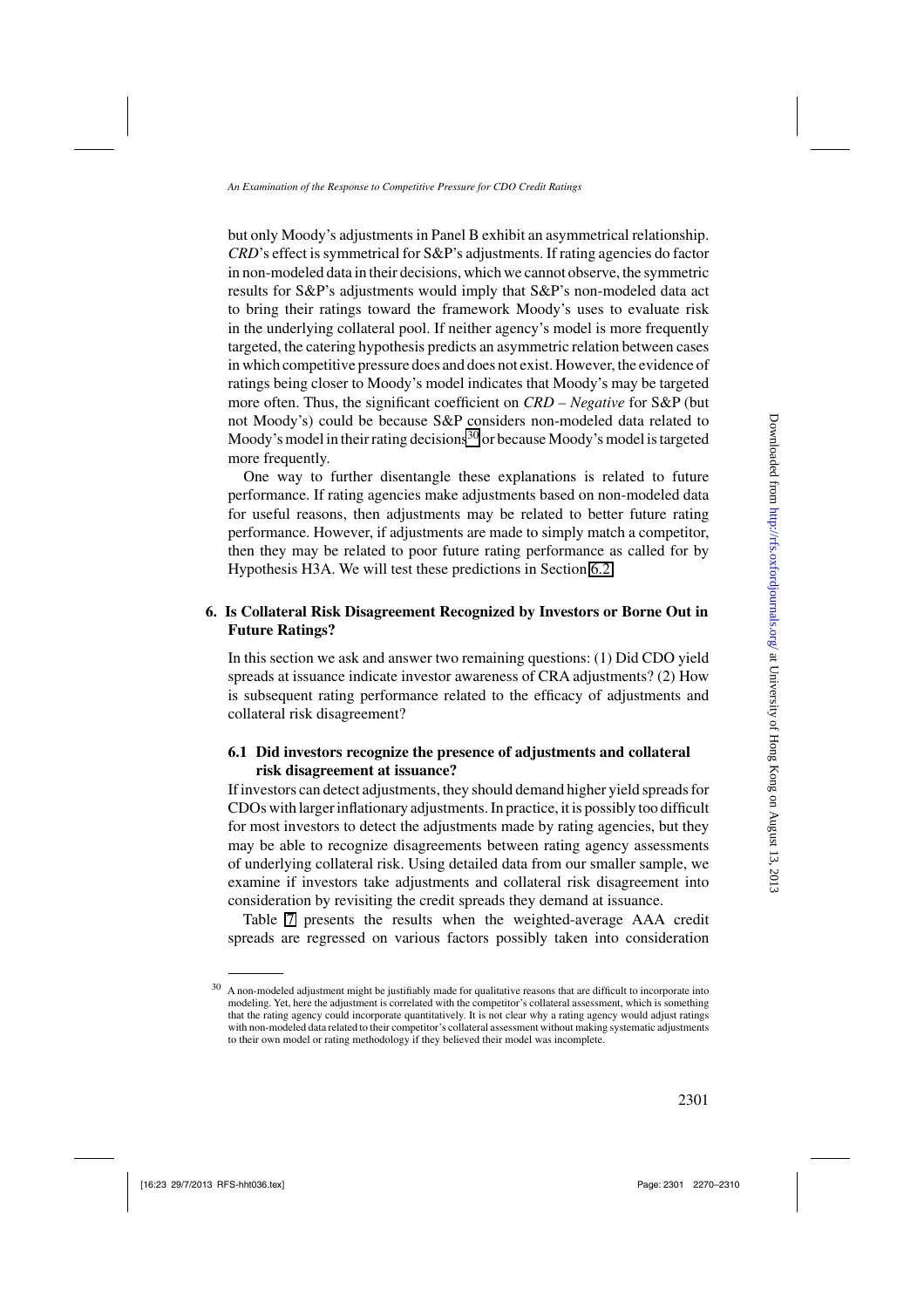<span id="page-32-0"></span>

| Table 7                                                                         |  |  |
|---------------------------------------------------------------------------------|--|--|
| Regressing credit spread on differences in assumptions and deal characteristics |  |  |
|                                                                                 |  |  |

|                    | (1)       | (2)       | (3)       | (4)       | (5)       |
|--------------------|-----------|-----------|-----------|-----------|-----------|
| S&P's adjustment   | $-0.119$  |           |           | $-0.247$  | $-0.127$  |
|                    | $(-0.15)$ |           |           | $(-0.29)$ | $(-0.15)$ |
| Moody's adjustment | 0.661     |           |           | 0.518     | 0.418     |
|                    | (0.76)    |           |           | (0.62)    | (0.52)    |
| F-test             | 0.6106    |           |           | 0.7850    | 0.8132    |
| <b>SDR</b>         |           | 0.941     | 0.977     | 1.084     | 1.194     |
|                    |           | (1.70)    | (1.83)    | (1.37)    | (1.50)    |
| CRD                |           | 0.755     |           | $-0.771$  |           |
|                    |           | (0.88)    |           | $(-0.53)$ |           |
| CRD <sup>2</sup>   |           |           | 2.789     |           | $-8.426$  |
|                    |           |           | (0.89)    |           | $(-1.05)$ |
| CBO                | $-0.530$  | $-0.430$  | $-0.434$  | $-0.657$  | $-0.664$  |
|                    | $(-3.18)$ | $(-3.10)$ | $(-3.16)$ | $(-3.06)$ | $(-3.09)$ |
| <b>CLO</b>         | $-0.637$  | $-0.773$  | $-0.785$  | $-0.837$  | $-0.858$  |
|                    | $(-5.29)$ | $(-5.11)$ | $(-5.47)$ | $(-3.91)$ | $(-4.12)$ |
| CDO <sup>2</sup>   | 0.698     | 0.267     | 0.265     | 0.487     | 0.476     |
|                    | (1.95)    | (0.95)    | (0.95)    | (1.18)    | (1.16)    |
| Synthetic          | 0.306     | 1.380     | 1.378     | 0.131     | 0.118     |
|                    | (1.17)    | (0.96)    | (0.97)    | (0.41)    | (0.39)    |
| Fitch rated        |           |           |           | $-0.076$  | $-0.075$  |
|                    |           |           |           | $(-0.56)$ | $(-0.56)$ |
| Insured            |           |           |           | $-0.054$  | $-0.065$  |
|                    |           |           |           | $(-0.24)$ | $(-0.29)$ |
| Log(Manager)       |           |           |           | 0.012     | 0.014     |
|                    |           |           |           | (0.30)    | (0.33)    |
| Log(Underwriter)   |           |           |           | $-0.083$  | $-0.082$  |
|                    |           |           |           | $(-2.68)$ | $(-2.64)$ |
| Intercept          | 5.227     | 4.936     | 4.951     | 5.276     | 5.241     |
|                    | (41.87)   | (33.79)   | (33.45)   | (24.07)   | (23.66)   |
| Year controls      | y         | y         | y         | y         | y         |
| No. obs.           | 490       | 692       | 692       | 490       | 490       |
| $R^2$              | 0.626     | 0.594     | 0.594     | 0.633     | 0.634     |

This table reports the results of OLS regressions. The dependent variable is the weighted-average AAA credit spread (yield spread when available) scaled by 10 basis points. S&P (*Moody*'s) *Adjustment* is the estimated adjustment S&P (Moody's) gave to the CDO. *SDR* is the AAA SDR reported in S&P's surveillance report. |*CRD*| is the absolute value of CRD. CRD, or Collateral Risk Disagreement, is the SDR using S&P's assumptions minus the SDR using Moody's assumptions, under our version of S&P's model. *Fitch Rated* is a dummy variable that takes on a value of one when Fitch also rated theAAAtranches and is zero otherwise. *Insured* is a dummy variable that takes on a value of one when at least one of the AAA tranches was wrapped and is zero otherwise. All other independent variables are defined in Table [5.](#page-25-0) Italic values denote p-values from an F-test of joint significance between S&P'*s Adjustment* and *Moody*'*s Adjustment*. White (1980) heteroscedasticity-adjusted t-statistics are in the parentheses.

by investors. Both agencies' AAA adjustments are considered in the first specification. Neither S&P's nor Moody's adjustments have a statistically significant relationship with our proxy of CDO risk. Furthermore, the test of joint significance cannot reject the null with a  $p$ -value of 0.61. In the next specification, we shift to metrics that are more accessible to investors: SDR and collateral risk disagreement based on S&P's model. Both the absolute value of our collateral risk disagreement variable and the square of the variable reflect how much the two agencies disagree in their assessment of collateral risk, possibly related to deal complexity. Neither variation of *CRD* has an effect on yields. Additionally, after controlling for other deal characteristics including proxies of manager and underwriter experience (Columns 4 and 5),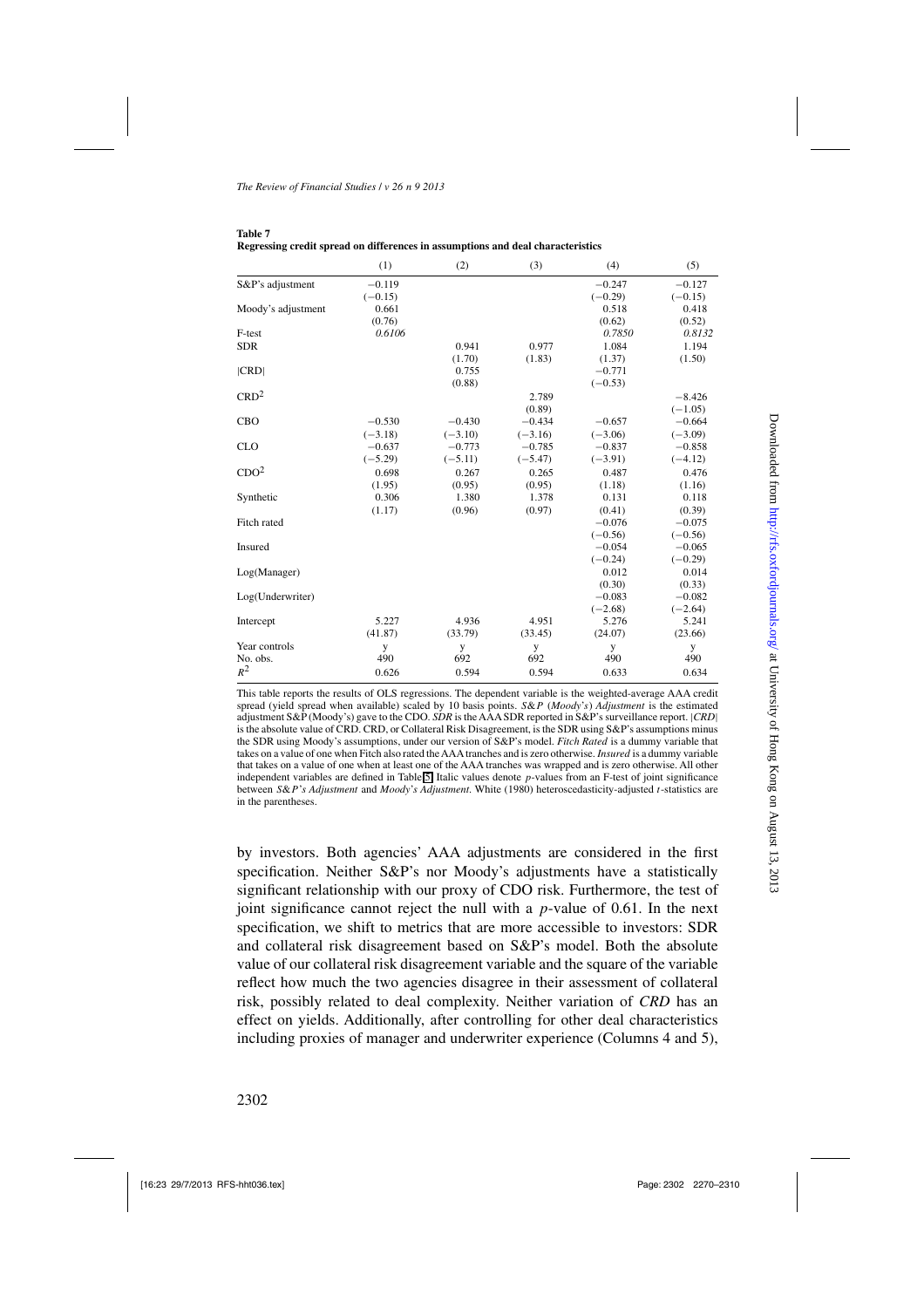<span id="page-33-0"></span>SDR becomes statistically insignificant as well. Overall, Table [7](#page-32-0) shows that rating agency adjustments and collateral risk disagreement are not factored into CDO yields. Investors seemed unaware of adjustments made by rating agencies and were not compensated for inflationary ratings.

# **6.2 Did adjustments and collateral risk disagreements predict future rating performance?**

It is important to note that although there is considerable business pressure on rating agencies at issuance, this outside influence attenuates once the notes have been sold. Rating agencies were likely highly concerned about the general perception of structured finance ratings and did not want to downgrade ratings too quickly without legitimate reasons. However, once rating agencies were eventually forced to downgrade, there should be considerably less pressure to match a competitor's ratings in subsequent surveillance analysis.

If adjustments are explained by some kind of omitted rating variable, one would expect the rating agency to continue to place weight on this rating variable in subsequent rating revisions. In such a case, if AAA adjustments were merely correlated with this omitted variable, future rating changes of the CDO should be unrelated to adjustments (Hypothesis H3). On the other hand, if an agency administered higher ratings than their model initially prescribed for no systematic reason but rather to match a competitor's rating, then whenever the structured finance products began to falter, the agency would revert back to their original beliefs about the riskiness of the deal (Hypothesis H3A) and deals with adjustments would experience faster downgrading.

We begin by employing ordered logit regressions to first test whether there is a relationship between future downgrades and adjustments. Panel A of Table [8](#page-34-0) presents odds ratios of regressions for which the dependent variable is the number of notches S&P downgrades the lowest seniority tranche initially receiving a AAA rating as of June 30, 2010. In the first specification our explanatory variable of interest is a standardized version of S&P's AAA adjustment. Because ABS CDOs were subject to vintage effects in later years that caused the underlying collateral to be of particularly low quality, we include controls forABS CDOs issued from 2004 to 2007 in addition to standard vintage year effects. A one standard deviation change in S&P's adjustment increases the odds of experiencing a downgrade by 93%, which is significant at the 1% level ( $z$ -stat = 3.88). In the second specification, we use an identical set of explanatory variables but include a standardized version of our *CRD* measure. When controlling for S&P's overall adjustment, the amount of disagreement regarding collateral risk relative to Moody's has no explanatory power in explaining future downgrades.

When the overall riskiness of the collateral is controlled for with SDR (Column 3) along with credit spreads at issuance, the odds-ratio on S&P's adjustment both increases to 2.28 and becomes more statistically significant  $(z - stat = 4.31)$ . Following [Griffin and Tang](#page-39-0) [\(2012\)](#page-39-0), in the first four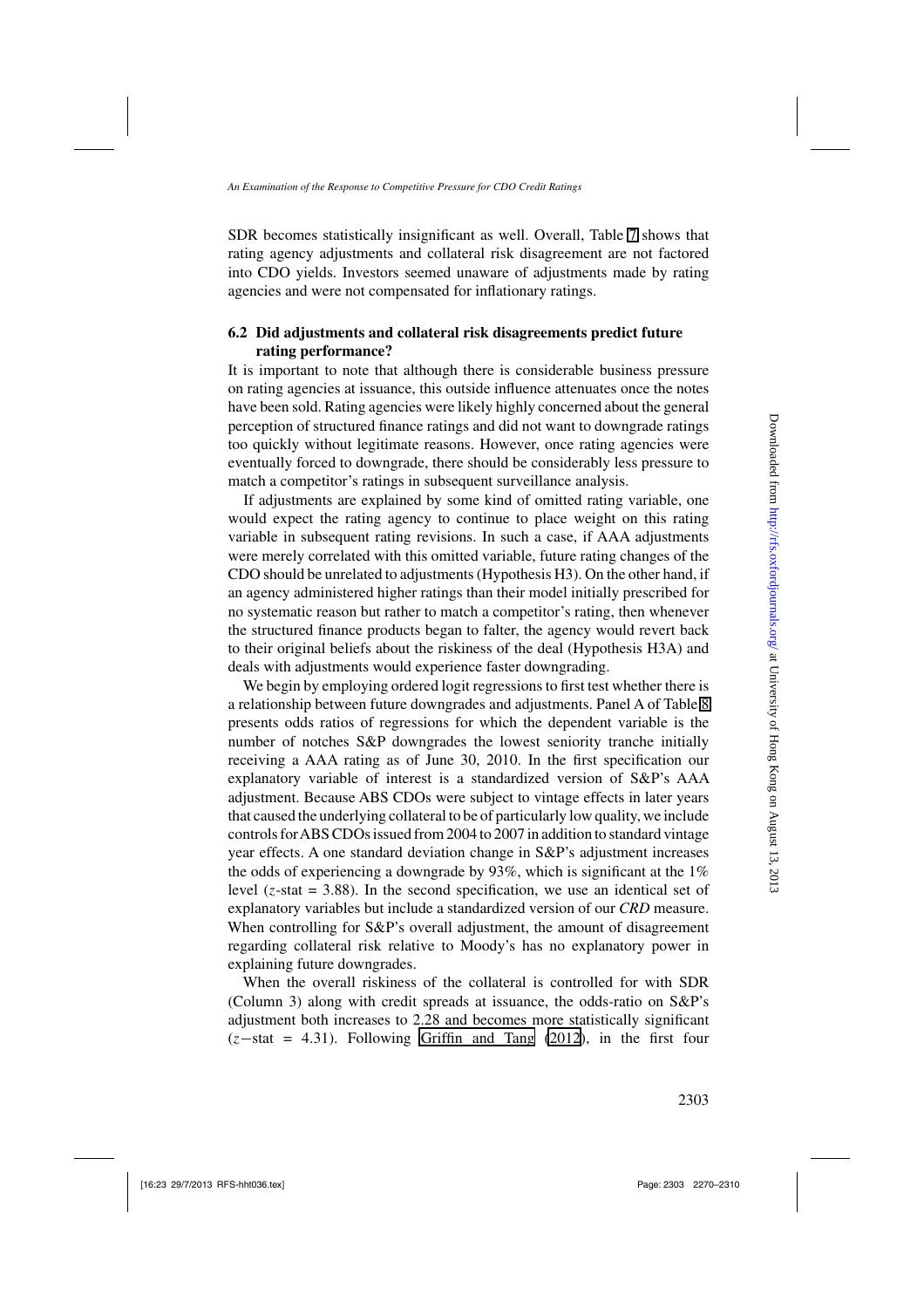#### <span id="page-34-0"></span>**Table 8 Collateral risk disagreement and subsequent credit ratings**

Panel A: S&P downgrades

|                                                                   | (1)                         | (2)                         | (3)                         | (4)                         | (5)                                   |
|-------------------------------------------------------------------|-----------------------------|-----------------------------|-----------------------------|-----------------------------|---------------------------------------|
| S&P's adjustments                                                 | 1.933                       | 1.828                       | 2.278                       | 2.298                       | 1.898                                 |
| CRD                                                               | (3.88)                      | (3.37)<br>1.177             | (4.31)                      | (4.24)                      | (3.43)                                |
| <b>SDR</b>                                                        |                             | (0.78)                      | 0.006<br>$(-2.43)$          | 0.005<br>$(-2.43)$          | 0.004<br>$(-2.77)$                    |
| Credit spread                                                     |                             |                             | 1.184<br>(1.56)             | 1.182<br>(1.54)             | 1.309<br>(2.61)                       |
| <b>CBO</b>                                                        | 0.002<br>$(-5.05)$          | 0.002<br>$(-4.95)$          | 0.003<br>$(-4.72)$          | 0.003<br>$(-4.33)$          | 0.003<br>$(-5.53)$                    |
| <b>CLO</b>                                                        | 0.007<br>$(-4.60)$          | 0.006<br>$(-4.56)$          | 0.011<br>$(-3.89)$          | 0.012<br>$(-3.53)$          | 0.021<br>$(-4.13)$                    |
| CDO <sup>2</sup>                                                  | 0.169<br>$(-1.13)$          | 0.155<br>$(-1.15)$          | 0.345<br>$(-0.71)$          | 0.382<br>$(-0.62)$          | 0.396<br>$(-0.77)$                    |
| Synthetic                                                         | 0.001<br>$(-4.13)$          | 0.001<br>$(-4.13)$          | 0.002<br>$(-3.16)$          | 0.002<br>$(-3.14)$          | 0.116<br>$(-1.28)$                    |
| Fitch rated                                                       |                             |                             |                             | 1.376<br>(0.68)             | 1.501<br>(0.96)                       |
| Insured                                                           |                             |                             |                             | 2.856<br>(1.07)             | 2.700<br>(1.22)                       |
| Log(Manager)                                                      |                             |                             |                             | 1.001<br>(0.01)             | 1.147<br>(1.46)                       |
| Log(Underwriter)                                                  |                             |                             |                             | 0.859<br>$(-1.61)$          | 0.895<br>$(-1.22)$                    |
| Shocks                                                            | y                           | y                           | y                           | y                           | $\mathbf n$                           |
| ABS year controls<br>Year controls                                | y                           | y                           | y                           | y                           | y                                     |
| No. obs.                                                          | $\frac{y}{470}$             | у<br>470                    | у<br>469                    | $\frac{y}{469}$             | $\frac{y}{469}$                       |
| $R^2$                                                             | 0.268                       | 0.268                       | 0.278                       | 0.281                       | 0.221                                 |
| Panel B: Moody's downgrades                                       |                             |                             |                             |                             |                                       |
|                                                                   | (1)                         | (2)                         | (3)                         | (4)                         | (5)                                   |
| Moody's adjustments                                               | 1.324<br>(2.27)             | 1.365<br>(2.45)             | 1.421<br>(2.58)             | 1.407<br>(2.51)             | 1.337<br>(2.16)                       |
| <b>CRD</b>                                                        |                             | 0.847<br>$(-1.30)$          |                             |                             |                                       |
| <b>SDR</b>                                                        |                             |                             | 0.061<br>$(-1.51)$          | 0.074<br>$(-1.32)$          | 0.010<br>$(-2.50)$                    |
| Credit spread                                                     |                             |                             | 1.085<br>(1.39)             | 1.088<br>(1.39)             | 1.144<br>(2.12)                       |
| <b>CBO</b>                                                        | 0.018<br>$(-5.85)$          | 0.018<br>$(-5.87)$          | 0.026<br>$(-5.38)$          | 0.026<br>$(-4.31)$          | 0.028<br>$(-4.56)$                    |
| <b>CLO</b>                                                        | 0.016<br>$(-6.48)$          | 0.015<br>$(-6.43)$          | 0.020<br>$(-6.19)$          | 0.021<br>$(-5.10)$          | 0.036<br>$(-4.67)$                    |
| CDO <sup>2</sup>                                                  | 0.542<br>$(-0.65)$          | 0.388<br>$(-0.91)$          | 0.580<br>$(-0.57)$          | 0.591<br>$(-0.54)$          | 0.551<br>$(-0.70)$                    |
| Synthetic                                                         | 0.011<br>$(-2.51)$          | 0.009<br>$(-2.77)$          | 0.004<br>$(-2.60)$          | 0.004<br>$(-2.63)$          | 0.041<br>$(-1.57)$                    |
| Fitch rated                                                       |                             |                             |                             | 1.130<br>(0.26)             | 1.261<br>(0.51)                       |
| Insured                                                           |                             |                             |                             | 3.935<br>(1.34)             | 4.134<br>(1.22)                       |
| Log(Manager)                                                      |                             |                             |                             | 1.046<br>(0.47)             | 1.179<br>(1.76)                       |
| Log(Underwriter)<br>v                                             |                             |                             |                             | 1.013<br>(0.17)             | 1.038<br>(0.48)                       |
| Shocks<br>ABS year controls<br>Year controls<br>No. obs.<br>$R^2$ | у<br>y<br>y<br>550<br>0.211 | у<br>y<br>y<br>548<br>0.211 | y<br>y<br>y<br>538<br>0.208 | y<br>y<br>y<br>538<br>0.210 | $\mathbf n$<br>y<br>y<br>538<br>0.173 |

(*continued*)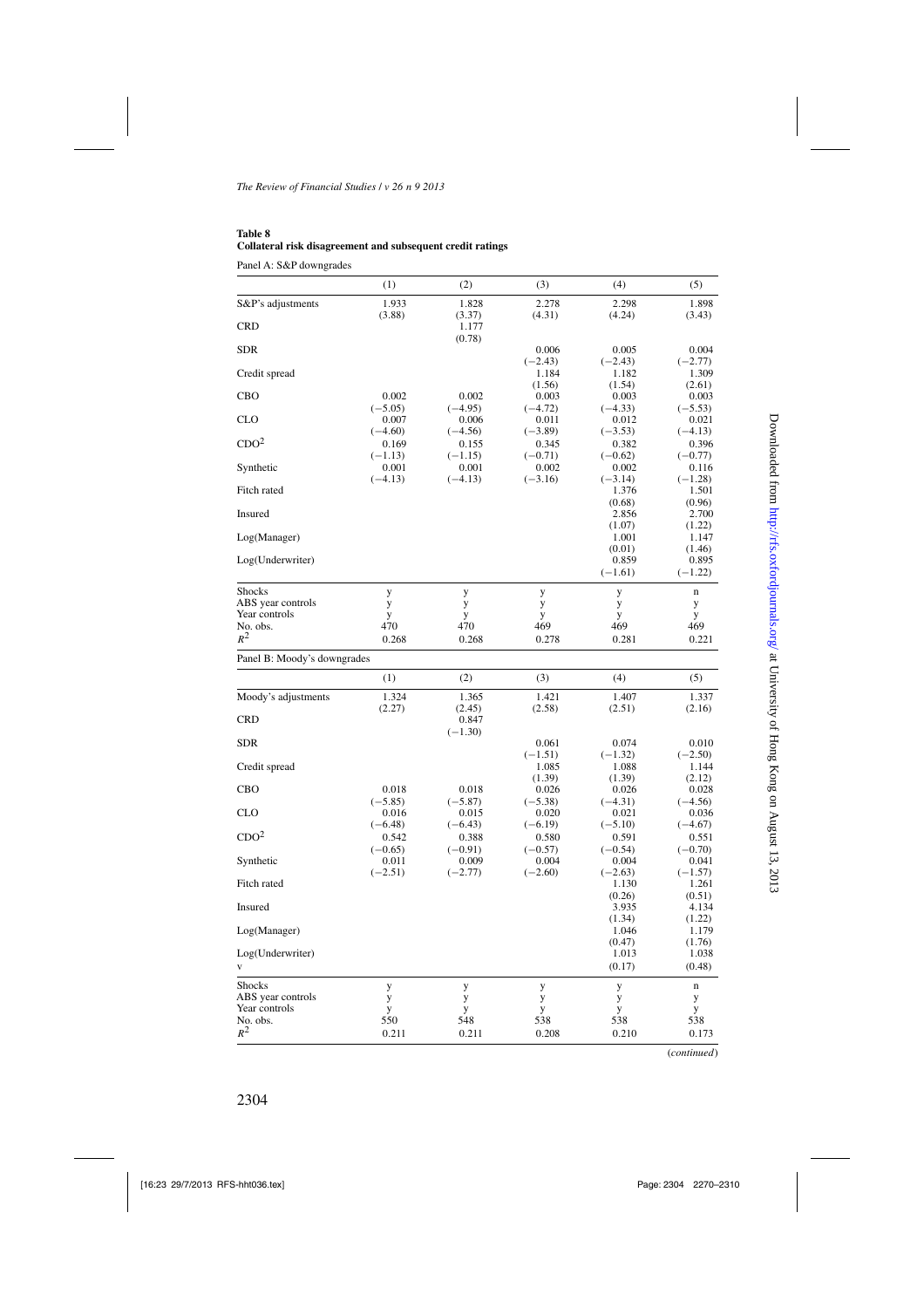| <b>Table 8</b>   |
|------------------|
| <b>Continued</b> |

#### Panel C: Downgrade difference

| $\cdots$            |           |           |           |           |           |
|---------------------|-----------|-----------|-----------|-----------|-----------|
|                     | (1)       | (2)       | (3)       | (4)       | (5)       |
| <b>CRD</b>          | 1.210     | 1.760     | 1.226     | 1.207     | 1.172     |
|                     | (2.01)    | (3.51)    | (2.11)    | (1.94)    | (1.56)    |
| S&P's adjustments   |           | 0.742     |           |           |           |
|                     |           | $(-2.19)$ |           |           |           |
| Moody's adjustments |           | 1.151     |           |           |           |
|                     |           | (1.00)    |           |           |           |
| <b>SDR</b>          |           |           | 0.519     | 0.487     | 0.491     |
|                     |           |           | $(-0.75)$ | $(-0.81)$ | $(-0.85)$ |
| Credit spread       |           |           | 1.025     | 0.996     | 0.995     |
|                     |           |           | (0.27)    | $(-0.05)$ | $(-0.06)$ |
| CBO                 | 3.770     | 2.438     | 3.621     | 3.402     | 2.425     |
|                     | (4.01)    | (2.20)    | (3.73)    | (3.19)    | (2.55)    |
| <b>CLO</b>          | 4.205     | 2.884     | 4.209     | 4.034     | 2.822     |
|                     | (4.46)    | (2.80)    | (4.16)    | (3.80)    | (3.13)    |
| CDO <sup>2</sup>    | 1.099     | 0.422     | 1.181     | 1.265     | 1.023     |
|                     | (0.16)    | $(-0.98)$ | (0.27)    | (0.38)    | (0.04)    |
| Synthetic           | 0.370     | 0.526     | 0.361     | 0.352     | 0.372     |
|                     | $(-2.26)$ | $(-0.82)$ | $(-2.41)$ | $(-2.38)$ | $(-2.75)$ |
| Fitch rated         |           |           |           | 0.849     | 0.880     |
|                     |           |           |           | $(-0.74)$ | $(-0.56)$ |
| Insured             |           |           |           | 0.724     | 0.699     |
|                     |           |           |           | $(-0.46)$ | $(-0.52)$ |
| Log(Manager)        |           |           |           | 0.989     | 1.019     |
|                     |           |           |           | $(-0.13)$ | (0.23)    |
| Log(Underwriter)    |           |           |           | 0.830     | 0.823     |
|                     |           |           |           | $(-2.28)$ | $(-2.43)$ |
| <b>Shocks</b>       | y         | у         | y         | y         | $\bf n$   |
| ABS year controls   | у         | y         | у         | y         | у         |
| Yearc               | y         | y         | y         | y         | y         |
| No. obs.            | 667       | 469       | 654       | 654       | 654       |
| $R^2$               | 0.025     | 0.031     | 0.024     | 0.028     | 0.018     |
|                     |           |           |           |           |           |

This table shows ordered logit. The dependent variable is the number of notches an initially AAA tranche is downgraded by S&P (Panel A), the number of notches downgraded by Moody's (Panel B), and the number of notched downgraded by S&P minus the number of notches downgraded by Moody's (Panel C). S&P (*Moody*'s) *Adjustment* is the estimated adjustment S&P (Moody's) gave to the CDO. *CRD* is the SDR using S&P's assumptions minus the SDR using Moody's assumptions, under our version of S&P's model. S&*P Adjustment*, *Moody*'*s Adjustment*, and *CRD* are all divided by their standard deviations. *Credit Spread* is the weighted-average AAA credit spread (yield spread when available) scaled by 10 basis points. *Shocks* represents the five dates at which the most CDOs are downgraded and represents. For example, the first three occur when CDOs backed by various types of RMBS collateral are placed on credit watch or downgraded. (*ABS*) *Year Controls* indicates specifications when year fixed effects (interacted with an ABS collateral dummy) were used for years 2003–2007. All other variables are described in Table [5.](#page-25-0) Odds ratios with White (1980) heteroscedasticity-adjusted t-statistics are reported in parentheses.

specifications we include dummy variables to control for effects of five downgrading shocks, potentially related to unobserved collateral type, that S&P issued over the period from 2007 to 2009 related to the composition of the underlying collateral pool. In the fifth specification we exclude those shocks. In all specifications, the odds ratios on S&P's adjustments are significantly above one.

Panel B of Table [8](#page-34-0) presents analogous results relating Moody's future downgrades to standardized versions of their adjustments and *CRD*. The coefficient on Moody's adjustment remains significant and stable across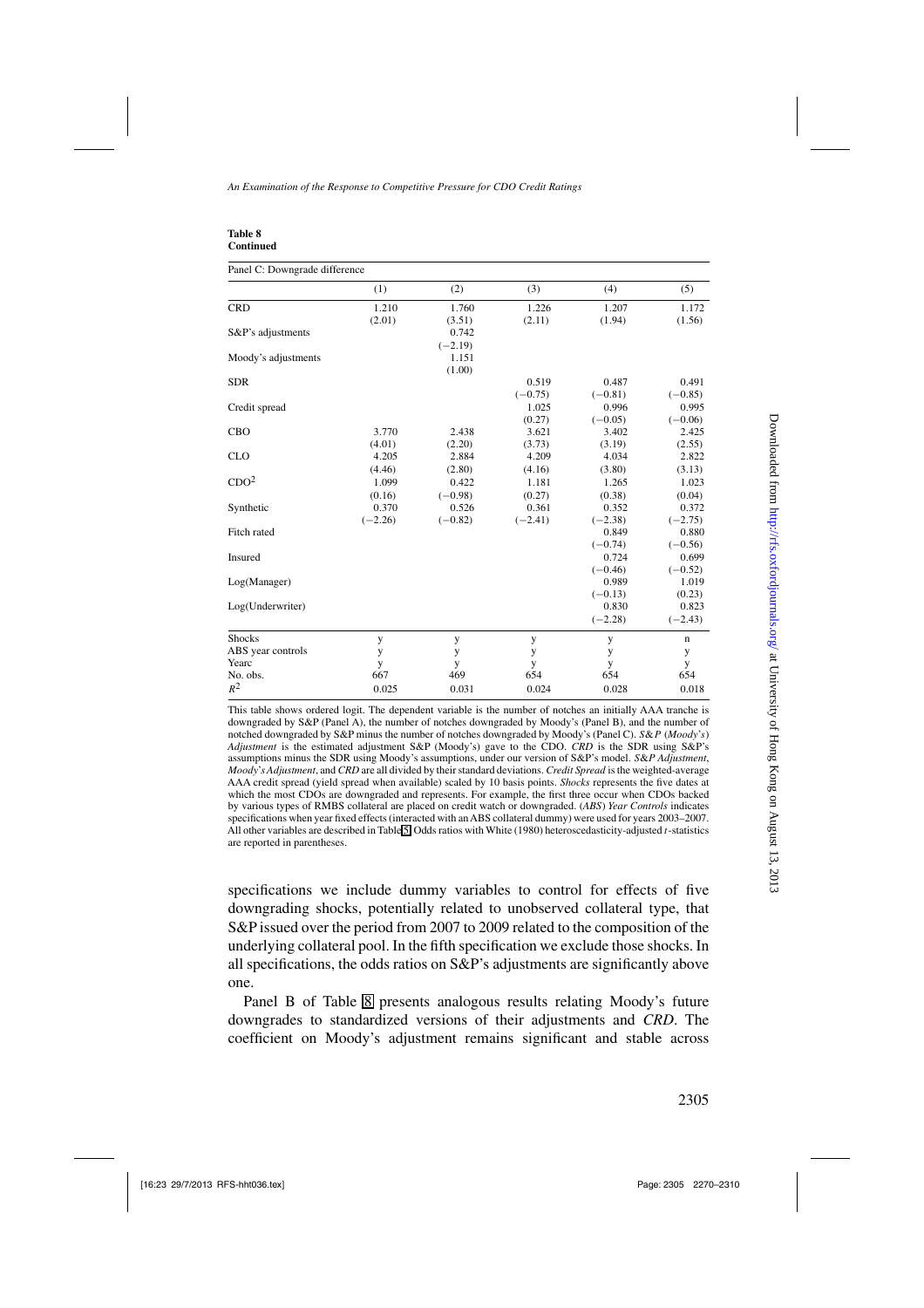all specifications, with odds ratios ranging from 1.32 to 1.42 throughout. Furthermore, *CRD* does not exhibit any ability in explaining Moody's future downgrades. Similar to the one rating agency results in [Griffin and Tang](#page-39-0) [\(2012](#page-39-0)), our findings from both Moody's and S&P, and with a multitude of controls, indicate that positive adjustments from rating agencies are bad for future rating performance. Each rating agency is more likely to downgrade the CDO when they initially issued an upward adjustment, consistent with Hypothesis H3A.

We now turn our attention to the degree to which the two agencies differ in their future evaluations of a deal's riskiness. If S&P initially issued ratings above what their original assessment of collateral risk dictated, and not from any omitted deal quality variable, then they would issue larger downgrades relative to Moody's on deals where they had much worse initial perceptions of collateral risk (high *CRD*) as described in Hypothesis H4A. For each CDO we compute the number of notches that S&P downgrades the lowest seniority tranche receiving a AAA rating and subtract off the number of notches that Moody's downgraded the same tranche as of June 30, 2010.

Panel C of Table [8](#page-34-0) reports the ordered logit regression results of downgrading disagreement on collateral risk disagreement along with other control variables. With control variables for collateral type along with *CRD* in the first specification, we find that *CRD* is positive and significant ( $z$ -stat = 2.01). When we control for each agency's adjustment in the second specification, we find that the magnitude of *CRD*'s coefficient increases to an odds ratio of 1.76 ( $z$ -stat = 3.51), indicating that a one standard deviation increase in *CRD* increases the odds of a future downgrade by 76%. Through the crisis, divergence in credit ratings reflected the initial disagreement in collateral risk.

One possible explanation for these findings is that S&P is simply more sensitive to its original assessment of collateral risk. If so, they would tend to downgrade CDOs more severely in the future whose underlying collateral was originally riskier. For this reason we include SDR, which reflects the collateral's riskiness, as well as credit spread at issuance as another proxy for collateral risk. The fourth specification also includes controls for the presence of a Fitch rating, tranche insurance, and proxies for the experience of the underwriter and collateral manager. In the final specification we remove the controls for downgrading shocks. Throughout all specifications, *CRD* is positive and, with the exception of the final specification when downgrading shocks are not controlled for, statistically significant in explaining relative downgrading.

On CDOs for which S&P initially thought the collateral to be more risky than Moody's, they subsequently downgraded the CDO more severely than Moody's during the crisis. Because future relative ratings move in the same direction as the initial disagreement in collateral risk, these findings validate the collateral risk disagreement as a measure of disagreement between rating agencies. Agencies reverted back to their original risk disagreements in subsequent ratings, consistent with Hypothesis H4A. More practically, this finding provides additional justification for the recently adopted SEC Rule 17g-7 as part of the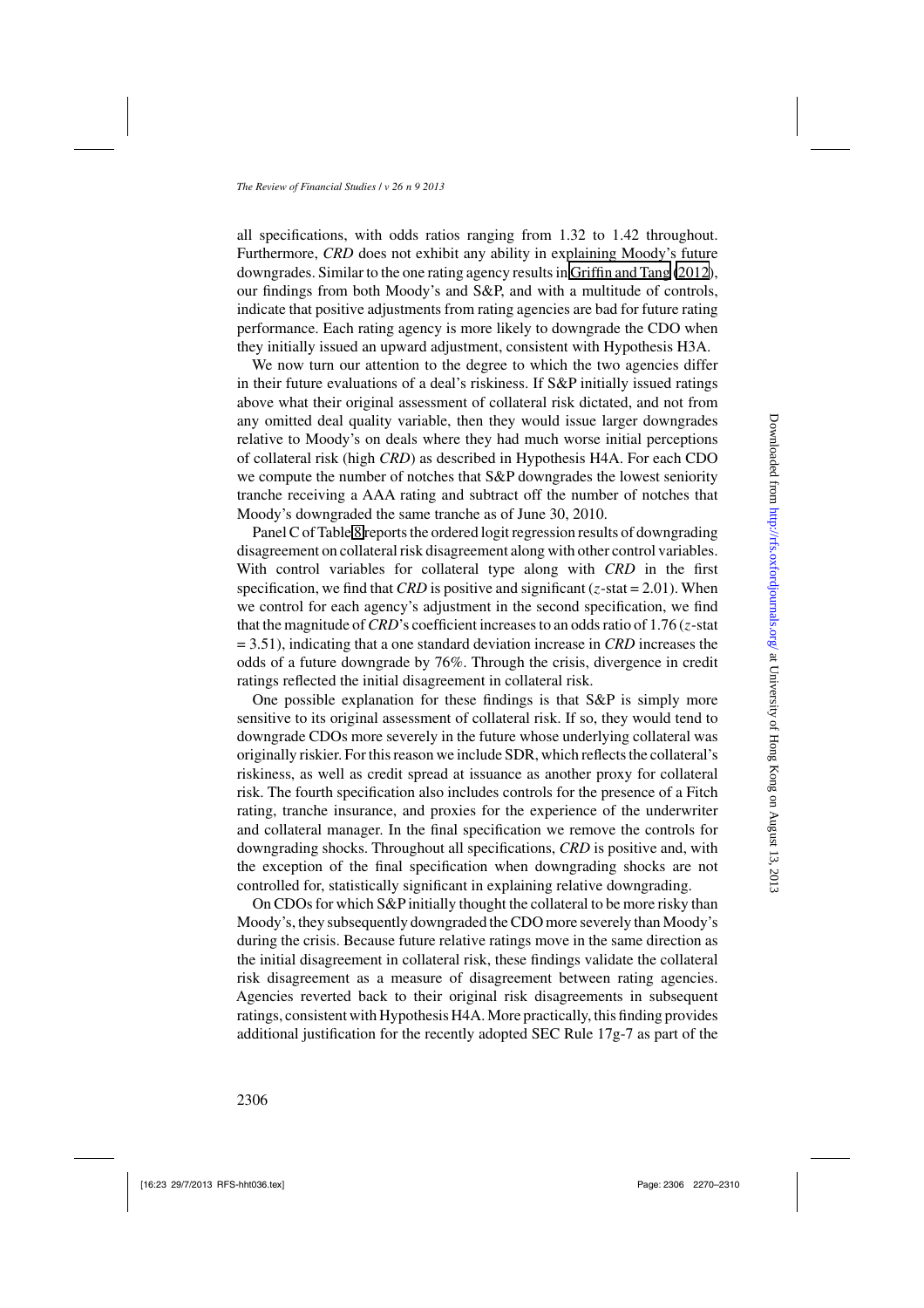<span id="page-37-0"></span>implementation of Dodd-Frank Act Section 932 requiring the performance analysis of subsequent rating changes in comparison to initial ratings.

## **7. Summary and Concluding Remarks**

We analyze whether "rating shopping" or "rating catering" is the better explanation for CDO ratings before the credit crisis. For the overall CDO universe issued over 1997–2007, we examine the popular shopping view that deals with multiple ratings are of better quality than those with only one rating. Contrary to the intuition that rating shopping alone leads to rating inflation, CDOs rated by both Moody's and S&P default more than those with ratings from either Moody's or S&P alone.Additionally, when one rating agency issues a AAA rating, in only 3.7% of cases does the other rating agency issue a non-AAA rating.

For a smaller sample of 716 CDOs rated by Moody's and S&P with unique rating input and output data, we find large differences in key modeling assumptions. These differences are not offsetting and lead to model-implied AAA support levels that are on average 10.5% different. We examine how these differences can be consistent with identical AAA ratings. We find that S&P issues more positive AAA size adjustments when they encounter competitive pressure from Moody's. Similarly, Moody's is more likely to issue a positive adjustment when S&P uses more favorable assumptions. S&P's and Moody's adjustments and disagreements were not reflected in yields at issuance. Although the agencies disagreed on underlying assumptions and agreed on ratings at issuance, they later revert back to their initial underlying credit risk assessment.Although we cannot entirely rule out other possible interpretations, the results are generally consistent with rating agencies going beyond their models due to competitive pressure.

Our findings have important implications for regulatory reform. We believe that the Dodd-Frank Act proposes strides in the right direction in terms of making regulation less reliant on ratings, calling for more transparency and subjecting rating agencies to expert liability.<sup>31</sup> However, the implementation of Dodd-Frank by the SEC faces practical challenges, as evidenced by the July 22, 2010, SEC ruling, which indefinitely delayed rating agency expert liability. Our findings indicate that encouraging more competition among rating agencies within the "issuer pay" model may exacerbate the current problems without further reforms. Full transparency, while not a panacea, can partially offset the conflicts of interest inherent in the issuer-pay model by making it easier to

<sup>&</sup>lt;sup>31</sup> [Darbellay and Partnoy \(2012](#page-38-0)) carefully survey Dodd-Frank implementation and describe detailed suggestions for further reform. Transparency is shown optimal in theory by [Pagano and Volpin](#page-39-0) [\(2010\)](#page-39-0). A common objection to transparency is that releasing CRA data and modeling would release rating agency proprietary knowledge and destroy incentives to create better procedures. For CDOs, the modeling process used by the rating agencies is already publicly described and the underlying data they use is predominately from trustees.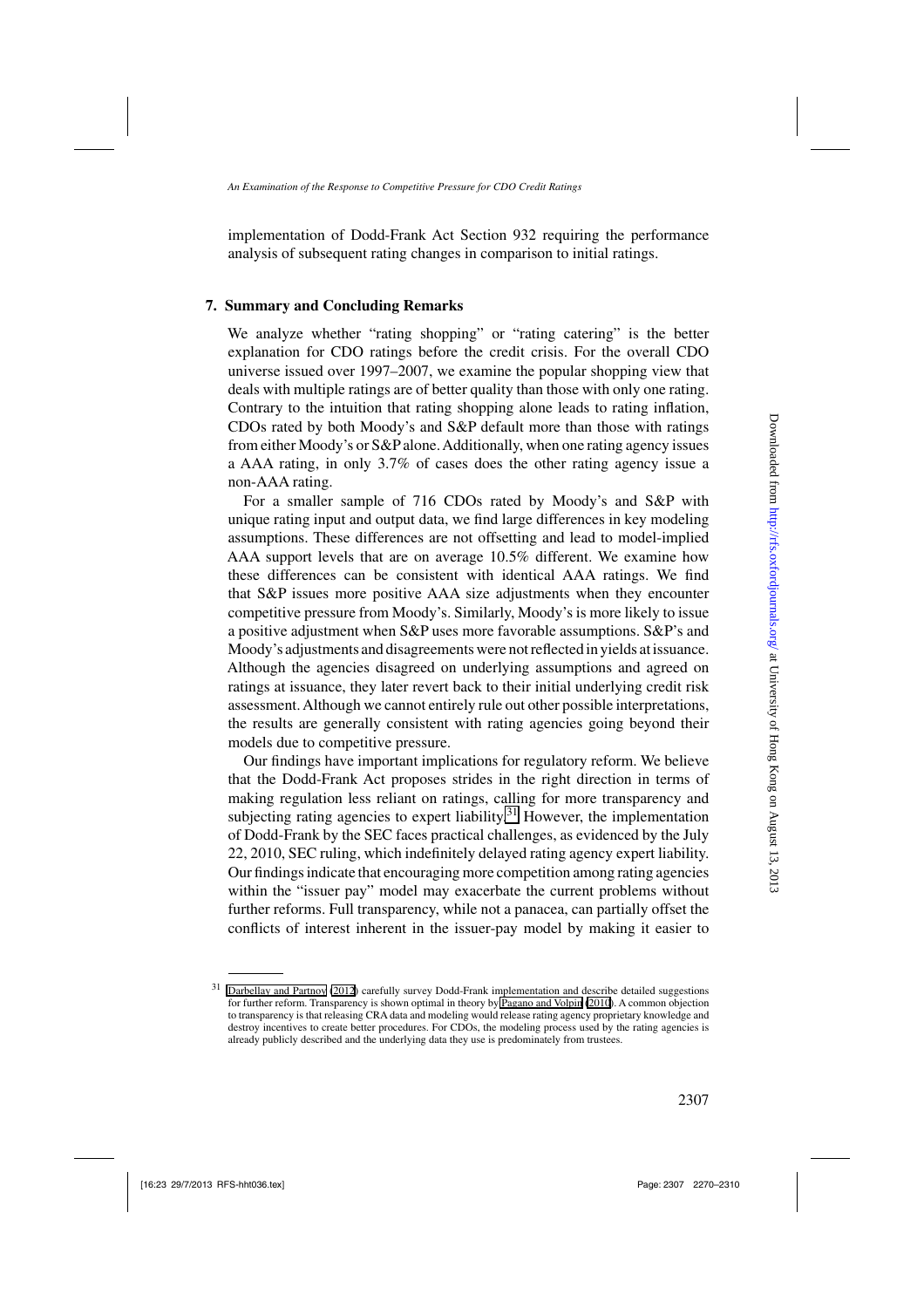<span id="page-38-0"></span>pinpoint rating inflation. Full transparency would enable investors, new rating agencies, academics, and third-party experts to more easily scrutinize ratings.

#### **References**

Ashcraft, A., P. Goldsmith-Pinkham, and J. Vickery. 2010. MBS ratings and the mortgage credit boom. Working Paper 449, Federal Reserve Bank of New York Staff Reports.

Barnett-Hart, A. K. 2009. The story of the CDO market meltdown: An empirical analysis. BA Dissertation, Harvard College.

Becker, B., and T. Milbourn. 2011. How did increased competition affect credit ratings? *Journal of Financial Economics* 101:493–514.

Begley, T., and A. Purnanandam. 2012. Design of financial securities: Empirical evidence from private-label RMBS deals. Working Paper, University of Michigan at Ann Arbor.

Benmelech, E., and J. Dlugosz. 2009a. The alchemy of CDO credit ratings. *Journal of Monetary Economics* 56:617–34.

———. 2009b. The credit rating crisis. *NBER Macroeconomics Annual* 24:161–208.

Bolton, P., X. Freixas, and J. D. Shapiro. 2012. The credit ratings game. *Journal of Finance* 67:85–112.

Bongaerts, D., M. Cremers, and W. N. Goetzmann. 2012. Tiebreaker: Certification and multiple ratings. *Journal of Finance* 67:113–52.

Bruno, V., J. Cornaggia, and K. R. Cornaggia. 2012. Does certification affect the information content of credit ratings? Working Paper, Indiana University.

Coffee, J. C. 2009. What went wrong? An initial inquiry into the causes of the 2008 financial crisis. *Journal of Corporate Law Studies* 9:1–22.

Cohen, A. 2011. Rating shopping in the CMBS market. Working Paper, The Board of Governors of the Federal Reserve.

Cordell, L., Y. Huang, and M. Williams. 2011. Collateral damage: Sizing and assessing the subprime CDO crisis. Working Paper 11-30, Federal Reserve Bank of Philadelphia.

Cornaggia, J., and K. R. Cornaggia. 2013. Estimating the costs of issuer-paid credit ratings. Working Paper, Indiana University.

Cornaggia, J., K. R. Cornaggia, and J. Hund. 2013. Credit ratings across asset classes: A ≡ A? Working Paper, Indiana University.

Coval, J. D., J. W. Jurek, and E. Stafford. 2009a. Economic catastrophe bonds. *American Economic Review* 99:628–66.

———. 2009b. The economics of structured finance. *Journal of Economic Perspectives* 23:3–25.

Darbellay, A., and F. Partnoy. 2012. Credit rating agencies and regulatory reform. Working Paper, University of San Diego School of Law.

Faltin-Traeger, O., and C. J. Mayer. 2011. Lemons and CDOs. Working Paper, Columbia University.

Farhi, E., J. Lerner, and J. Tirole. 2011. Fear of rejection? Tiered certification and transparency. Working Paper 534, IDEI.

Faure-Grimaud, A., E. Peyrache, and L. Quesada. 2009. The ownership of ratings. *RAND Journal of Economics* 40:234–57.

Financial Crisis Inquiry Commission (FCIC). 2010. The Financial Crisis Inquiry Report: Final Report of the National Commission on the Causes of the Financial and Economic Crisis in the United States. Available at: http://fcic.law.stanford.edu/report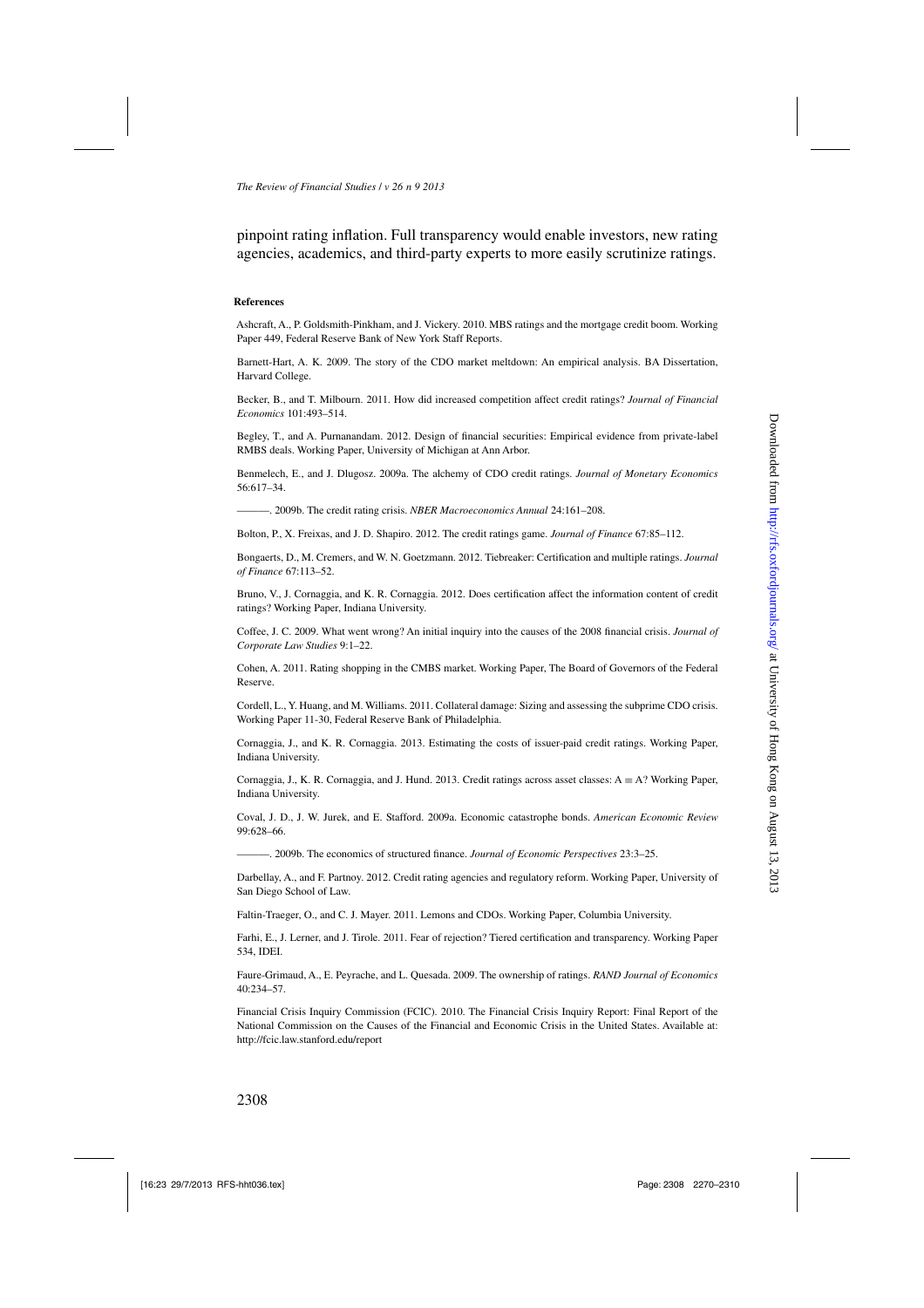<span id="page-39-0"></span>Foley, S. 2013. Rating agencies: Outlook unchanged. *Financial Times*, January 14, 2013.

Fong, K., H. Hong, M. Kacperczyk, and J. D. Kubik. 2011. Do security analysts discipline credit rating agencies? Working Paper, New York University.

Fulghieri, P., G. Strobl, and H. Xia. 2012. The economics of solicited and unsolicited ratings. Working Paper, University of North Carolina.

Golan, L., C. Parlour, and U. Rajan. 2011. Competition, quality, and managerial slack. Working Paper, University of Michigan.

Goodman, L., P. Rubinstein, J. Ho, J. Raiff, and W. Wong. 1997. PainWebber Mortgage Strategist, June 3.

Griffin, J. M., and G. Maturana. 2013. Who facilitated misreporting in securitized loans? Working Paper, University of Texas at Austin.

Griffin, J. M., and J. Nickerson. 2012. Were CDO correlation risk assumptions reasonable ex ante? Working Paper, University of Texas.

Griffin, J. M., and D. Y. Tang. 2011. Did credit rating agencies make unbiased assumptions on CDOs? *American Economic Review*: *Papers* & *Proceedings* 101:125–30.

———. 2012. Did subjectivity play a role in CDO credit ratings? *Journal of Finance* 67:1293–328.

He, J., J. Qian, and P. E. Strahan. 2011. Credit ratings and the evolution of the mortgage-backed securities market. *American Economic Review*: *Papers & Proceedings* 101:131–5.

———. 2012. Are all ratings created equal? The impact of issuer size on the pricing of mortgage-backed securities. *Journal of Finance* 67:2097–137.

Hong, H., and M. Kacperczyk. 2010. Competition and bias. *Quarterly Journal of Economics* 125:1627–82.

John, K., S. A. Ravid, and N. Reisel. 2010. The notching rule for subordinated debt and the information content of debt rating. *Financial Management* 39:489–513.

Keys, B. J., T. Mukherjee, A. Seru, and V. Vig. 2010. Did securitization lead to lax screening? Evidence from subprime loans 2001–2006. *Quarterly Journal of Economics* 125:307–62.

Kisgen, D. J., and P. E. Strahan. 2010. Do regulations based on credit ratings affect firm cost of capital? *Review of Financial Studies* 23:4324–47.

Kraft, P. 2011. Do rating agencies cater? Evidence from rating-based contracts. Working Paper, New York University.

Ljungqvist, A., F. Marston, and W. Wilhelm. 2006. Competing for securities underwriting mandates: Banking relationships and analyst recommendations. *Journal of Finance* 61:301–40.

Longstaff, F. A., and A. Rajan. 2008. An empirical analysis of the pricing of collateralized debt obligations. *Journal of Finance* 63:529–63.

Lucas, D., L. S. Goodman, and F. Fabozzi. 2006. Collateralized debt obligations: Structures and analysis, 2nd ed. New York: Wiley.

Mathis, J., J. McAndrews, and J. Rochet. 2009. Rating the raters: Are reputation concerns powerful enough to discipline rating agencies? *Journal of Monetary Economics* 56:657–74.

Mian, A., and A. Sufi. 2009. The consequences of mortgage credit expansion: Evidence from the 2007 mortgage default crisis. *Quarterly Journal of Economics* 124:1449–96.

Opp, C. C., M. M. Opp, and M. Harris. 2013. Rating agencies in the face of regulation. *Journal of Financial Economics* 108:46–61.

Pagano, M., and P. Volpin. 2010. Credit ratings failures and policy options. *Economic Policy* 25:401–31.

Partnoy, F. 2009. Overdependence on credit ratings was a primary cause of the crisis. In *The first credit market turmoil of the 21st century: Implications for public policy*. Eds. D. D. Evanoff, P. Hartmann, and G. G. Kaufman. Singapore: World Scientific.